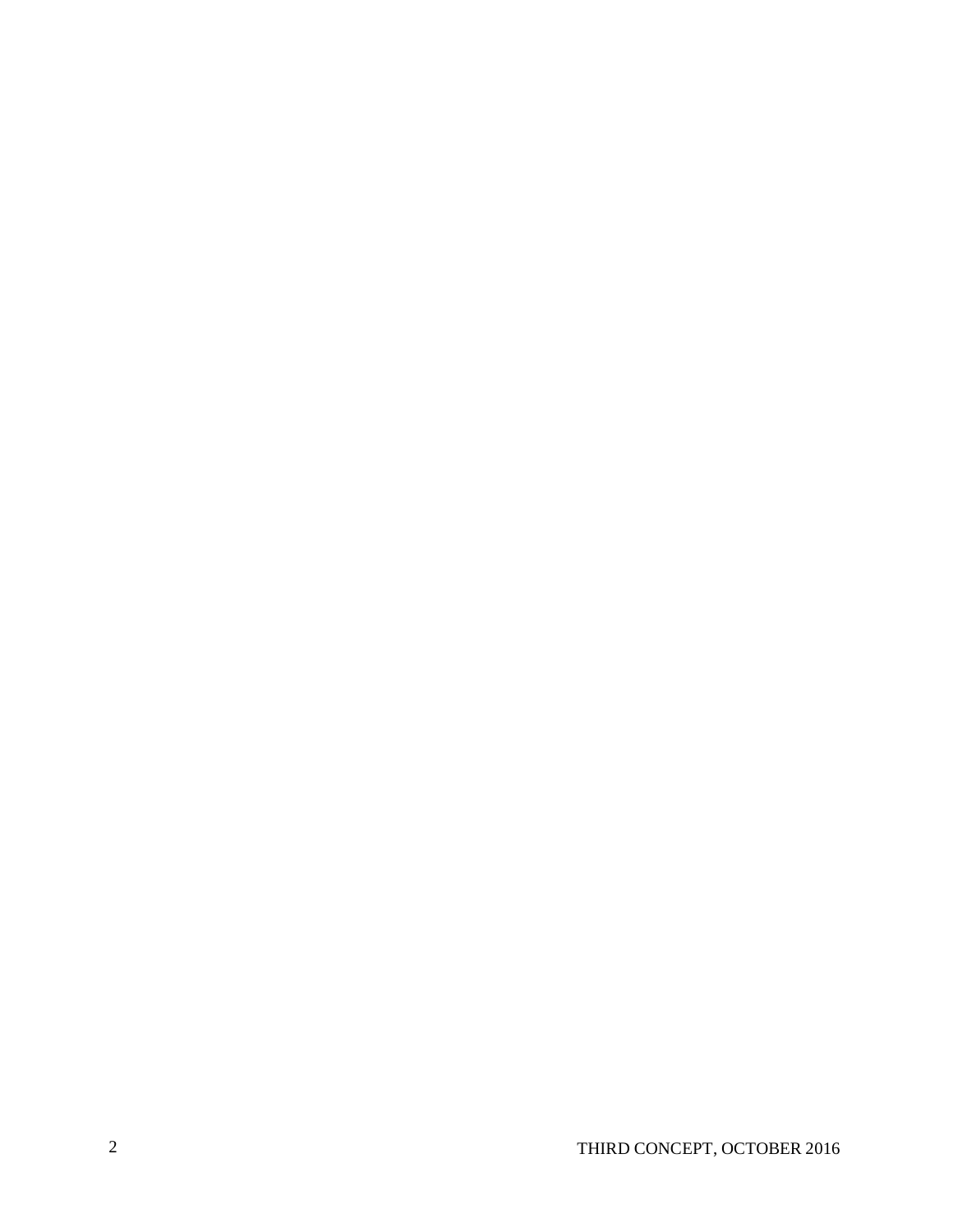

# **An International Journal of Ideas**

#### **Vol. 30 No. 356 OCTOBER 2016 Rs. 20. 00**

**Third Concept** aims at providing a platform where a meaningful exchange of ideas can take place among the people of the Third World. The attempt will be to communicate, debate and disseminate information, ideas and alternatives for the resolution of the common problems facing humankind. We welcome contributions from academics, journalists and even from those who may never have published anything before. The only requirement is a concern for and desire to understand and take the issue of our time. Contributions may be descriptive, analytical or theoretical. They may be in the form of original articles, reactions to previous contributions, or even a comment on a prevailing situation. All contributions, neatly typed in double space, may be addressed to:

| Editor                    | <b>Consulting Editor</b>   |
|---------------------------|----------------------------|
| <b>Babuddin Khan</b>      | M. L. Sharma               |
| <b>Managing Editor</b>    | Art Director               |
| R. Prudhvi Raju           | <b>Purba Roy</b>           |
| <b>Business Executive</b> | <b>Chief of Production</b> |
| R.S.Rawat                 | N. P. Agarwal              |

While the Editor accepts responsibility for the selection of materials to be published, individual authors are responsible for the facts, figures, and views in their articles. However, the Editor reserves the right to edit the articles for reasons of space and clarity.

> **Published, Printed and Owned by** Babuddin Khan Third Concept LB - 39, Prakash Deep Building, 7, Tolstoy Marg, New Delhi-110 001. Phones : 23711092, 23712249 Fax No: 23711092. E-mail : [third.concept@rediffmail.com](mailto:third.concept@rediffmail.com) Website: [www.thirdconceptjournal.co.in](http://www.thirdconceptjournal.co.in)

**Designed by**: **Pt. Tejpal**

Editorial

| <b>SDGs-One Year After</b>                                             | 5  |
|------------------------------------------------------------------------|----|
| B.K.                                                                   |    |
| China–Russia Energy Ties                                               | 7  |
| Dr. Anilkumar B. Halu                                                  |    |
| Current Political Turmoil in Nepal:<br><b>India Factor</b>             | 10 |
| Jaya Dixit                                                             |    |
| Political Inclusion: A Conceptual Analysis                             | 15 |
| Dr. Satarupa Pal                                                       |    |
| Human Rights and NGOs                                                  | 20 |
| Dr. I. Subramanyam                                                     |    |
| Plight of Domestic Workers in Pre-Colonial<br>and Colonial India       | 26 |
| Neha Gupta                                                             |    |
| Sir Syed Ahmed Khan:<br>A Visionary Educationist                       | 32 |
| Dr. Badruddin                                                          |    |
| Was Mahatma Gandhi a Democrat?                                         | 38 |
| Navneet Kaur                                                           |    |
| GST Bill: Name-Change or Game-Changer 43                               |    |
| Naveed A. Lone & Hurmat S. Binti Bashir                                |    |
| <b>Health Schemes for Scheduled Castes</b>                             | 46 |
| K. Vijaya Kumari                                                       |    |
| Legal and Social Implication of<br><b>Female Foeticide</b>             | 50 |
| Shilpi Gupta                                                           |    |
| <b>Economic Empowerment of Rural Muslim</b><br>Women in Kashmir valley | 54 |
| Mohd Muzaffar Banday & Dr. P. Ganesan                                  |    |
|                                                                        |    |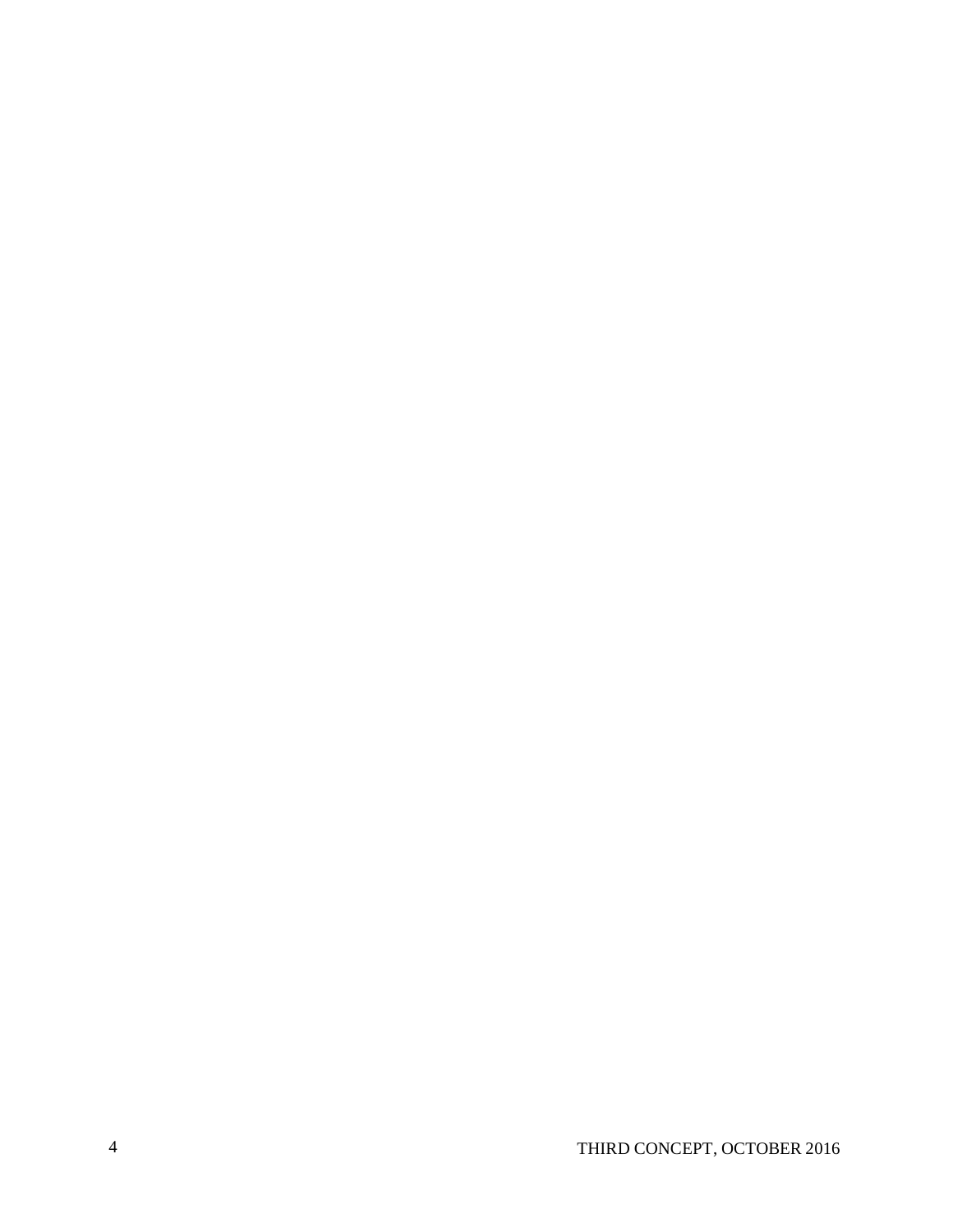# *Editorial*

# **SDGs-One Year After**

Subsequential Coals (SDGs). On this day in 2015, the 193-Member United Nations General Assembly formally adopted the 2030 Agenda with a new set of SDGs, also known as Global Goals. Participating global leaders pledged to t Goals (SDGs). On this day in 2015, the 193-Member United Nations General Assembly formally adopted the 2030 Agenda with a new set of SDGs, also known as Global Goals. Participating global leaders pledged to the 17 SDGs to overcome poverty and restore human dignity by 2030 and UN Secretary General Ban Ki-moon hailed the Global Goals as "a universal, integrated and transformative vision for a better world".

The past one year has been characterized by efforts designed to enhance understanding and appreciation of the development agenda the SDGs represent, and gradually accepting that within this new global framework, all countries are in need of further development. Undoubtedly, it would rather seem premature to take a stock of how much progress has been achieved in terms of realizing the SDGs just after a year of their launching; nevertheless, the mounting concern around the globe that the prevailing global state of affairs is obstructing the progress of SDGs cannot be ignored. Experts lament that political and economic stability is crucial and central to the implementation of the SDGs.

Regrettably, however, in the past twelve months, the world has only witnessed a growing deficit of political and economic stability. One expert has opined that self-serving interests of individual nation-states, groups, and in some cases, even individuals seem to have obscured the shared vision of development and dignity for all individuals across the globe. It is also being argued that the world is increasingly becoming a less safe place to live in for a growing number of people. Fast pace of erosion of values of diversity, tolerance, plurality and co-existence is rather paving way for the creation of space for selfishness, intolerance, barbarism, extremism, xenophobia and bigotry. In the wake of these developments coupled with mounting violence and instability around the world, implementation of the SDGs has become extremely challenging.

Prevalent refugee crisis being experienced by the world is assuming severe form. Broad UN estimates show that there are now 244 million migrants in the world. Civil war and violence have displaced 65 million people, half of whom are children. Eighty-six percent of these displaced people are sheltered in the developing regions of the world, imposing a heavy burden on their economies and social infrastructure and undermining their efforts towards achieving the SDGs. While responding to the immediate humanitarian needs of the refugees, it is equally important to tackle the root causes of human displacement on such a massive scale and such a measure would be in consonance with Goal No. 16 of the SDGs, which urges all countries to "establish peace, justice and strong institutions to promote peaceful and inclusive societies".

The ongoing armed conflicts in Syria, Iraq, Yemen and elsewhere; civil wars and anti-regime violent protests in South Sudan, Ukraine, Afghanistan and Libya; and global terrorism causing loss of human life and property at an unprecedented scale and destabilising economic and social activities in many regions are detrimental to the implementation of SDGs, especially Goal No. 17 of the SDGs, which calls for global partnership for sustainable development. The ongoing slow-moving global economic growth and increasing unemployment and under-employment both in the developed and developing countries are not helpful to realize Goal No. 8 of the SDGs that seeks to 'promote sustained, inclusive and sustainable economic growth' along with 'full and productive employment and decent work for all'.

-BK Undoubtedly, businesses around the world are grappling with the implications of the new framework of the SDGs; one thing has become crystal clear: The SDGs will not be realized without business. With an annual \$5 trillion to \$7 trillion needed to finance the goals, business has a critical role to play as a source of investments and as a driver of technological development and innovation, not to mention as an engine for economic growth and employment. Nevertheless, some forward-thinking companies already realize this, and they are taking action; however, more concrete action is called on the part of national governments and private sector to work in tandem to tackle the impediments that obstruct the implementation of the SDGs and adopt cooperative partnership to realize the objectives. We're only one year in and we still have a long way to go.

THIRD CONCEPT, OCTOBER 2016 5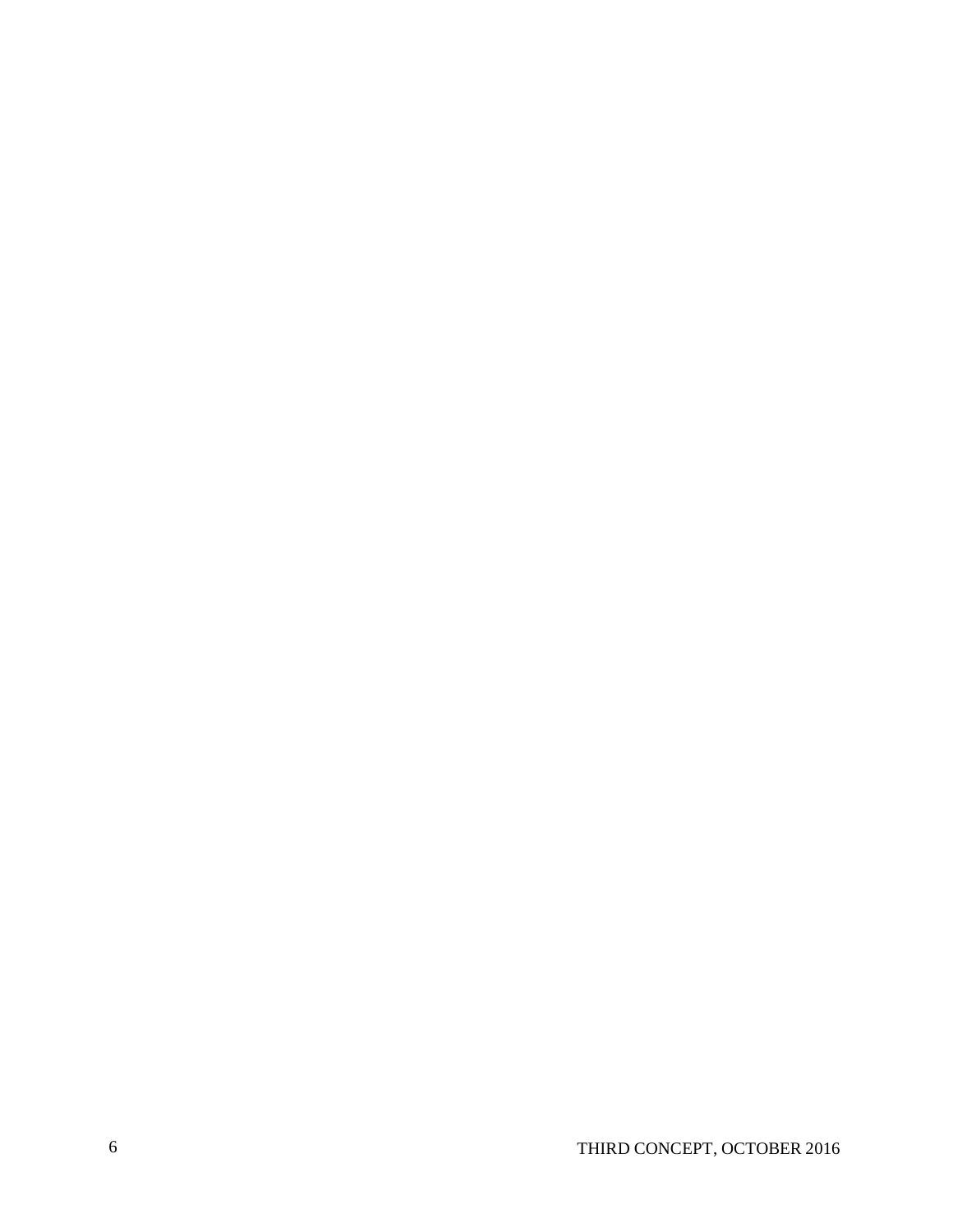# **China–Russia Energy Ties**

Dr. Anilkumar B. Halu\*

 $\prod$ <sub>of this</sub> nergy cooperation constitutes the most important component of Russian-Chinese economic relations. In the present form of this cooperation, Russia has mainly played the role of China's oil base. The oil sector has been the major element of Russian-Chinese energy cooperation. The years 2013–2015 saw a significant increase in the volume of crude oil exported by Russia.

In 2015, China became the main importer of Russian oil; Russia became the second largest supplier of oil to the Chinese market, after Saudi Arabia. From Beijing's perspective, supplies of Russian oil are of strategic importance because the main supply routes are overland routes. Russia, for its part, is interested in boosting its export because of its deteriorating position on the European market, which hitherto has been considered a strategic market.

Cooperation in the field of natural gas has been less advanced; so far Russia has exported only insignificant amounts of liquefied natural gas (LNG) to China. China is less dependent on the import of gas (its own production covers around 70% of the demand). Beijing has been dynamically developing its LNG infrastructure, and has at its disposal gas pipelines which connect China with producer countries in Central Asia. Additionally, all the projects carried out within the framework of Russian-Chinese gas cooperation are being hampered by the financial problems Moscow is experiencing.

#### **High crude oil supplies**

The dynamics in Russian-Chinese energy cooperation are reflected mainly in the significant increase in the volume of crude oil supplies from Russia to China (from 24.4 million tonnes in 2013 to 41.29 million tonnes in 2015).

Russia signed a major oil export deal with China in 2009, agreeing to supply 15 million tonnes per annum through the East Siberia–Pacific Ocean pipeline. Since then, China's energy cooperation with Russia seemed to always leave a bitter taste — until 2014. The catalyst for better relations was the crisis in Ukraine, which estranged Russia from the West. Moscow faced substantial capital outflows and uncertainty around its energy exports to the European Union.

China became the only option. Moscow has since opened up to energy investment from China, removing a number of key restrictions on investing in oil and gas resources on Russian soil. Increasing oil imports from Russia seems to make good sense to the Chinese leadership now that their territorial dispute with multiple countries in the South China Sea is intensifying.

The long-argued 'Malacca dilemma' — China's dependence on imports travelling through the narrow Malacca Strait between Malaysia and Indonesia — seems to finally have its manifesto. Despite a lack of real evidence that choking China's oil imports in the world's busiest strait is feasible or even possible, Russian oil exported through pipelines and trains certainly looks like a safer option.

Russia's state-controlled oil company Rosneft has been the biggest supplier and its export to Chinese contractors recorded an almost two-fold increase, from 16.55 million tonnes in 2013 to 30.3 million tonnes annually in 2015. The main export channel is the branch of the East Siberia– Pacific Ocean (ESPO) oil pipeline, running to

<sup>\*</sup> Asst Prof., Dept of Pol. Sc., Post Graduate Study Center, Govt. College Kalaburagi, Karnataka.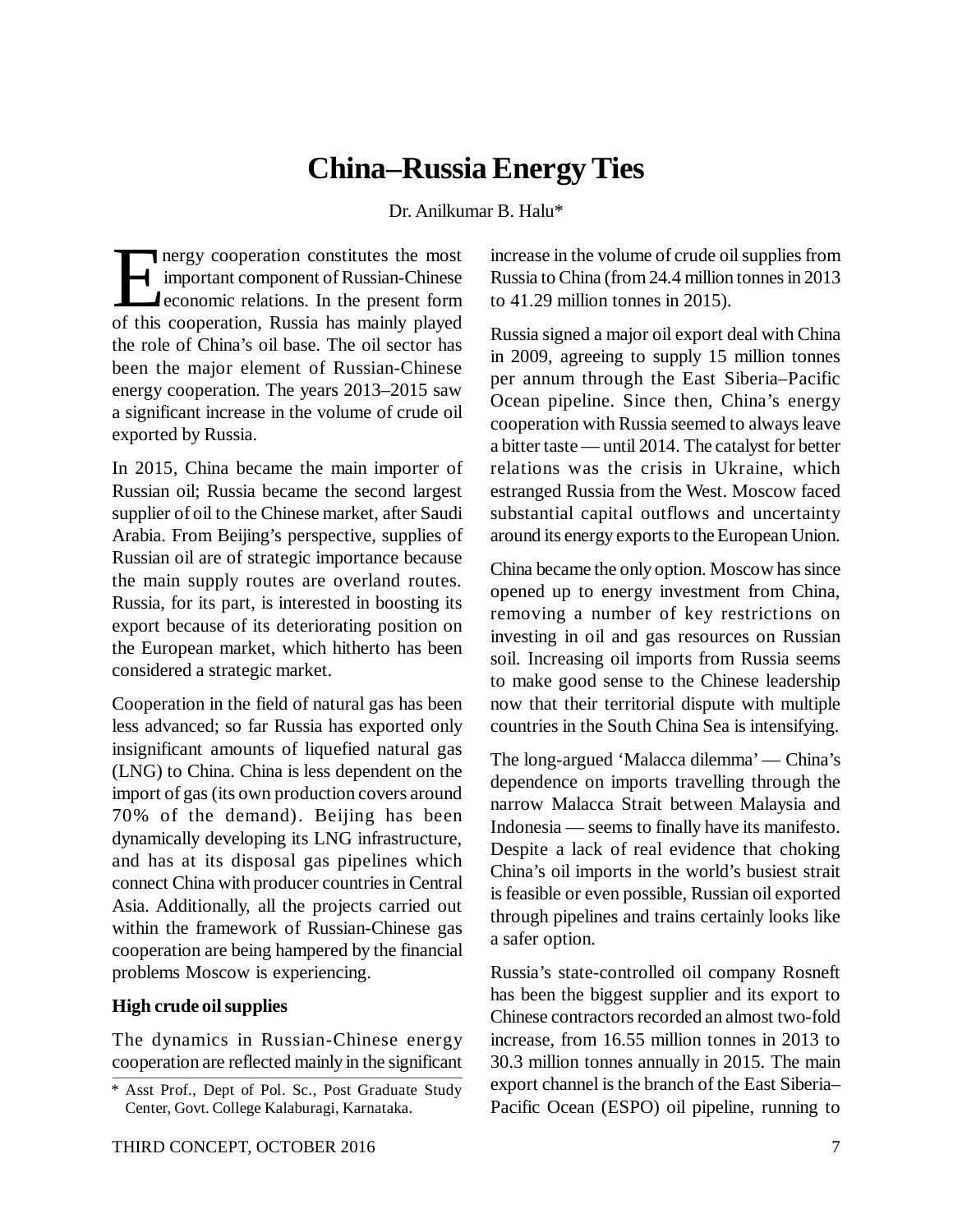China. Half of the oil exported by Rosneft is currently supplied via this branch. The rest of the supplies reach China via the Kozmino sea terminal and as part of swap transactions with Kazakhstan (Rosneft supplies around 7 million tonnes annually to northern regions of Kazakhstan, and in exchange Kazakhstan supplies its own oil to China using the Atasu-Alashankou pipeline.

China's import of crude oil is well-diversified. The share of each individual supplier in this import does not exceed 20%. From Beijing's perspective, the supplies of oil from Russia have privileged status due to their strategic importance. The major portion of the oil China imports is supplied via an overland pipeline which connects the two countries with no transit states between them. This makes it possible to reduce the share of oil imported from the Middle East, which currently accounts for more than a half of total oil imported by China.

The Middle East is increasingly exposed to geopolitical turbulence. Similarly, the maritime oil supply routes run through several 'bottlenecks', mainly the Strait of Malacca, which would be easy to block in case of a conflict. The years 2013–2015 saw an increase in the importance of the share of oil imported from Russia in the total volume of oil which China imports. In 2013, Russia as a supplier was ranked fourth (8.6% of China's total import), whereas in 2015 it was ranked second (12.3%).

Some experts opine that multiple factors in China are fostering an increase in the import of crude oil from Russia. First, the Chinese domestic market is applying a mechanism of administrative control on the prices of petroleum products which links these prices to global oil prices. In reaction to the drop in the price of oil, in January 2016 price brackets between US\$40 and US\$130 per barrel were introduced (when the price falls below US\$40, Chinese oil extraction is no longer profitable for the producers). In practice, this means that oil companies, in particular Sinopec

and CNPC (PetroChina), are allowed to sell petroleum products at a price much higher than the global price, thereby boosting their revenues.

Additionally, the Chinese leadership has allowed numerous small refineries to operate in the oil processing sector. Another factor boosting China's demand for crude oil has been the creation of strategic reserves by Beijing. China intends to create reserves by 2020 which would cover a 100-day demand for oil. Chinese reserves are currently (early 2016) estimated at a volume able to cover a 29-day demand.

Russia has been interested in increasing its exports to China. One of the main reasons behind this are the negative trends observed on the European market (a gradual decrease in Russia's export recorded in 2011–2014), which hitherto has been considered a strategic market. Another reason involves long-term forecasts regarding the consumption of crude oil in Europe, which are unfavourable to Russia.

According to some experts, one of the barriers to a continuing dynamic increase in the export of Russian oil to China may be infrastructural problems and delays in exploring the fields which are intended to be the raw material base for new supplies. Pursuant to an agreement signed in 2013, Rosneft committed itself to double its export to China, from 15.8 million tonnes in 2013 to 30 million tonnes annually in 2018–2030. This increase in the volume of supplies should have been effected via the ESPO pipeline branch.

However, due to delays in constructing the infrastructure, which according to the Russian media were caused by China, the increased supplies were delivered via the Kozmino sea terminal and in swap operations with Kazakhstan. Transneft announced a plan to expand the capacity of the ESPO pipeline from the present 58 million tonnes to 80 million tonnes in 2020.

Similarly, there are plans to expand the Kozmino sea terminal to reach a capacity of 36 million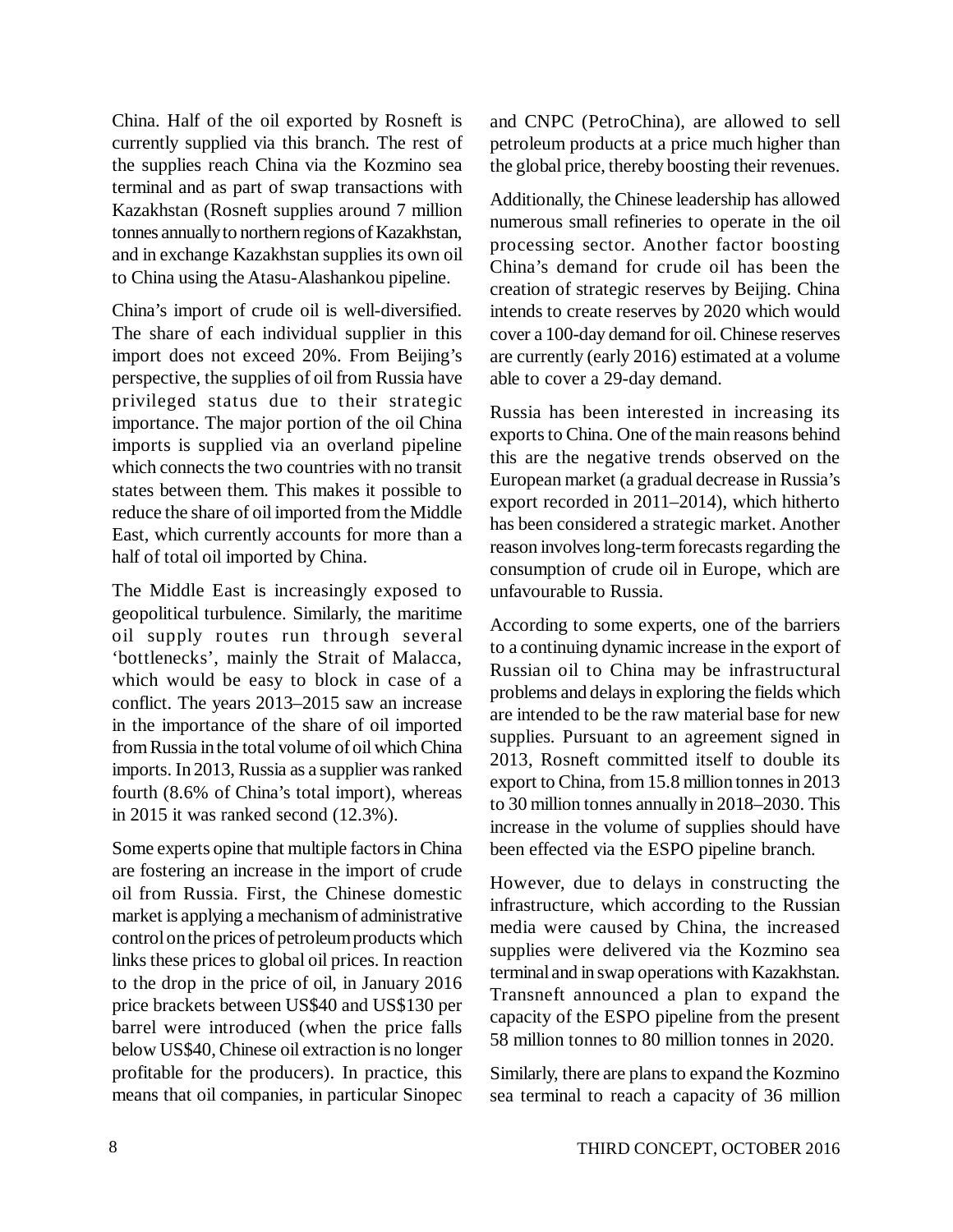tonnes annually by 2017 (according to Transneft, an expansion to exceed 36 million tonnes would not be possible for technical reasons). If further delays prevent Rosneft from increasing its export to China using the ESPO pipeline, the rivalry between Rosneft and other Russian oil exporters over export quotas enabling the supplies of oil via Kozmino is likely to increase. For Russian oil-producing companies, the Kozmino port has been a relatively profitable export channel.

For Russia, China's oil bill has played a key role in holding up the country's weak economy, especially since the European Union turned its back on Russian gas. But as with all new dancing partners, there are bound to be missteps. Russia has reportedly been among the worst hit countries in wake of the collapse in oil prices since 2014. Oil and gas exports account for 50 per cent of its federal budget and 70 per cent of export revenues before the collapse of oil prices in 2014.

The huge gas deal signed with China in 2014 is price indexed to oil. Though the exact formula has not been revealed, the price informing the agreement would now be in a very different range from when the deal was inked.

# **Future Prospects**

Some experts are skeptical about China's slowing down economy, especially when the Chinese premier Li Keqiang has repeatedly called for progress in addressing under-performing 'zombie' enterprises and overcapacity in heavy industries. It is opined by some experts that fiscal and financial measures to ratchet up China's economy could be directed to innovation and productivity growth, instead of being wasted on putting these incompetent firms on life support. High debt among state-owned enterprises (SOEs) is hurting the government's ability to propel economic growth while investment from the private sector decelerates sharply.

Besides, slow growth in heavy industries has seen China's diesel demand decline consistently over the last few years. Car-clogged cities and the rise of electric vehicles also suggest dimming prospects for petrol demand growth. Competition for the Chinese oil market will only get fiercer as oil producers fail to freeze output and the world's largest growing market faces huge uncertainty. None of these developments are in Russia's interests.

Russia has become a surprising beneficiary of China's deepening oil sector reform. Beijing granted about 80 million tonnes of crude oil import quota to a number of qualified 'teapot' refineries in Shandong province, an area that previously was only open to China's national oil companies (NOCs). The move was seen as an attempt to introduce an element of competition to the oil sector. As a result, over 90 per cent of China's oil import growth in the first half of 2016 was driven by these teapot refineries.

Undoubtedly, energy ties between China and Russia reflect mutual demands for cooperation in political, security and economic dimensions; nonetheless, they cannot be viewed as driven by only one of them. For both nations, opaque decision-making processes in government as well as in each country's powerful NOCs mean that good bilateral communication and understanding are not always ensured. Sometimes their interests may at odds.

Indecisiveness surrounding the progress of China's economic transition, SOE reform and future developments in energy technology could lead to a range of very different scenarios. These developments could either reinforce or destroy energy ties between China and Russia. But in the years to come, the world should not be surprised to see more energy deals signed by these two powers.

# **Conclusion**

The process of Chinese companies investing in oil production in Russia is progressing somewhat gradually than before; most of the agreements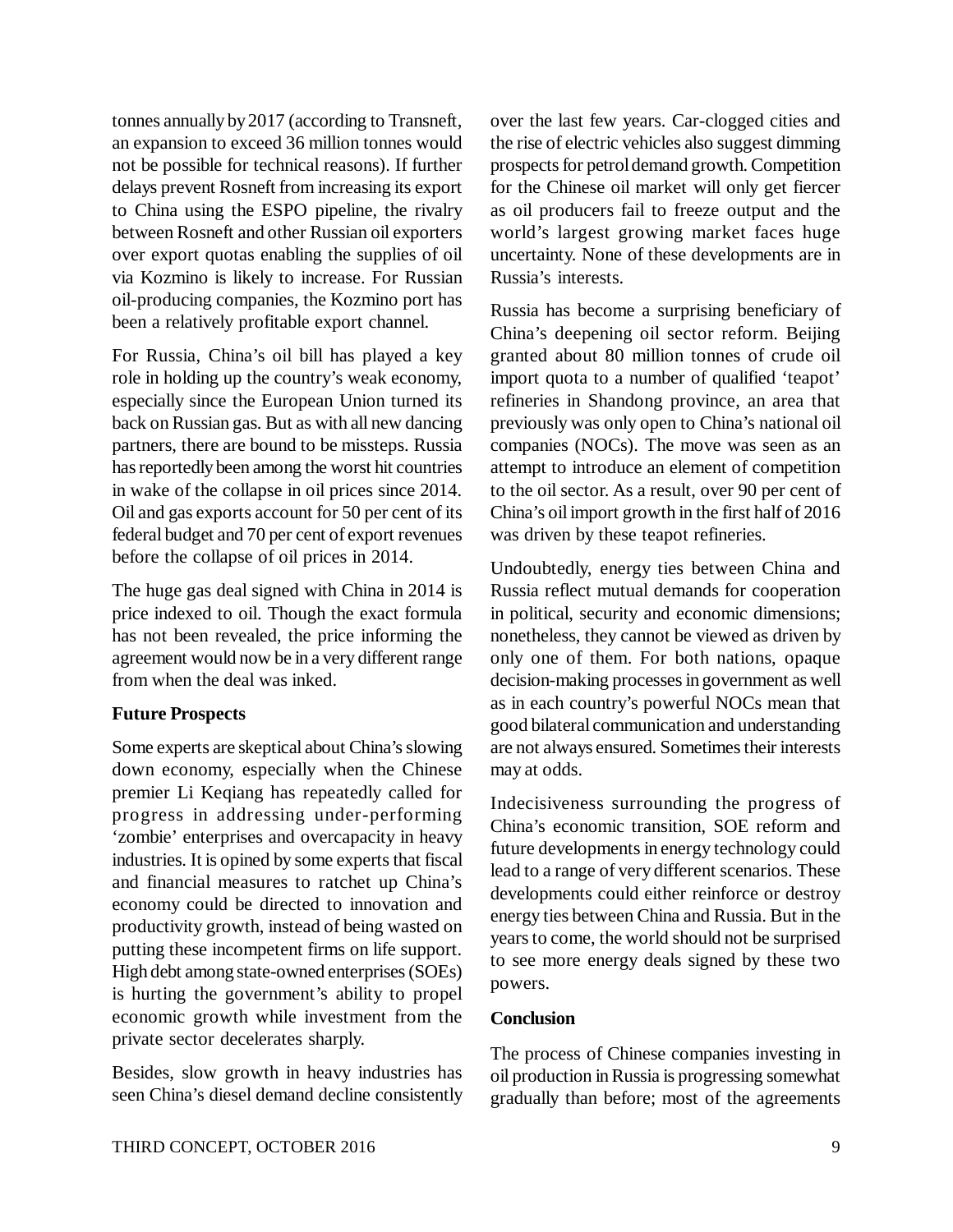made regarding this matter are still framework agreements. In the mid-term perspective, however, a qualitative change to the present model should be expected. It is very likely that Chinese companies will enter the Russian upstream sector, especially taking into account the financial standing of the Russian energy sector and China's interest in gaining direct access to oil fields.

It is increasingly becoming clear to experts and analysts that the rapprochement between Moscow and Beijing is one of the most important trends in global politics since 2014. The two powers' deepening accord has the potential to significantly shift the direction of geopolitics in North and Northeast Asia.

#### **References**

- 1. Bin, Yu, The Russian-Chinese Oil Politik, [http://csis-prod.s3.amazonaws.com/s3fs](http://csis-prod.s3.amazonaws.com/s3fs-)public-legacy.../0303qchina\_russia.pdf.
- 2. Sputnik, ""Putin: Russia, China to Step Up Nuclear Energy Cooperation", 23 June 2016, <https://sputniknews.com/business/20160623/> putin-china-russia-nuclear.html.
- 3. Wang, Tao, "China-Russia energy ties won't short-out", East Asia Forum, 30 September 2016, <http://www.eastasiaforum.org/2016/> 09/30/china-russia-energy-ties-wont-shortout/.
- 4. Yishan, Xia, *China-Russia Energy Cooperation: Impetuses, Prospects and Impacts*, [www.bakerinstitute.org/.../china](http://www.bakerinstitute.org/.../china-)russia-energy-cooperation-impetusesprospects.pdf.

 $\rightarrow \rightarrow$ 

# **Current Political Turmoil in Nepal: India Factor**

#### Jaya Dixit\*

*[Anti-Indianism has been a constant characteristic of Nepali for over six decades now. There is a tendency amongst Nepali political parties to equate nationalism with anti-Indianism. The crosscultural proximity and open border has led to a situation where India can't keep itself totally aloof from what is happening across the border. Political instability and weak governments in Nepal, pose grave security risks. The indispensability of Nepal to India's security, and law and order is such as it makes any political turmoil in Kathmandu, unavoidable to New Delhi. This dependence has provided room for accusations of interference.]*

Tree movement across the border has<br>facilitated the political grooming of many<br>of the political leaders of Nepal in Indian<br>universities. It translates that they sympathize Tree movement across the border has facilitated the political grooming of many of the political leaders of Nepal in Indian with one or other political party in India and *viceversa*. Therefore, whatever political party is there in power in Kathmandu, opposition can always blame them for being pro-Indian and compromising the autonomy of the country. Every political decision in Kathmandu is examined on the parameter of whether it is pro-India or neutral.

India is accused of "micro-management" for each and every political disturbance. Nepali political parties are in habit of utilizing anti-India sentiment for pure political expediency. This paper attempts to analyse as to how Nepali political parties have misplaced the responsibility of internal political squabble. It analyses the factors leading to ultimate demise of Oli government.

As India has always been a contested political factor in the internal political matters of Nepal, current political situation is no exception. Even before Prime Minister K.P. Sharma Oli resigned, in the face of an imminent no-confidence motion

<sup>\*</sup> PhD Scholar, Centre for South Asian Studies, SIS, JNU, New Delhi.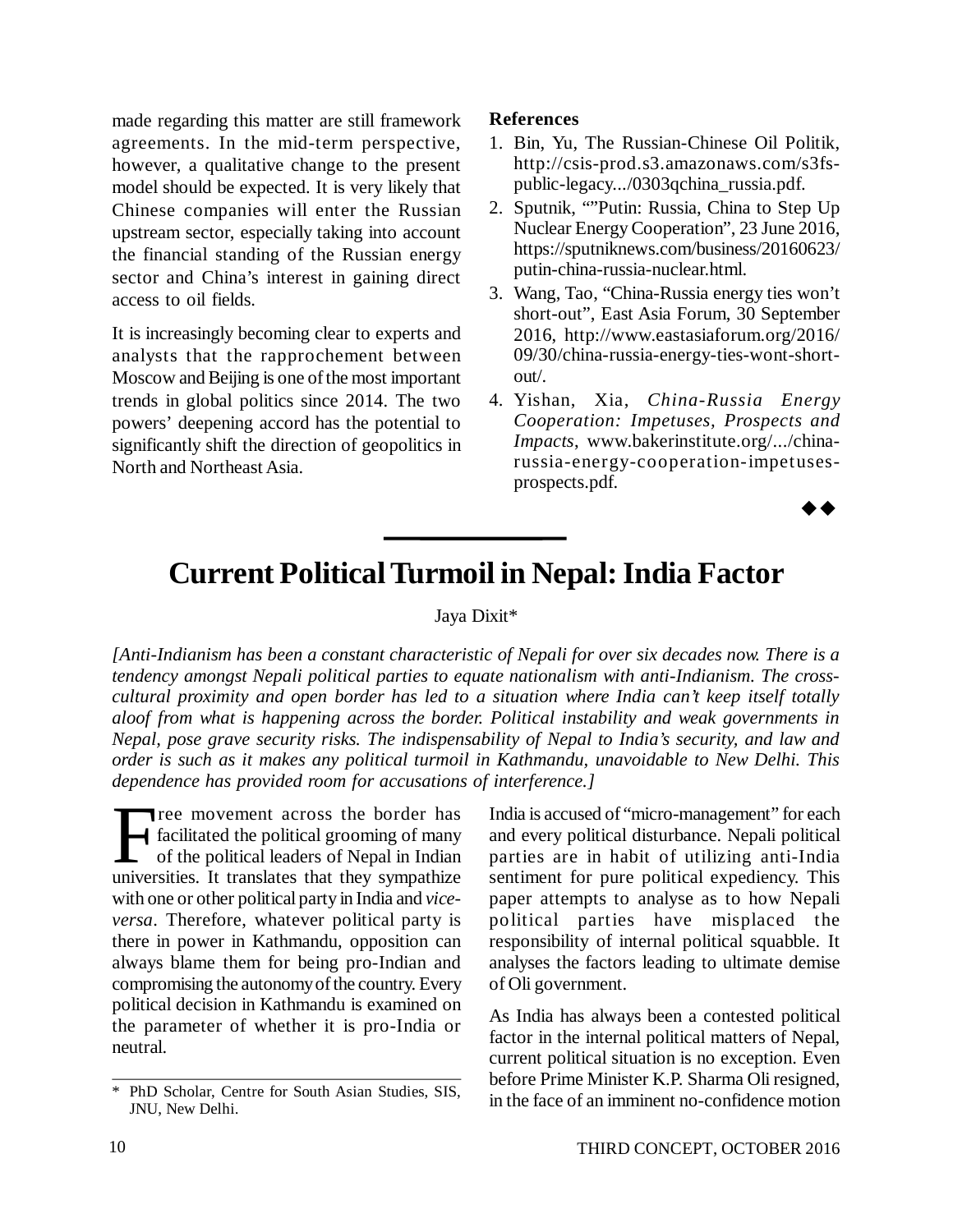defeat in the Parliament, Nepali media was already abuzz with the conspiracy theories involving New Delhi.

However, the role of two major political parties, the Nepali Congress and the Communist Party of Nepal (Maoist Centre) was crucial in removal of Oli. Both of them complained of the failure of the government in resolving the contentious constitutional issues, kick-start the reconstruction process, or resolving the truth and reconciliation process involving the atrocities committed by Maoists and government forces during conflict. Notwithstanding the domestic reasons, Oli categorically attributed his fall to the New Delhi (*The New York Times*, July 24, 2016).

As quoted by the *Indian Express*, speaking at an event organized by Madan Bhandari Foundation, Oli said the "neighbor" had "deprived Nepal of its sleep". "Does that neighbour want the Nepalese people to die?" he asked. He contrasted the acts by the "neighbour" with everything that China had done to help Nepal at the time of crisis. "Our neighbour deprived Nepal of its sleep. Can we tolerate that? It behaved like our sovereignty and interest do not matter… It was only keen to have its interests imposed on us," Oli said. He added "After all, this government has to function from Nepal, not outside its territory." Targeting the new coalition of Nepali Congress and CPN (Maoist Centre), he said it was formed with "outsiders' initiative" (*The Indian Express*, July 30, 2016).

In an interview with Nepalese daily *Republica,* Pradeep Gyawali, CPN-UML Secretary and a close confidante of PM Oli, mentioned that various constituencies of Indian state i.e. political parties, security agencies, government and people share a common objective of stopping Nepal from charting an independent course of its own. Mounting a shattering attack on India, Gyawali said

"….there is also an overarching theme: the feeling among Indians that India has somehow been left behind by China. So when Nepal tries to get close to China, the Indians react furiously. In May, China sent goods to Kathmandu through an international freight train. This was a symbolic gesture. But it created such a hue and cry in Delhi. This shows how India is guided by an inferiority complex *vis-à-vis* China. Thus various Indians I discussed have their own understandings and interests in Nepal. What is common to them all is they do not want to see Nepal set its political course independently" (*My Republica* 31 July 2016).

Similar was the tone of Deputy Prime Minister, Chitra Bahadur K.C., who in an interview to a local online news portal, said: "In fact, India was upset after we reached a transit deal with China. And they (Indians) found Prachanda (Pushpa Kamal Dahal) as a dummy character to fulfill its interest in Nepal" (*Nepal Foreign Affairs*, July 13, 2016).

A common factor in all these anti-India rhetoric is projecting Nepal's growing proximity with China as a key spoiler in its relations with New Delhi. Oli took charge as Prime Minister at a juncture when due to Madhesi agitation; Nepal was suffering the worst kind of transit obstruction along its southern borders. Fearing that the crippling border blockade can be repeated in future as a bargaining chip with Kathmandu, Oli government took steps to open up alternative transit routes with China.

During Prime Minister Oli's visit to China in March, 2016, Beijing agreed to construct a strategic railway link between the two countries through Tibet and both countries signed ten agreements including the strategic transit trade agreement. China also agreed on economic and technical cooperation to build a Regional International Airport Project at Pokhara, a most visited tourist destination of Nepal (*The Indian Express*, March 21, 2016).

The upcoming visit of Chinese President, Xi Jinping, in October, strengthened the accusation of 'China' angle in removal of Oli government. In the light of President Xi Jinping's visit being highly contingent upon political stability in the country, removal of Oli government was widely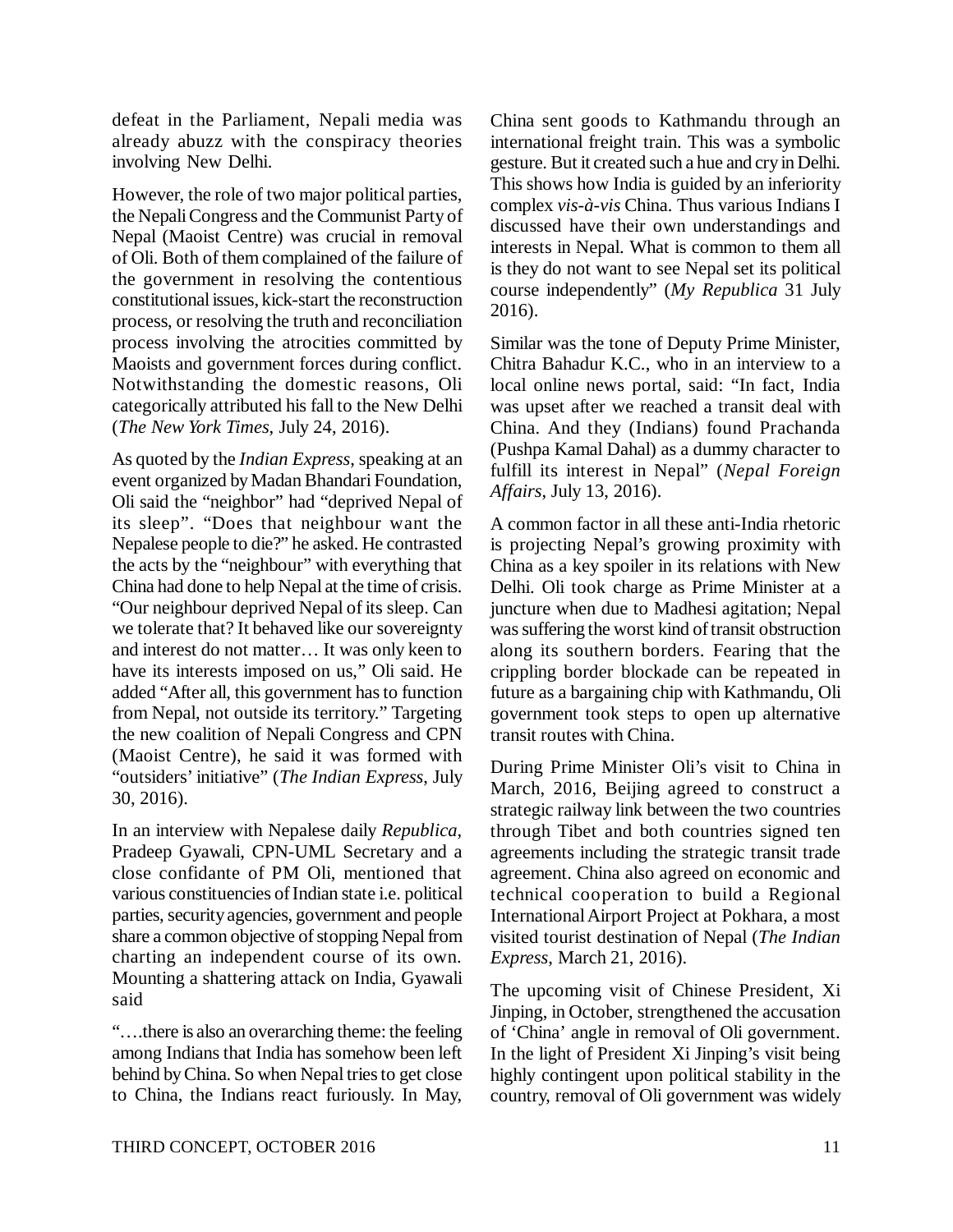seen as India's deliberate act of causing political instability (*Indian Express*, July 25, 2016).

Veteran CPM (UML) leader Narayan Man Bijukchhe said "the change in government is taking place as per India's desire". Bijukchhe alleged "at a time when Chinese President Xi Jinping is preparing to visit Nepal, India wanted to spoil the visit and has brought the Nepali Congress, the Maoists and Madhesi Morcha together against the Oli government" (*Nepal Foreign Affairs*, July 13, 2016).

In contrast to improved ties with China, Nepal's relationship with India continued to deteriorate after Oli took charge in October 2015.Oli's election to the post of Prime Minister came at a time when following the Madhesi agitation and consequent border blockade, anti-Indianism had touched an all-time high after the 2006 peaceprocess. India was widely accused as micromanaging the blockade and fomenting agitation in Tarai. In May, Nepal government recalled its ambassador to India, Deep Kumar Upadhyaya, and also cancelled the visit of its President Bidhya Devi Bhandari to India (*The New York Times*, July 24 2016).

During his entire tenure Oli's relations with India remained tense. There were several instances of confrontational gesture. In mid-March, taking a stand against Nepali government, India for the first time raised the issue of Madhesi unrest in the UN Human Rights Council's meeting in Geneva. The Indian representative told a meeting of UNHRC that India was "concerned" over lack of political progress" and incidents of "violence, extra-judicial killings and ethnic discrimination" in Nepal (*The Indian Express*, November 5, 2015).

Speaking at the meeting, India's Acting Permanent Representative, B.N. Reddy asked the Government of Nepal to "investigate and take credible measures to prevent their recurrence". He raised the concern that "problems facing Nepal are political in nature and cannot be resolved through force or a security-based approach" (*The Indian Express*, November 5, 2015.

The Nepal delegation led by Deputy Prime Minister Kamal Thapa, on the other hand accused India of causing deliberate obstruction of the supply of goods along its border. He said: "Under any pretext, disruption of supplies, disruption of transit is not acceptable… Can't Nepal have its own authority to promulgate a Constitution?"

Rift in the ties was pretty visible after Nepal took a serious exception to an EU-India joint statement issued in Brussels in March 2016, referring to Nepal's constitution. Point 17 of the joint statement emphasized on the "need for a lasting and inclusive constitutional settlement in Nepal" in a "time-bound" manner. Raising a strong objection to the statement the Ministry of Foreign Affairs of Nepal said that "it is against the principle of non-interference in internal affairs of a country".

A statement for MoFA said: "The EU-India joint statement not only hurts the sentiments of the people of Nepal but also defies the fundamental principle of non-interference in internal affairs of a country in breach of UN Charter and norms of international law" (*The Kathmandu Post,* April 1, 2016).

Despite, India raising the Madhesi issue on international platform and raising it repeatedly with K.P Oli government, the amendments to the constitution are nowhere near the demand of the demarcation of federal boundaries along ethnic lines. However, the plummeting relationship with India did not lead to resignation of K P Sharma Oli. Rather, the reasons were entirely internal. The following section analyses the factors leading to the pullout of CPN (MC).

#### **Factors leading to the fall of Oli Government**

Notwithstanding a full swing India-bashing, there were three entirely internal factors which led to the demise of Oli government. First, the dynamics of transitional justice process currently underway was crucial in widening the CPN (UML) and CPN (Maoist) divide. In the light of numerous complaints of human rights violation both by the security forces and the erstwhile Maoist rebels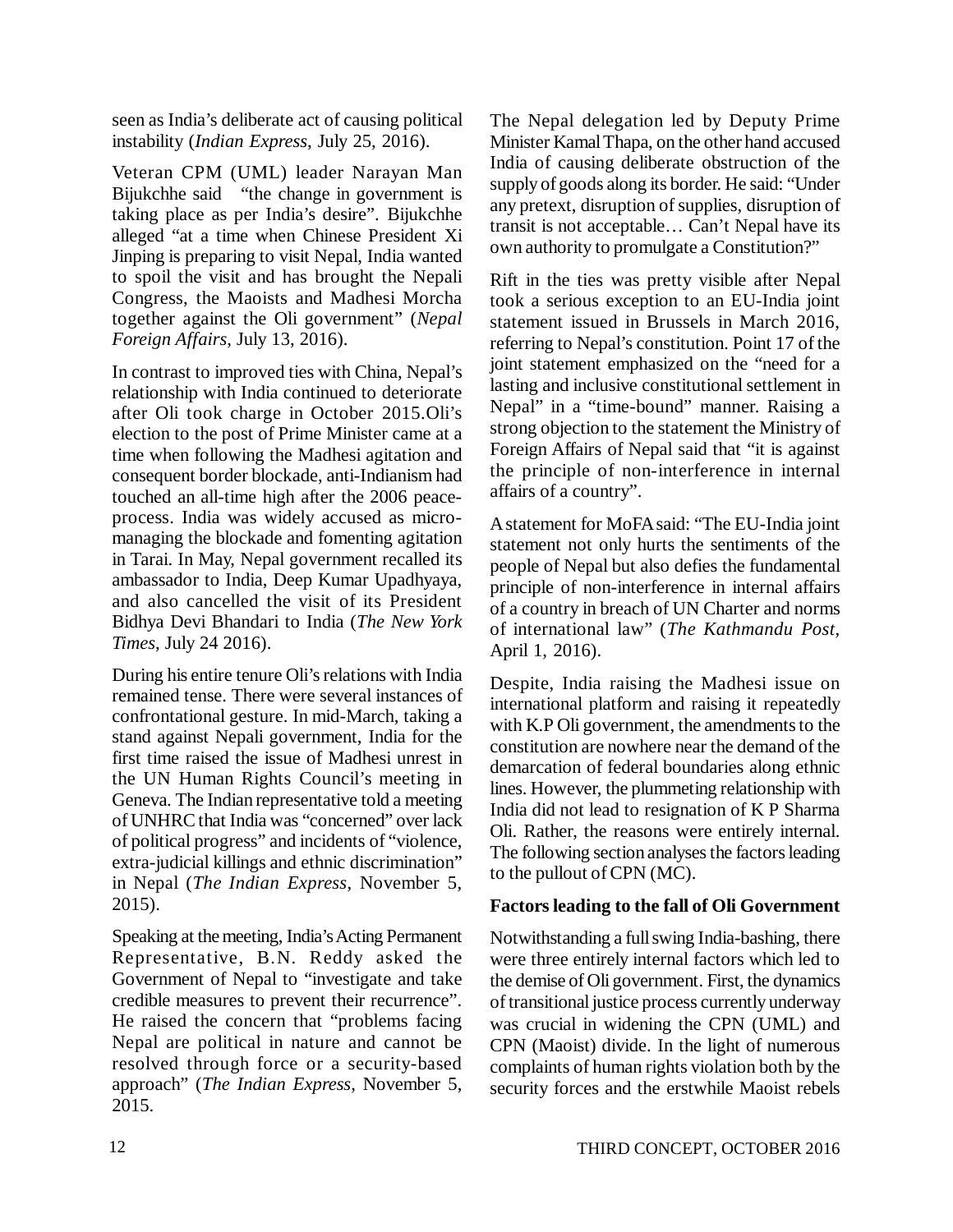during the armed conflict (1996-2006) pending before the Truth and Reconciliation Commission (TRC) and the Commission of Investigation on Enforced Disappeared Persons (CIEDP) and the prosecution of Lieutenant Colonel Kumar Lama, before a London court (because the UK's obligations under the UN convention against torture require to bring suspects to justice wherever they are detained), the Maoist leadership was alarmed that conflictera cases may be opened for the prosecution of erstwhile Maoist cadre (*Firstpost*, July 26, 2016).

Their panic was quite evident by the mention of "addressing the issues of transitional justice" in the seven-point agreement signed between the Nepali Congress and CPN (Maoist Centre) before the CPN (Maoist Centre) formally pulled out of the CPN-UML led coalition government (*The Himalayan Times*, July 12, 2016).

Secondly, the power-game among the three major political parties- the Nepali Congress with 207 MPs, the CPN (UML) with 181 seats and Prachanda's 83 MPs, was crucial in bringing down the Oli government. Starting from early May CPN (M-C) was mooting the option of deserting the CPN (UML) and aligning with the Nepali Congress. For quite some time Prachanda had been demanding his turn of Prime Ministership before the final pull out in July.

According to Prachanda, in May's his decision to backtrack from the opting out of CPN (UML) led government was based on a "gentlemen's agreement" wherein Oli promised to step down and hand over the leadership to the CPN (M-C) after the Budget Session due in the May end (*The Hindu, Business Line*, July 17, 2016).

During the discussion over no confidence motion against Prime-minister Oli, Prachanda said in Parliament: "PM Oli monopolized the government functioning and he did not pay attention to implement the agreement reached with us, including a gentleman's agreement to hand over the leadership to us," (*The Diplomat*, July 26, 2016).

When Oli did not budge about the power sharing even after the budget session, Prachanda decided to move out. Prachanda was also apprehensive of a possible coalition between the CPN (UML) and the Nepali Congress in the event of his pull out from the government (*The Hindu*, August 11, 2016).

The largest party, Nepali Congress, was also looking for an opportunity to grab the power as the CPN (M-C) and CPN (UML) coalition had kept Sher Bahadur Deuba out of power after the promulgation of constitution on September 20, last year. Notwithstanding the internal tussle, in May, when Prachanda threatened to opt out of government, the political corridors of Nepal were full of the conspiracy theories involving India.

The coincidence of events strengthened the allegations of India's involvement. The political impasse of May surfaced soon after the president of Nepali Congress, Sher Bahadur Deuba returned from a visit to Delhi. Though his visit was personal, but it gave way to speculation of New Delhi's role (*The Hindu, Business Line*, July 17, 2016).

Thirdly, Madhesi dissatisfaction also played a role in CPN (UML) ouster. Despite 36 rounds of talk with United Democratic Madhesi Front (UDMF), government could not reach to any mutually agreed solution of the Madhesi demand of carving out only two provinces in the southern Tarai belt instead of current 7 provincial boundaries running both north and south (*The Diplomat*, July 26, 2016). The very first clause of the 'seven-point agreement' reached between the Nepali Congress and the CPN (M-C) clearly stated that after the formation of new government demands of Madhesis will be duly addressed.

The first clause of the agreement read as: "Dissatisfactions seen in various issues of the new constitution and reservation put by Madhesis, Tharu and other communities will be sought a political understanding to resolve them. In this context, all acceptability in constitution will be sought through the political understanding".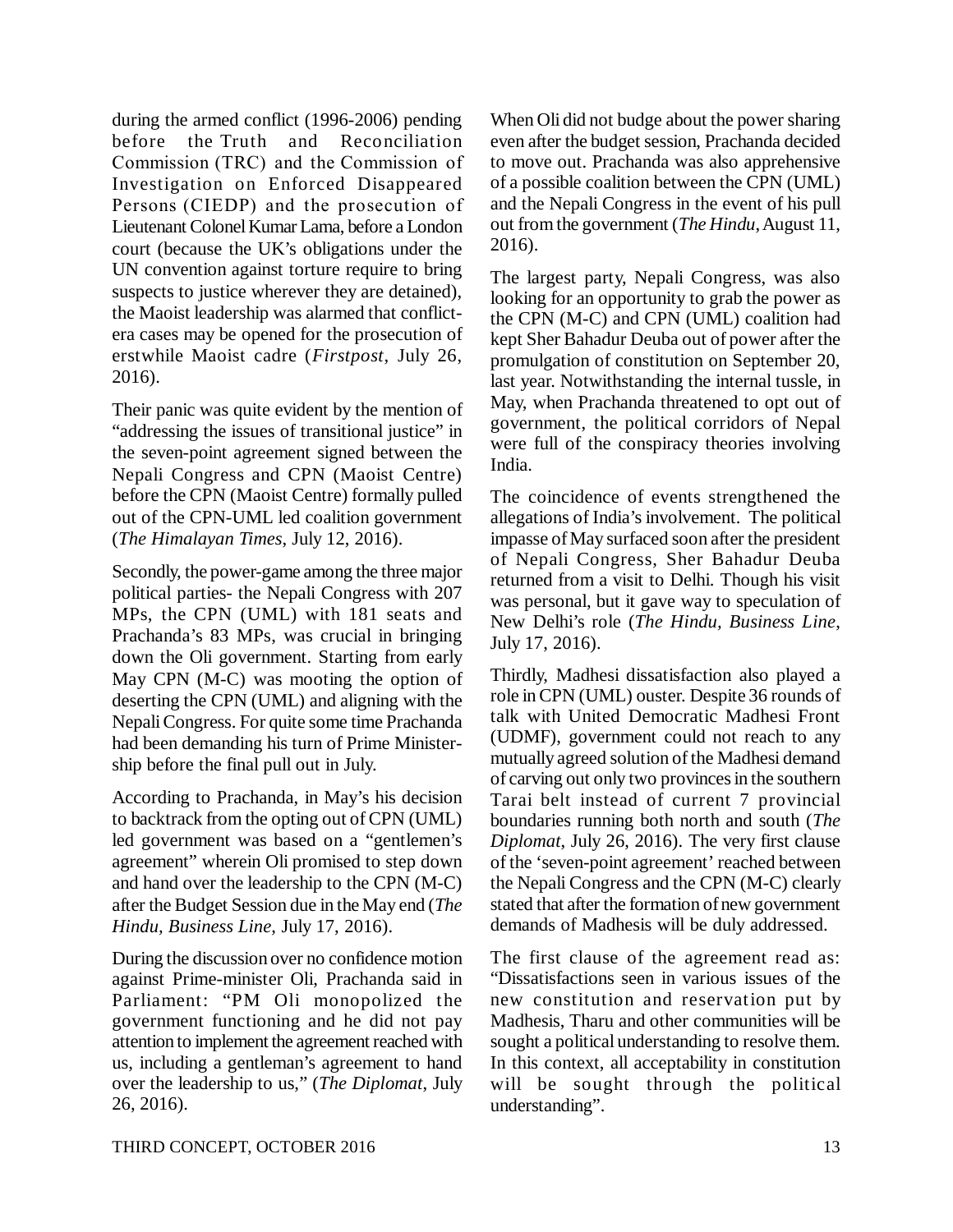Ahead of the no confidence motion voting in Parliament, Madhesi Morcha decided to vote in favour of the motion. UDMF's leader Upendra Yadav said: "The Oli government was never responsible towards the nation and our grievances… so we have decided to cast our vote against him" (*The Financial Express*, July 13, 2016).

As clear from the above discussion, domestic political factors led to the downfall of K.P. Oli government. India firmly denied of any role in the change of government in Kathmandu. In a meeting with Nepali parliamentarians in New Delhi, India's External Affairs Minister, Sushma Swaraj, urged Nepal not to drag India into their internal matters. She was quoted as saying by one of the members of the delegation: "Prachanda and Sher Bahadur Deuba sit together and make a decision on the issue of government formation but they (leaders) put the blame on us". (*The Kathmandu Post*, 10 July 2016).

She rightly pointed out; it was not India, but the "gentleman's agreement" that pulled the Oli government down. Though India has continuously raised the issue of amicable solution to Madhesi demands, it has also mentioned that the onus lies entirely on domestic political constituencies. India's facilitation of the peace-process is nothing short of new to the political elite of Kathmandu. Starting from the signing of the 12 point New Delhi accord in 2005 India has been involved in Nepali peace process. However, when it does not suit the interest of the ruling elite, the clamor of India's interference gets louder.

The events from July, demonstrate the vulnerability of India getting dragged in the domestic affairs of Nepal even if it is unwilling to do so. In such a neighbourhood context, it is desirable that India restrains itself from any kind of brinkmanship in internal political matters of Kathmandu. There is a need on part of Delhi to develop a neighborhood policy that is not contingent upon change in the government.

The remedy to security challenges emanating from an open border should lie not in a government that is pro-India, but any government, which is stable and institutionally strong. The China factor is also highly overrated in foreign policy circles. The kind of relationship India and Nepal share can't be replicated by Beijing due to geographical limitations. As right approach would be that of being an 'elder brother' not a 'big brother'.

# **References**

- *1. My Republica* (2016), "Maoist leaders blackmailed over the alleged war crimes",31 July 2016 URL:http:// [www.myrepublica.com/news/2767](http://www.myrepublica.com/news/2767)
- *2. The Indian Express* (2016), "Oli's new veiled attack on India: A neighbour has deprived Nepal of its sleep", July 30.
- *3. The Indian Express* (2016), "Next Door Nepal: Chinese checkers", July 25.
- *4. The Indian Express* (2016), "India's monopoly to end as Nepal gets trade point in China", March 21.
- *5. The New York Times*, (2016), "Nepal's Prime Minister, K. P. Sharma Oli, Resigns Ahead of a No-Confidence Vote", July 24.
- *6. Nepal Foreign Affairs* (2016), "India toppled Oli-led government to spoil Chinese President Xi's prospective Nepal visit", July 13.
- *7. Firstpost* (2016), "Will the fall of KP Oli provide a boost to India-Nepal relations?" July 26.
- *8. The Himalayan Times* (2016), "Seven-point deal between Nepali Congress and Maoists?", July 12, URLhttps:// thehimalayantimes.com/kathmandu/sevenpoint-deal-between-nepali-congressmaoists:
- *9. The Hindu Business Line* (2016), "What a new government in Nepal means for Delhi", July 17.
- *10. The Diplomat* (2016), "Nepal's Unending Political Instability", July 26. URL[:http://](http://)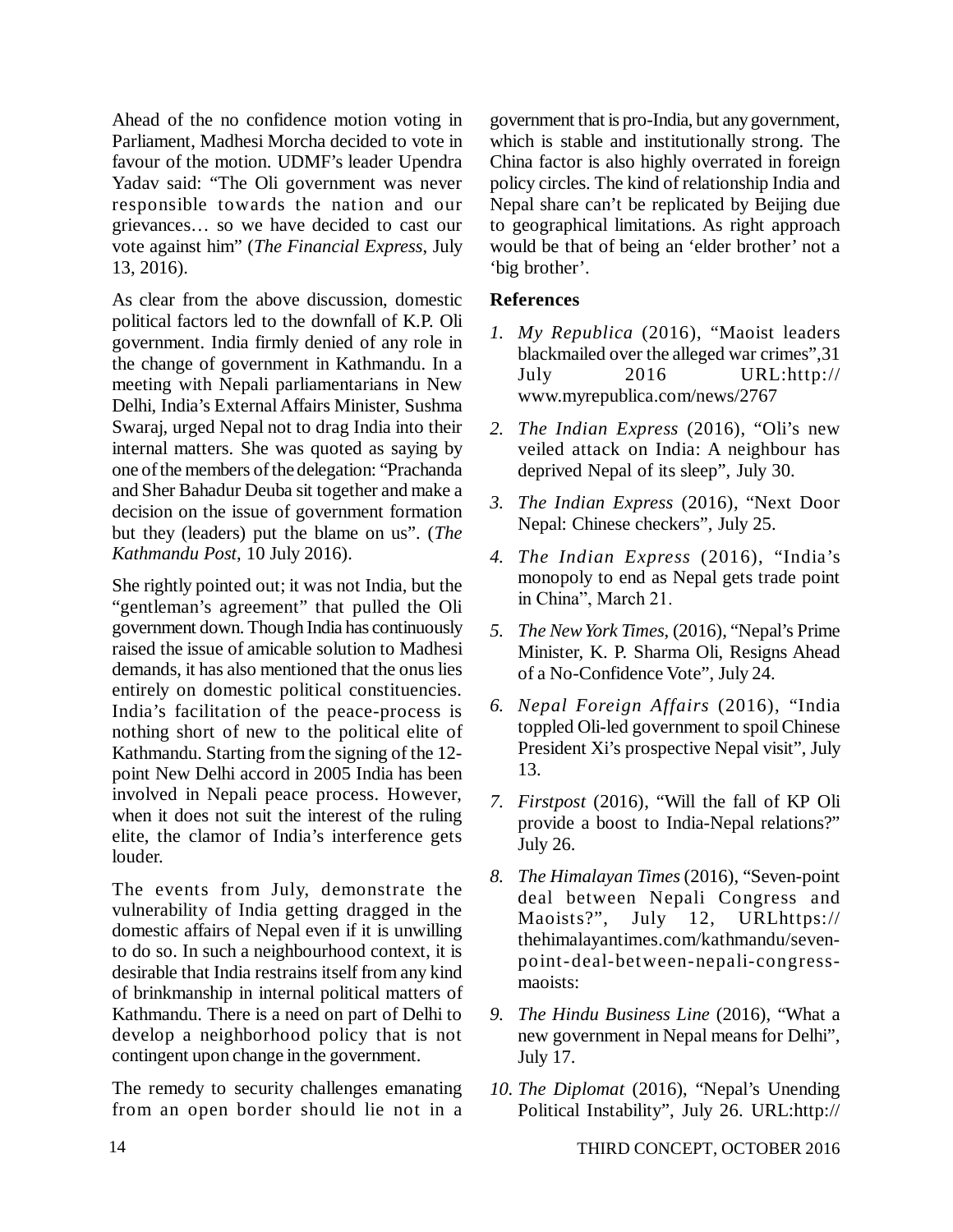thediplomat.com/2016/07/nepals-unendingpolitical-instability/

- *11. The Financial Express* (2016), "Madhesi Morcha to support new Nepali Congress, Maoist coalition", July 13.
- *12. The Hindu* (2016), "Déjà vu of a new beginning", August 11.
- *13. The Kathmandu Post*, (2016), "Don't drag India into Nepal's internal affairs, says Swaraj", 10 July, URL, http:// kathmandupost.ekantipur.com/news/2016-

07-10/dont-drag-india-into-nepals-internalaffairs-says-swaraj.html

*14. The Kathmandu Post*, (2016), "EU-India statement on charter irks govt"

April 1, URL:http:// kathmandupost.ekantipur.com/news/2016- 04-01/eu-india-statement-on-charter-irksgovt.html

*15. The Indian Express* (2015), "Violence, discrimination: In a first, India takes Nepal to the UN Human Rights Council", November  $5.$ 

# **Political Inclusion: A Conceptual Analysis**

Dr. Satarupa Pal\*

[*Political inclusion' is one of the major elements of democracy. The idea of political inclusion would better support efforts to improve political participation, representation and increase equality in the political spectrum. But there is no agreed definition regarding political inclusion among the scholars. It is noteworthy that political inclusion is democratic intensifying concept. Democracy operates simultaneously with exclusion and inclusion. To be clear, 'political inclusion' comprises inclusion of hitherto excluded groups in the political process. In the other words, excluded groups seek collective claims for their survival or recognitions.]*

 $\sum_{s}$ t is to be noted that excluded groups are segregated in terms of race, gender, ethnicity and minority. On the whole, those groups struggle for their own identity and also seek political inclusion. Nonetheless, 20th century and 21st centuries have focused on substantial equalities in our social and economic life to realize the core of democratic equality. This century is pulling down all those barriers of exclusion in terms of religion, race, property, gender etc.

# **Political Inclusion: An Overview**

As I.M.Young observes (Young 2000: 52), most importantly democratic norms mandate inclusion as a criterion of the political legitimacy of outcomes. It is expected in the democratic set up hitherto excluded categories are included and enjoy equal opportunity in decision-making

process and influence over different policies. Young also added, inclusion increases the chances that those who make (Young 2000: 52) proposals will transform their position from an initial self regarding stance to more objective appeal to justice , because they must listen to others with differing positions to whom they are also answerable .

Broadly speaking, political inclusion refers to key strategy for both councils, acting corporately and with others, to promote equality of opportunity and access to all that society has to offer that is beneficial [\(www.claraweb.org/uk/](http://www.claraweb.org/uk/) propertydevelopmentplan/glossary).

However, Jafffrey Prager viewed political inclusion through Weber's and Durkheim's theory of Democracy. In this connection he argued Weber's pessimism promotes a formal theory of democracy; political inclusion is the central feature of modern democratic orders. Durkheim's

<sup>\*</sup> Asst Prof. in Pol. Sc., Rampurhat College, Birbhum.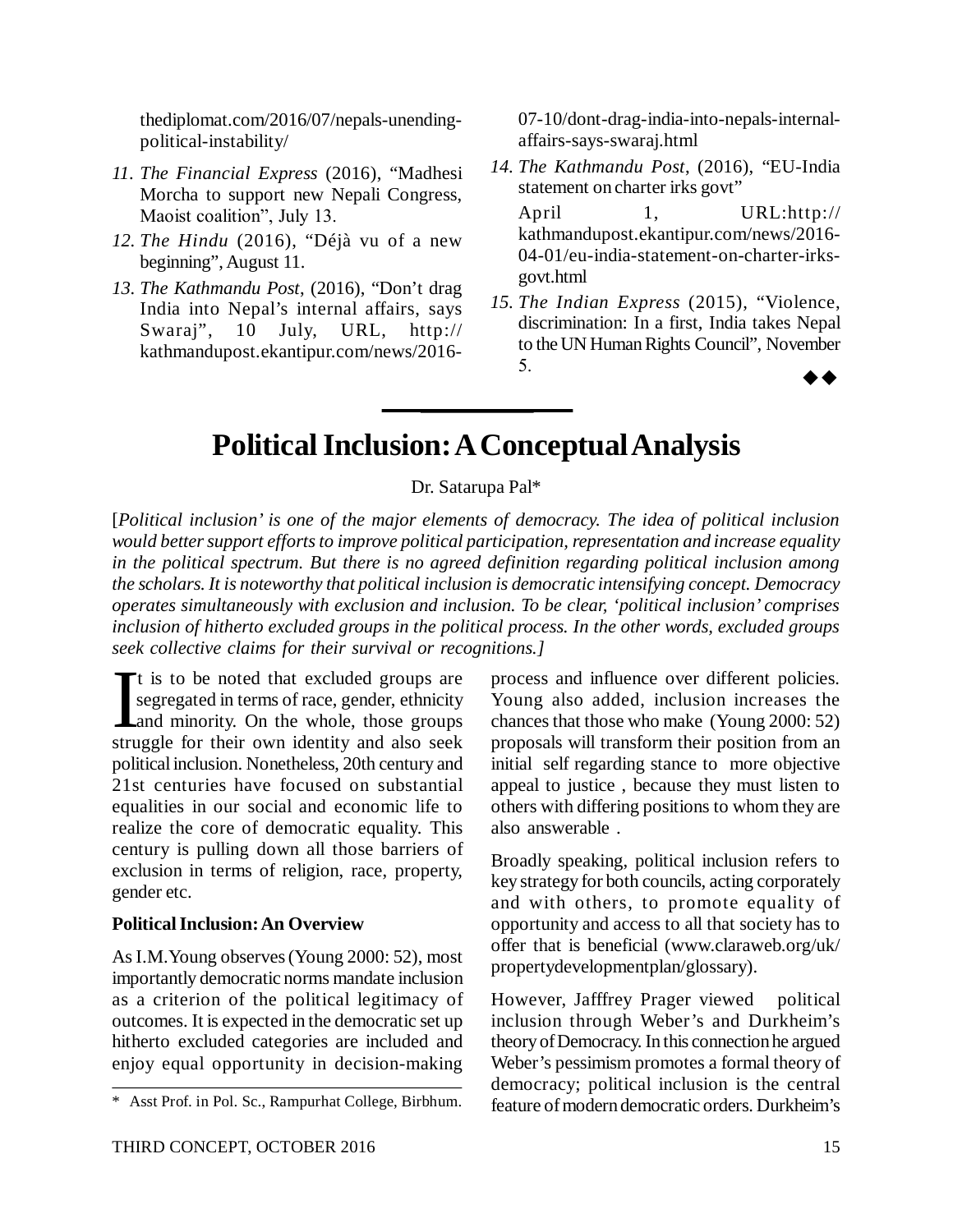faith in modern society leads to a substantive theory of democracy characterized by moral integration. He also added that Weber's concern for formal structures of rule has predominated over Durkheimian a substantive concern. (Jeffery Prager: A Comparison of Durkheim's and Weber's Theories of Democracy (http:// [www.questia.com/reader/action/prev/9574229\).](http://www.questia.com/reader/action/prev/9574229).)

While recognizing that the effective inclusion of mere groups and categories in the polity is central to democratization, John Dryzek has also stated that any predisposition toward inclusion sponsored by or sought in the state, which may be defined as the set of individuals and organizations legally authorized to make binding decisions for a society. (John Dryjekj: Political inclusion and the dynamics of democratization, American Political Science Review90/1 Summer 1996, p475-87[\(www.highbeasn.com/doc/1.GL-](http://www.highbeasn.com/doc/1.GL-)8885832.html). On the whole, inclusion guarantees more than the attainment of basic citizenship rights, such as right to vote and associate.

Political inclusion has been materialized through reservation, affirmative active action towards excluded or marginalized communities. Political inclusion is facilitated not only by the government's effort, besides that nature of competitive politics and voting behavior during elections are the worth reasons for that. The promotion of inclusion or social cohesion aims at making social and economic deviants fit into dominant norms and institutions, as well as to give them opportunities for political participations (Young 2000).

It is noteworthy that issue-based inclusion has been able to connect the external exclusion by putting the marginalized into the formal power structures (Singh 2009: 402). Besides that, internal exclusion continues to operate in sociopolitical domain. Internal exclusion takes place in the following forms: (1) The people are not able to put up their demands in an articulated manner and are even not able to speak in the meeting. Women representatives are the worst victims of this process. (2) Their points are not taken seriously. So many times they withdraw themselves from the meetings.

On the contrary, I M. Young argued about different type of exclusion and inclusion. As she observes, external exclusion names the many ways that individuals and groups that ought to be included are purposely or inadvertently left out of fora for discussion and decision-making (Young 2000: 54). Back door policy is a significant example of that.

In a nutshell, dominant groups use public forum according to their desire and they steadily violate the democratic norms. However, inclusion of excluded groups in public meeting apparently looks like a political inclusion. But in reality their voices are not counted in those decisionmaking processes and it results in illegitimate outcome through democratic norms.

 In this connection, excluded groups struggle within formal democratic structure and stress the importance of institutional change that will ensure the real inclusion of excluded people in decisionmaking process. Campaign, (Young 2000:55) finance regulation, lobbying regulation, corruption investigation, mandates for hearing procedures and so on, all attempt to regulate decision-making process to promote the presence of potentially marginalized constituencies.

I.M. Young also held the view that a theory of democratic inclusion(Young 2000: 56) requires an expanded conceptions of political communities, both in order to identify modes of internal inclusion and to provide an account of more inclusive possibilities of attending to one another in order to reach undertaking.

She also argued three modes of political communication, such as greetings, rhetoric, narratives. Greeting includes handshakes, hugs, the offering of food and drink. Rhetoric refers to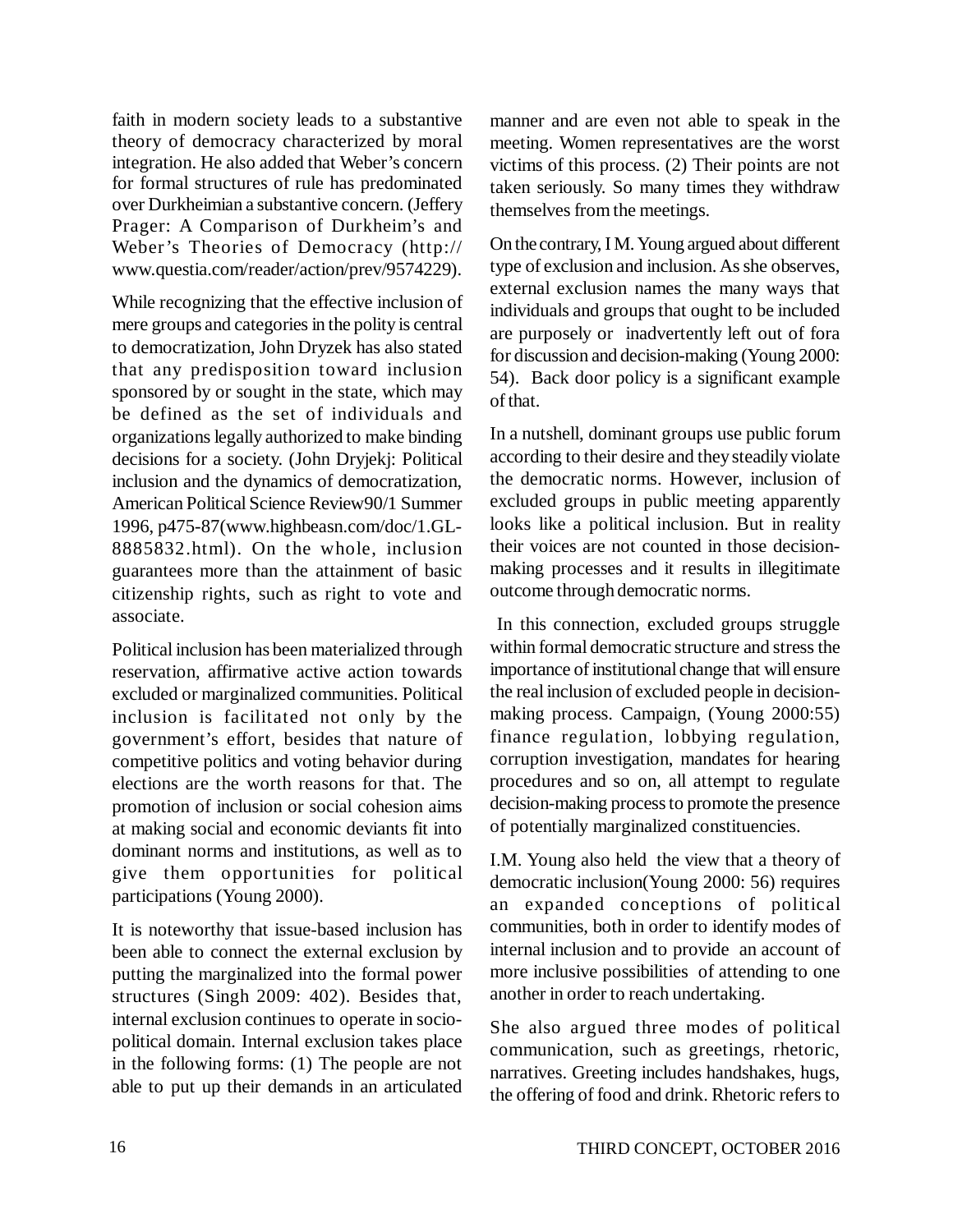political expression through speech, visual, signs and banners, street demonstration etc. Narratives serve important function in democratic communication which foster understanding of different experience, assumption among members and also identified important one.

On the whole, political communication enhances the chance of inclusive democracy and in this way political inclusion may create a platform where struggling members of society exchange their views, interests, experience and claim justice also.

Anne Philips opines that political communication augments demand for political presence, demand for the equals representation of women with men, demand for a more even-handed balance between the different ethnic groups that make up each society, demand for the political inclusion of groups that have come to see themselves as marginalized or silenced or excluded (Philips 2005: 5).

On the contrary, Lani Guiner (1989) held the view about black representation the USA and stated that blacks cannot enjoy equal dignity and political status until black representatives join the council of government, including those previously excluded matters even if it proves to have to discernible consequences for the policies that may be adopted.

However, Charles Taylor (1992) in his famous writing "The politics of Recognition" argued that identity makes problematic in modern age, it also makes recognition far more important to people's well being. He also points out that the required recognition has been widely interpreted as including a more public presence in political life and public acknowledgement of equal value.

On the contrary, women's political inclusion in the Nordic country has been interpreted as a citizenship model. But today it is debated whether this model can be applied in other countries and whether it can be applied to different groups of women, especially immigrant women (Young 2004: 26).

It is noteworthy that Jurgen Habermas stressed (Habermas et al., 1995: 44) the importance of inclusion through argumentation. As he observes, the rotational acceptability of a statement ultimately rests on reasons in conjunction with specific features of the process or argumentation of itself. The four important features are 1) that nobody who could make a relevant contribution may be excluded; (2) that all participants granted an equal opportunity to make contributions; (3) that the participants must mean what they say; and (4) that communication must be freed from external and internal coercion so that the yes or no stances that participants adopt on civilizable validity claims are motivated solely by rational force of the better reasons.

#### **Political Inclusion: Indian Context**

In this connection Lalita Chandra Sekhar (Sekhar 2009: 234) identified some criteria of the greater inclusion of excluded categories. The following criteria are as follows: 1. Gram Panchayat president exercises power independently or is subject to other powerful influences within gram panchayat. 2. Whether there is a "unanimous election" of the gram panchayat member, or more parties have taken part. In the former case, it is often assumed that this unanimity is the result of a consensus reached by the villagers but this matter cannot be taken at face value, and has to be probed.

Whether the women gram panchayat members are exercising power independently or not. From the above mentioned criteria, we see the different dimensions of political inclusion in local governance. But researcher also argued that (Sekhar 2009: 261) inclusion cannot always be correlated with democracy. Some authoritarian regimes may also be inclusive in the sense that may do a great deal for the excluded sections of their population. But inclusion in a political sense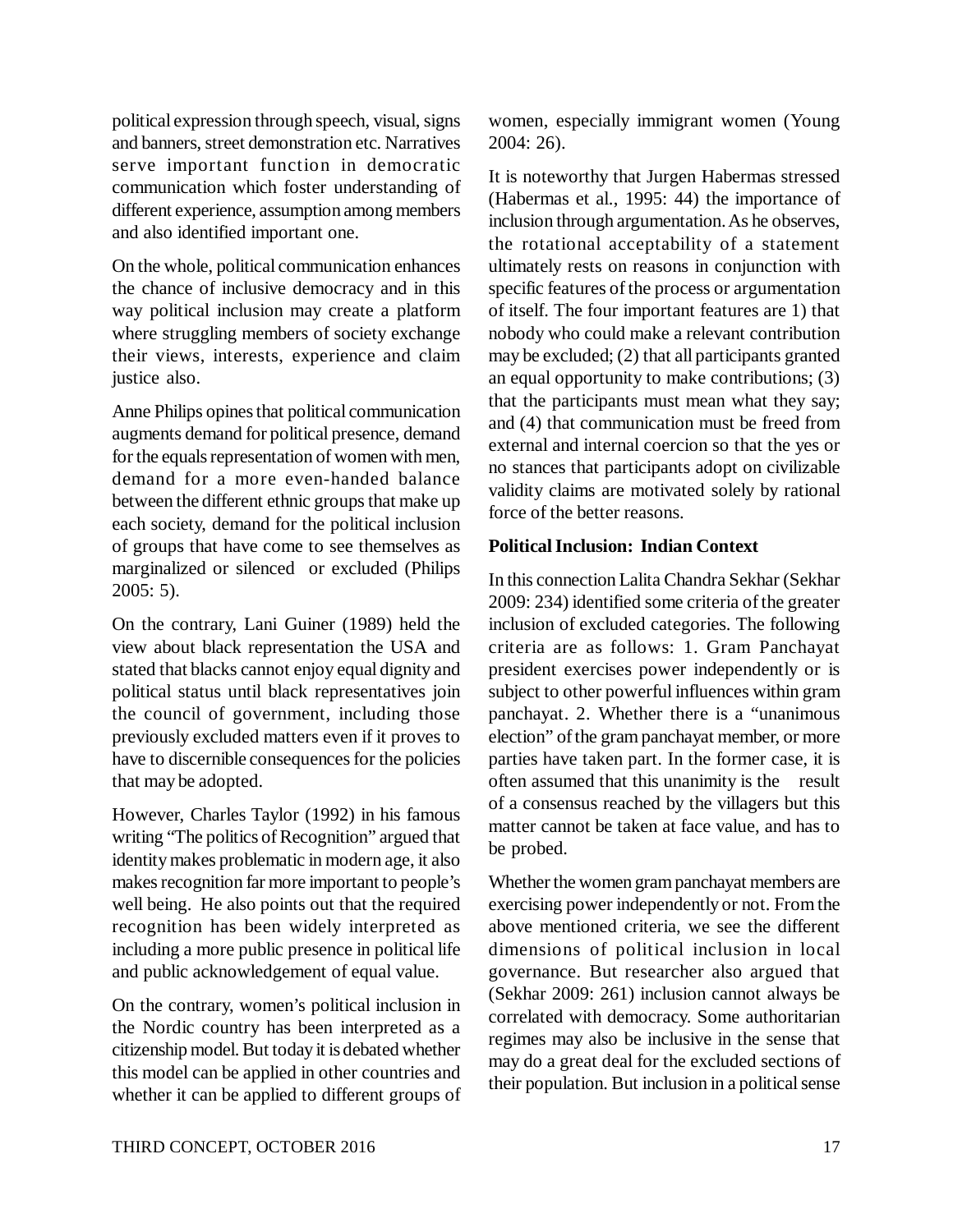only takes place in democracy where the voices of these excluded sectors are heard.

On the contrary, Sashi Bhusan Singh held the view (Singh 2009: 380) that inclusion of a community within the system empowers it, and empowerment of community includes it within the system. When inclusion takes place by putting a community in the institutions of power, it is sponsored inclusion and when an empowered community makes its way into the power structure it is called contested inclusion.

Viewing political inclusion as citizenship rights, Ranjita Mohanty observes (Mohanty 2006: 81) that inclusion understandably, is often within the state given framework – the processes where people get mobilized on their own in the form of mass social movements or through the intermediate of civil society. Inclusion is sought in a variety of ways by critiquing the state, by partnering with the state, or by demanding accountability and transparency from the state.

It is noteworthy that political inclusion has remained problematic. Ranjita Mohanty & Rajesh Tandon hold the view that for people who bear identities of lower castes, tribal, poor and women and occupy positions of disadvantage, participation and inclusion means unequal competition with those who are better equipped socially and materially (Mohanty 2006: 11).

It is to be said that gender, disabilities, untouchability, poverty, lack of skill are the major impediments in the way of political inclusion. It encompasses different perspectives from local to global levels. Although political inclusion is a democratic intensifying concept, state ,civil society and state's other agencies play a pivotal role for operating this process .On the whole, political inclusion ensures 'presence', 'participation' and 'achievement' in the political process.

# **Conclusion**

From the above discussion, we can infer that differentiated solidarity encourages group differentiation within a certain extent but it also discourages group-based selfishness, prejudice and hatred. In other words, differential solidarity aims to balance between value of general inclusion and respect with more particular local self-affirmation and expression. In this regard we may say that Lajphart's (1984) theory of consensual on consociational democracy focuses on distribution of executive power and economic resources in proportion to the size of the different communities. It believes the principle of proportional representation of political parties in electoral system.

Celebrated scholar I.M. Young said that differentiated solidarity is an alternative ideal of social and political inclusion. This ideal shares with an ideal of integration a commitment to combat exclusion and foster individual freedom (Young 2002: 197). Unlike an ideal of integration, however differentiated solidarity allows for a certain degree separation among people who see each other out because of social and cultural affinities they have with one another that they do not share with others.

Recently inclusive democracy is centering round the concept of political inclusion. In this regard, Takis Fotopouls 'libratory project' (2009: 195) today can only constitute a synthesis of the democratic, socialist, the libertarian and radical green and feminist traditions. On the whole, we can say that the project of inclusive democracy covers political, economic, social and ecological democracy. However, operating political inclusion depends on the existing context of democracy. To conclude, it is said that political inclusion can stabilize the democratic set up in the present era.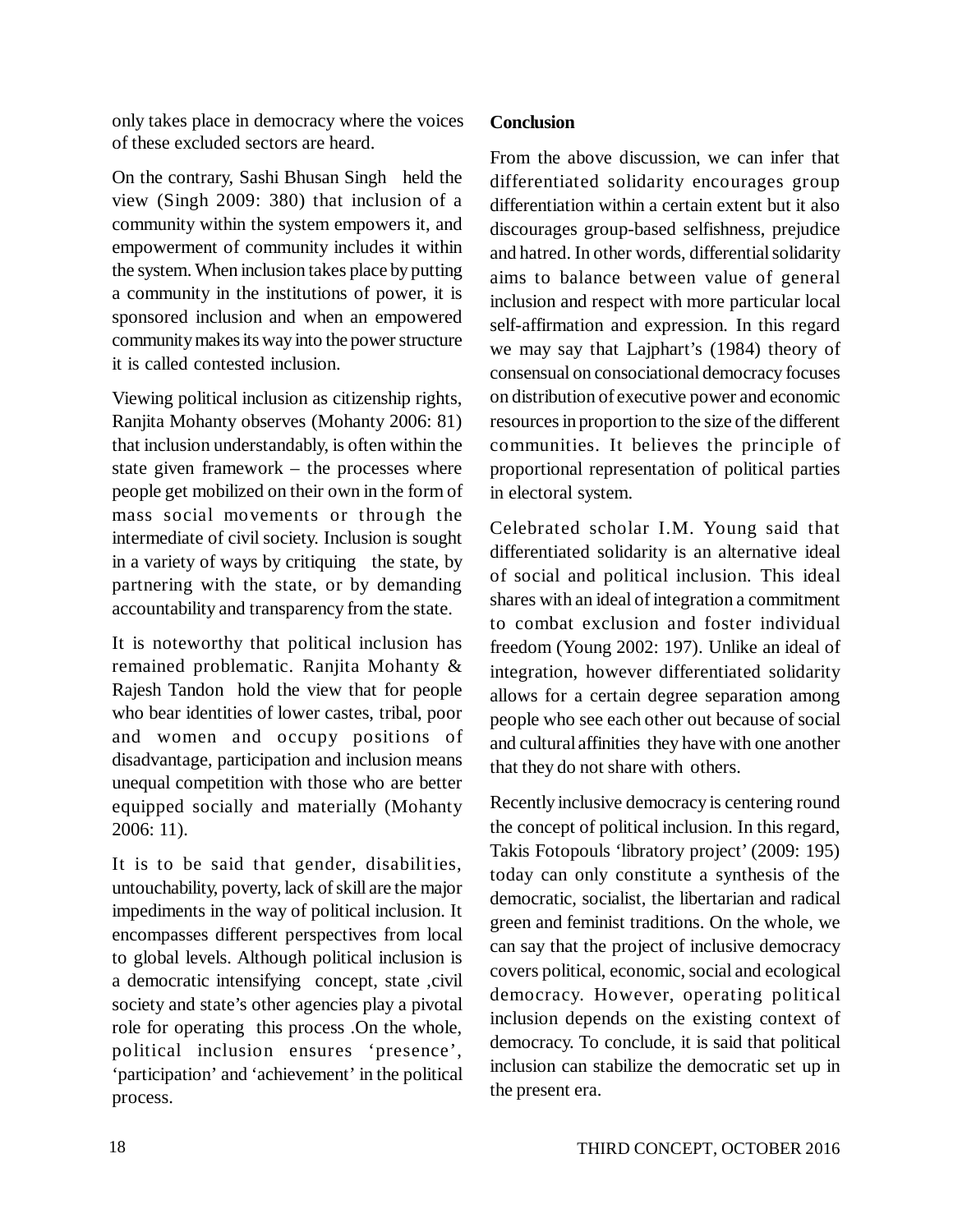### **References**

- 1. Chandra, Sekhar (2009) 'Caste, Party and Democratic Decentralization in Karnataka', in B. Baviskar and G.Mathew (eds.), *Inclusion and Exclusion in Local Governance,* New Delhi: Sage Publications.
- 2. Dryjekj, John. (1996), "Political inclusion and the dynamics of democratization", *American Political Science Review*, 90/1, Summer 1996, pp.475-87.  $(www.highbeasn.com/doc/1.GL-$ 8885832.html) (accessed on 12 January 2013).
- 3. Fotopoulos, Takis. (2009), "The Multidimensional crisis: Athens in 2005", (Gordios) (*International Journal of inclusive Democracy*).
- 4. Guinier, Lani (1989), 'Keeping the Faith Black Voters in the Post-Reagan Era, *Havard Civil Right Civil Liberties Law Review,* 24.
- 5. Habermas, J, Cnonin, C.C, De Greiff, P: (1998). *Inclusion of Others*, Cambridge: MIT Press.
- 6. .Lijphrat, A. (1984). *Democracies: Patterns of Majoritarian and Consensus Government in Twenty-one Century,* New Heaven: New York.
- 7. Mohanty, Ranjita (2006). 'Citizen Participation in Development, Issues of Identity Inclusion and Voice' in Ranjita Mohanty &. R. Tandon (ed.), *Participatory Citizenship, Identity, Exclusion, Inclusion*, New Delhi: Sage Publications.
- 8. Philips Anne (1995), *The Politics of Presence*, New York: Oxford University Press.
- 9. Prager, Jeffery. Comparison of Durkheim's and Weber's Theories of Democracy(<http://> www.questia.com/reader/action/prev/ 9574229 (accessed on 12 January 2013)
- 10. Singh, Sashi Bhusan (2009) 'Devolution of Power through Panchayats in Rajasthan', in B. Baviskar and G. Mathew (eds.), *Inclusion and Exclusion in Local Governance*, New Delhi: Sage Publications.
- 11. Taylor, Charles. (1992), "The Politics of Recognition", in A. Gutmann (ed.), *Multi-Culturalism and the "Politics of Recognition*", Princeton.
- 12. Young, I.M. (2004), 'Situated Knowledge and Democratic Discussion' in John Anderson Birte Siim (eds.), *The Politics Inclusion and Gender, Class , Citizenship* , Palgrave, Macmillan; London.



**To our Contributors.....................**

**& Original articles are welcome.**

- **& Only Original copy of the manuscript, neatly typed in double-space should be sent. Please do not send carbon, cyclo-or photo-copies.**
- **& Please check up grammatical & typographical mistakes before sending. Editor will not be responsible for these lapses.**
- **& Editor reserves the right to reject/ modify / edit an article without assigning any reason.**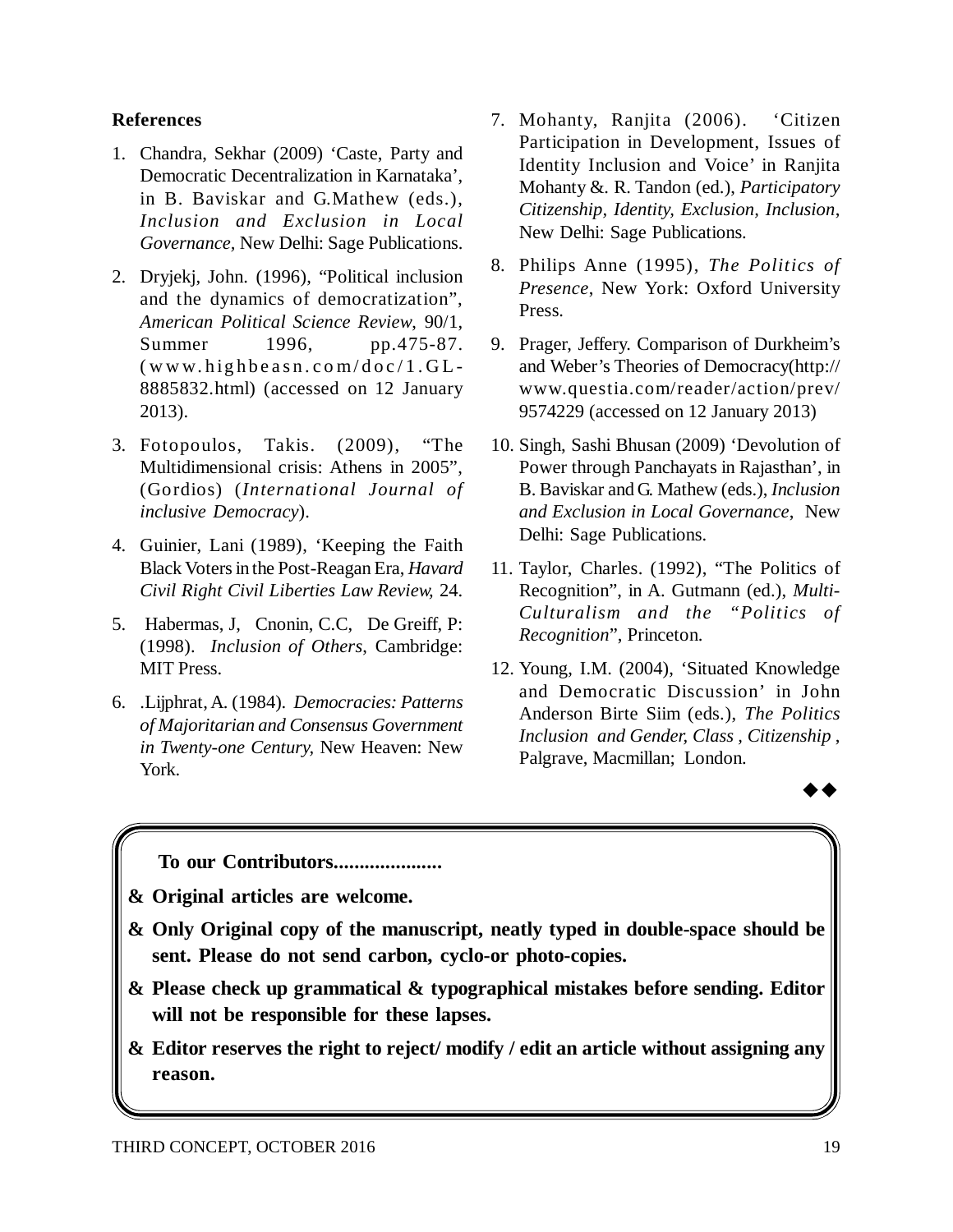# **Human Rights and NGOs**

#### Dr. I. Subramanyam\*

*[The term 'Human Rights' denotes all those rights, which are inherent in our nature and without which we cannot live as human beings. In other words, human rights are eternal part of the nature of human beings. These are essential for individual to develop their personality, their human qualities, their intelligence, talent and conscience to enable them to satisfy their spiritual and other higher needs. As such, the range of human rights is very wide. It covers variety of rights including traditional civil and political rights on one hand and newly developed economic, social and cultural rights, on the other.]*

The general notion of human rights as such,<br>has today penetrated into international<br>conventions, national constitutions,<br>legislations and even in the judicial he general notion of human rights as such, has today penetrated into international conventions, national constitutions, pronouncements. As a result, these rights have become established as guaranteed human rights. The purposes of securing human rights as such are to provide protection to these rights against the abuses of power committed by the organs of state.

To establish institutions for the promotion of living condition of human beings and for the development of their personality at the same time, to provide effective remedial measures for obtaining redress in the event of those rights are violated. Karel Vasak has aptly remarked that "rights are meant to be enjoyed by individuals, constitute, a social phenomenon by virtue of those for whom they are intended".

Rights, in the traditional doctrine of natural law, are rights against other people. These rights have corresponding duties in the sense that some other person is under a duty towards the holder of right. A person has natural right to life. He holds this right against any other person as such in the sense that no one can deprive his life. Hence, others are under corresponding duty not to kill him. Similarly his natural right to liberty imposes duty upon others to leave him alone. Consequently,

the rights and duties are correlated with each other.

D.D. Raphael has rightly observed that, "The rights are rights against other people, and the duties are duties to other people. Thus a system of natural law, a system of duties which all men have to others, is at the same time a system of rights which all men have against others."

#### **Characteristics of Human Rights**

#### *Human Rights are said to be recognized*

Human Rights are neither derived from the social order nor conferred upon the individual by the society. They reside inherently in the individual human beings independent of and even prior to his participation in the society. As such, they are the result of recognition by the state but they are logically independent of the legal system for their existence.

#### *Human Rights are said to be inalienable, natural and inherent*

Human rights are inalienable in the sense that a holder of these rights cannot divert himself of them. The reason is simple. These rights are inherent in the very nature of human being. Jackques Maritain has said that the "human person possesses rights because of the very fact that it is a person, a whole, a master of itself and of its acts – by natural law, the human person has the right to be respected, is the subject of rights,

<sup>\*</sup> Dept of Pol. Sc. & Pub. Admin., S.V.U. College of Arts, S.V. University, Tirupati.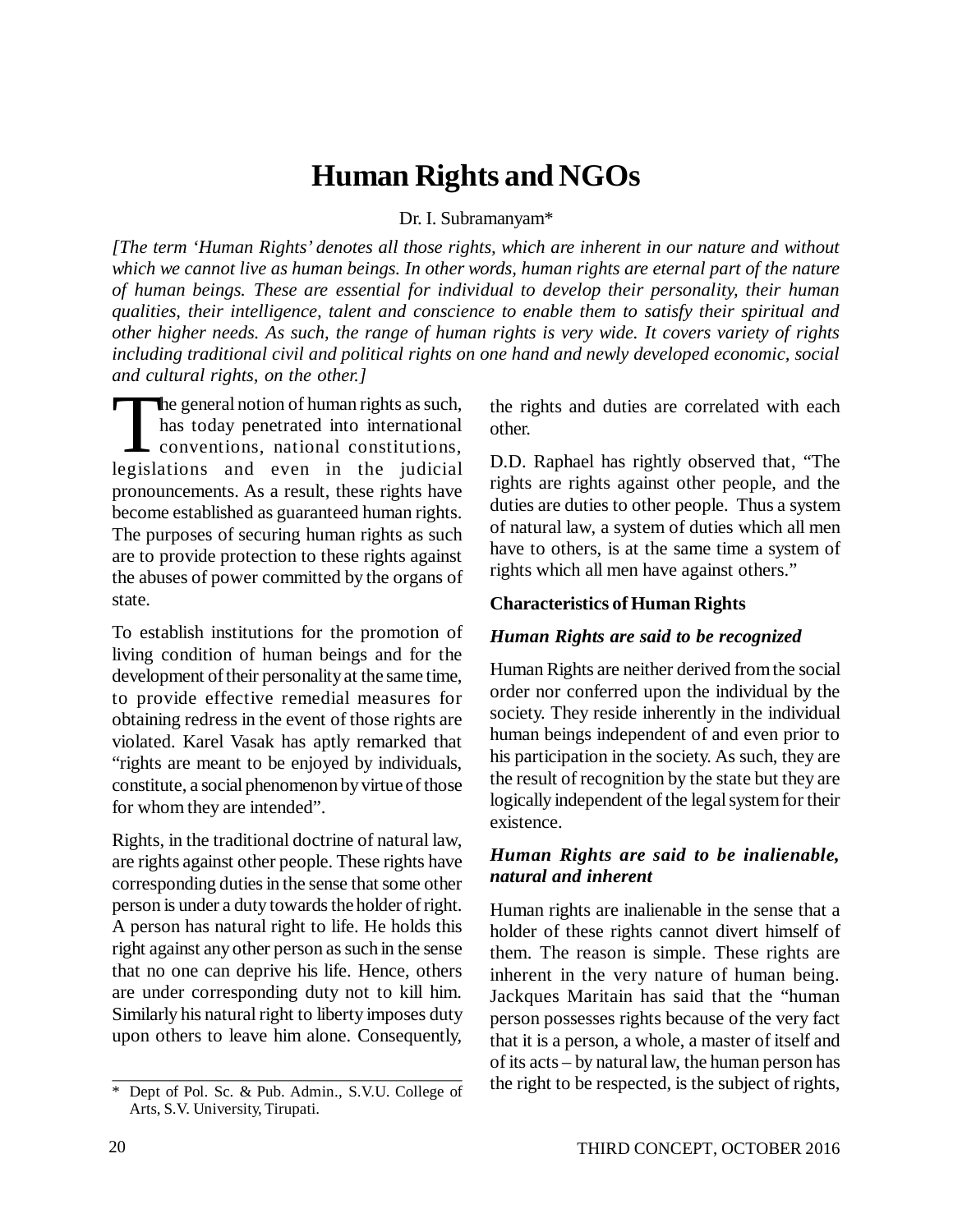possesses rights. These are things which are owed to a man because of the very fact that he is a man".

# *All human beings are said to be essentially equal*

Now it is an established fact that human rights are derived directly or indirectly from the very nature of man. From this it may be argued that by virtue of being human, one inherits all those attributes which are inherent in human personality. Natural rights being are among those attributes are inherited naturally. Thus, the only condition necessary for enjoying natural basic rights is to be a human being.

According to Barnard Mayo, "Human Rights are the rights that a human being has in virtue of whatever characteristics he has that are both specifically and universally human". The utilitarians like Bentham and Mill have also supported this theory. They have advocated for the "greatest happiness of the greatest number as a principle on the basis of which all the social measures should be judged. Utility can be determined by means of reason and expenditure.

The social welfare theory has played important role in the development of number of human rights. A large number of economic and social rights have been incorporated in the Universal Declaration of Human Rights and then in the International covenant on economic, social and cultural rights, wherein, it is expressly provided that the entitlement to these rights has to be in accordance with the organization and resources of each state.

# **Limitations**

- i. The social welfare theory lays stress upon the social goals to be achieved by the society and not as the rights of individual.
- ii. The social welfare measures become more important than the rights of individual.

Every right, whether it has been perceived as inalienable or otherwise, can have validity and effectiveness only through some process or institution. Thus, it cannot be defined without reference to some institutional structure. As a room cannot be defined without reference to the walls, so human rights cannot be defined without reference to institutional settings.

In the Indian context, for instance, fundamental rights are incorporated in part III of the Constitution of India. Although, the term fundamental right has nowhere been defined in the Indian Constitution, but on careful examination of these several fundamental rights, one would conclude that these rights constitute restrictions on the power of state and also require the state to adhere to the guidelines pronounced in the matter, by the Supreme Court of India.

The nature and meaning of 'human rights and freedoms', as referred to in the Charter of the United Nations, should be ascertained with reference to the catalogue of human rights promulgated in the major United Nations human rights instruments, namely, the Universal Declaration of Human Rights, International Covenant on Economic, Social and Cultural Rights, the International Covenant on Civil and Political Rights, the International Convention on the Elimination of All Forms of Social Discrimination and the Convention against Torture, and other Cruel, Inhuman or Degrading treatment or Punishment, the Convention on the Elimination of all Forms of Discrimination Against women, the Declaration on the Right to Development, the Convention on the Rights of the Child and such other covenants and declarations etc.

# **Universal Declaration of Human Rights**

On 10th December 1948, the General Assembly of the United Nations approved and proclaimed the Universal Declaration of Human Rights. Following this historical event the assembly called upon all member countries to publicise the declaration and to cause it to be disseminated, displayed, read and expounded by the elite and the academic, social and political institutions.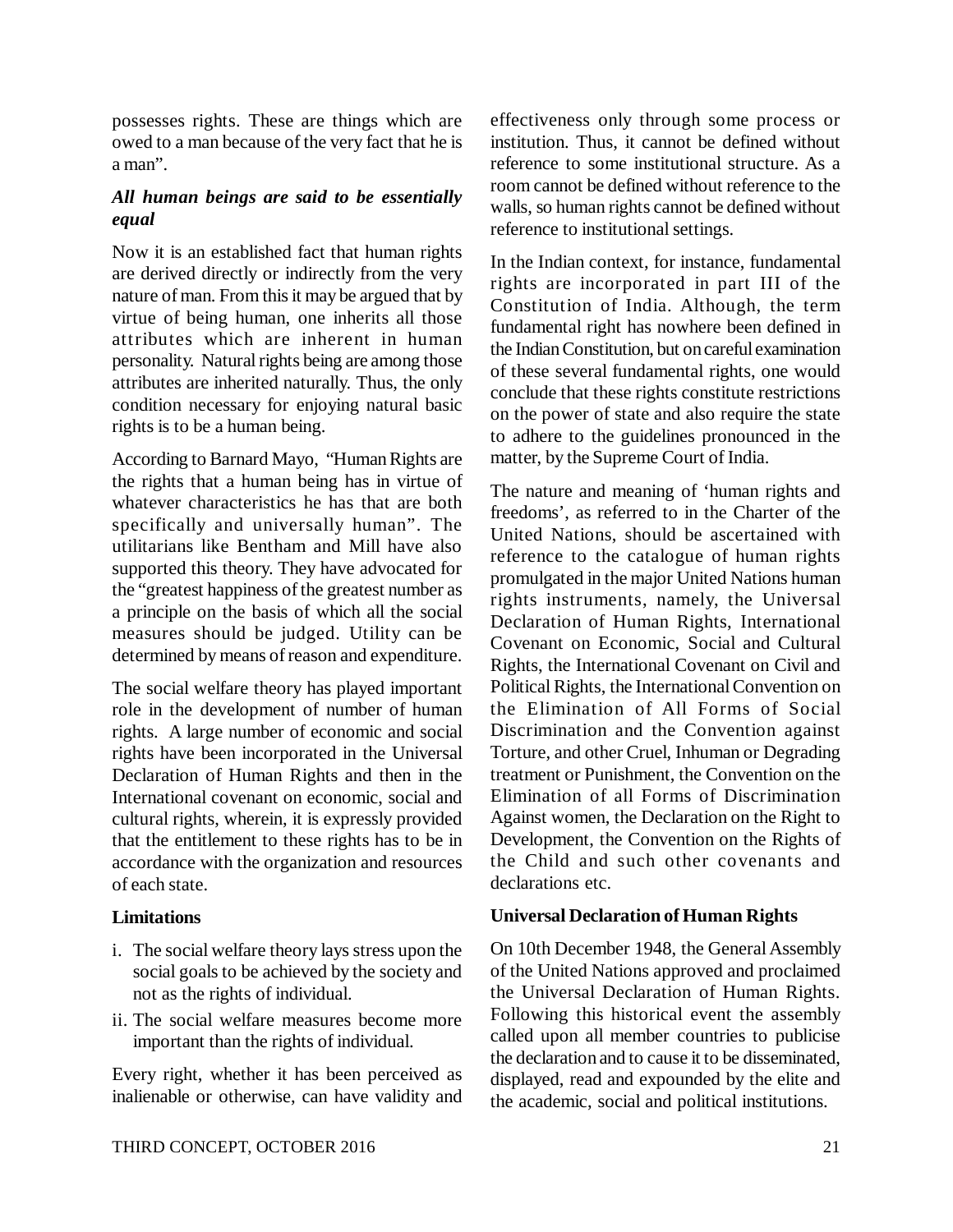### **Preamble**

Whereas recognition of the inherent dignity and of the equal and inalienable right of all members of the human family is the foundation of freedom, justice and peace in the world.

Universal Declaration of Human Rights (1948) proclaimed in different articles may briefly be stated as follows:

- i. All human beings are born free and equal in dignity and rights.
- ii. Everyone is entitled to human rights without discrimination of race, colour, sex, language, conviction, personal opinion, property, birth of other status.
- iii. Everyone has the right to life, liberty and security.
- iv. Slavery/slave trade shall be prohibited in all forms.
- v. No one shall be subjected to torture or to cruel inhuman or degrading punishment.
- vi. All are equal before the law.
- vii. Everyone has right to effective constitutional remedy.
- viii.There shall be no interference with the privacy, family and correspondence of an individual.
- ix. Everyone has the right to freedom of movement and residence within the borders of his country, to leave his country and return to it and own property and peaceful assembly and forming associations, to take part in the government of his country, to social security, to work and free choice of employment, to equal pay for equal work, just and favourable remuneration for the work, to rest and leisure, to standard of living, declaration of health and well-being at least at the elementary level and fundamental stages to participate in the cultural life of the community.

International covenant on civil and political rights was implemented in 1976 which seeks to guarantee to all individuals subjects to their jurisdiction the rights recognized in it. These rights are as follows: Right to life; freedom from torture or cruel inhuman degrading treatment; freedom from slavery or servitude; right to liberty and security to person and freedom from arbitrary arrest and detention; right to a fair trial; equality before law; protection against arbitrary interference with privacy; freedom of movement; right to nationality; right to marry and to found a family; right to vote and take part in government; freedom of thought, conscience and religion; freedom of association and the right o join a trade union.

International covenant on economic, social and cultural rights was adopted in 1966 but implemented in 1976. Rights included are as follows: right to work; right to a fair wage (including for women equal pay for equal work) and form and join trade unions / associations; to adequate standard of living; to education (with the progressive introduction of free education); for children, to freedom from exploitation (in accordance with which the state should set a minimum age for admission to paid employment) and to participate in the cultural life of the community.

The convention of the elimination of all forms of discrimination against women came into force in 1981 and requires the state parties to seek to eliminate discrimination against women in all fields. The states should take temporary measures for accelerating equality between men and women in the following matters: Right to vote; right to be eligible for election to public offices and to hold public offices at all levels; right to participate in the formulation of government policy and in government organizations concerned with public and political life; equality before law; equal rights as regards nationality and right to work and equal employment opportunities with men including the equal pay for equal work.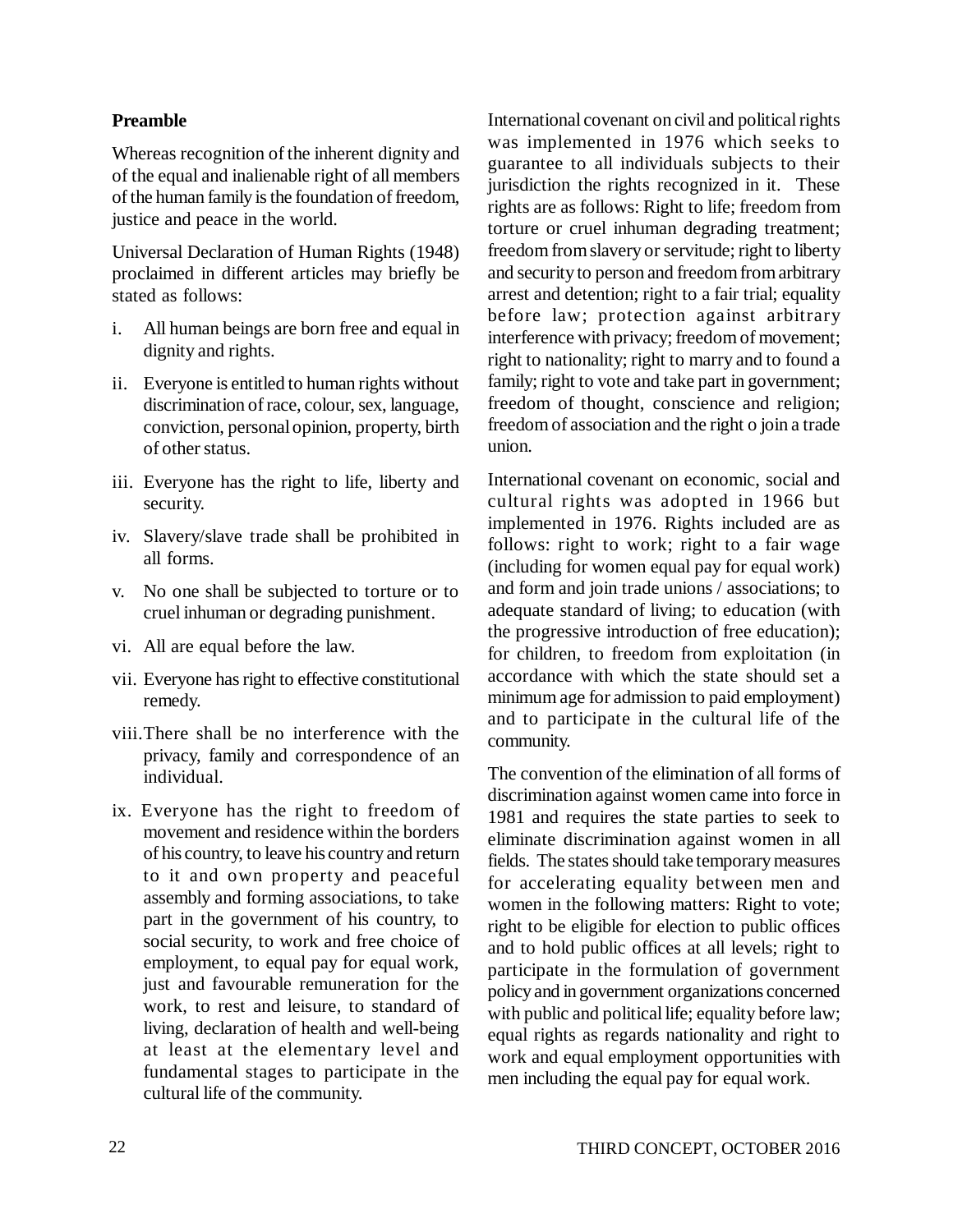### **The Role of NGOs in Human Rights Promotion**

Human Rights are inalienable rights of human beings. Human Rights' activists, individual or organized in groups (commonly referred to as Non-Governmental Organizations or NGOs), could play and have been playing a significant role in championing the cause of human rights, registering protests against their violations and creating general awareness about the observance of and respect for human rights.

Rightly, protection of Human Rights Act in section 12 (1) has enjoined upon the National Human Rights Commission (NHRC) to encourage the efforts of the NGOs and institutions working in the field of human rights. At the international level, the working of Amnesty International and Human Rights Watch are commendable for the cause of human rights. Similarly, at the national, regional and local level in India, we have several NGOs working for the cause of human rights.

The positive role that the NGOs can play in furthering the cause of human rights has been recognized both by the Protection of Human Rights Act, 1993 (PHR Act) and the National Human Rights Commission (NHRC). PHR Act in section 12 (1) has enjoined upon the NHRC to encourage the efforts of the NGOs and the institutions working in the field of human rights.

# **NHRC's Role in Encouraging the NGOs**

The NHRC, on its part, has in its very first report clearly spelt out the three areas in which NGOs could be of direct assistance to it in its mission. Firstly, because of their grassroots contacts, NGOs can most effectively identify human rights' violations, articulate them and seek redress from the Commission. The Commission expects the NGOs to play an active and positive role in bringing violations and complaints to its notice.

Secondly, because of the rapport the NGOs have with the public, they can be of great assistance to the Commission by helping the Commission's investigating staff as well as undertake research and serious studies on specific problems and issues in view of their specialized knowledge. The Commission has used NGOs in studying the problems of child labour and bonded labour. The commission also encourages and utilizes the NGOs for organizing seminars, training programmes, and spreading human rights' awareness.

In India, due to historical reasons, human rights issues have been emphasized by organizations owing allegiance to leftist political ideology. These have been many small and scattered social action groups raising the issue of the oppression and exploitations trying to enlarge the scope of social legislation to improve the living conditions of the masses, and human rights of marginal group (children, women and Dalits).

Further, human rights violation by the state and its organs have been articulated by a 'separate' group of NGOs known as civil liberties and democratic rights groups. Most of these specialist groups have and are suffering from "Institutional instability". They become very vocal and active in pursuing a specific agenda and go into hibernation thereafter.

Several attempts to describe voluntary organizations are found in literature, which essentially explain the nature and scope of such organizations. The comprehensive aspect of the structure of voluntary organization is given below:

A voluntary organization or NGO is an agency (organized or unorganized, structured or unstructured) which works for the welfare of a community in any given area of its own limits. It may be just an individual or a collection of individuals or it may have a more formal structure. It is actually a group of well-trained, committed persons living in our area of activity and dealing, interacting with the people in villages.

# **Different Types of NGOs**

Nowadays we are witnessing mushroom growth of NGOs. Basically there are three main types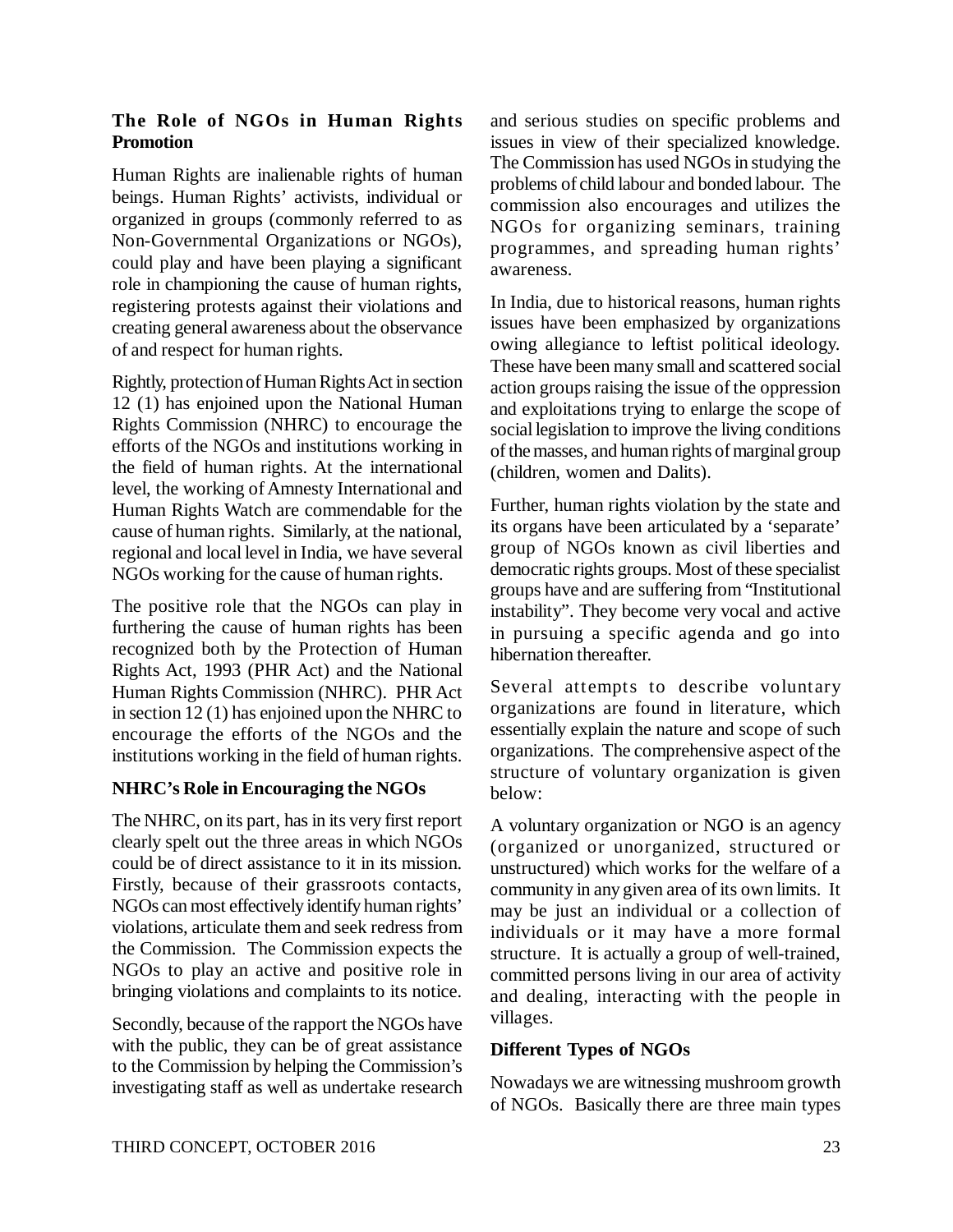among them: first, those which operate entirely on funding by imperialists; second, those which operate on government funding; third, and those which operate without either government or imperialists' funding. There are very few of the third kind.

However, the true political aim of voluntary organizations, which are operating with the funding from imperialists and the governments, are blunting the revolutionary consciousness of the people and these need to be exposed publically and politically. Therefore, the politics of voluntary organizations or NGOs and their links with the exploiters need to be exposed among the people. NGOs and individuals who do not take any funding from imperialists or governments but work for the economic and cultural development are worthy of encouragement and need full support from all corners of the society.

# **Reaching to the Public**

Information is by far the most potent weapon in the NGO arsenal. Once NGOs collect and verify information, they transmit it to the United Nations and other intermediate organizations. They also make extensive use of the media to publicize individual cases or general country situation.

Amnesty International (winner of the Nobel Prize for Peace for 1977), the International Committee of the Red Cross, Human Rights Watch (with its divisions Africa Watch, Americas Watch, Asia Watch, Helsinki Watch and Middle – East Watch) and the International Federation for Human Rights are among the many NGOs which produce surveys, newsletters and other valuable reports on human rights violations throughout the world.

# **Information Campaigns**

Information campaigns are mainly carried out by NGOs in the legal field, which seek to prevent legal abuses, lobby for laws on human rights protection and work for ratification of international human rights treaties, etc. For the general public and targeted sectors of society such as governments, lawyers, judges or police, Human Rights Internet is an international communications network and clearing – house for human rights information.

# **Focus on Enforcement**

Government ratification of the conventions they sign often proceeds slowly. Once instruments come into force, government compliance is often lacking. NGOs make their presence felt at both ends of the process.

In an effort that required ten years, NGOs helped secure the 35 ratification's necessary for the international covenants on civil, political rights and on economic, social and cultural rights to enter into force. When states parties present their national reports to the United Nations, NGOs provide information on the country concerned to experts entrusted with considering these reports.

# **NGOs for the Cause of Human Rights**

NGOs are plying pioneering role in the social development of the society, especially in the field of literacy, family planning, healthcare programme, rural housing, forestry, water-shed programmes and for the upliftment of socially disadvantaged groups. Today it is widely believed that that the state alone cannot tackle these problems. Therefore, state needs the supports of NGOs to supplement its efforts, as the problems of the marginal groups in the society are vast and varied.

# **However, the NGOs are facing the following hurdles:**

- i. Nepotism and corruption on the part of bureaucratic officials;
- ii. Lack of dedication and commitment on the part of the government officials;
- iii. Political interference;
- iv. Too much of rigidity in day–to-day functioning; and
- v. Lack of linkage between NGOs and educational institutions.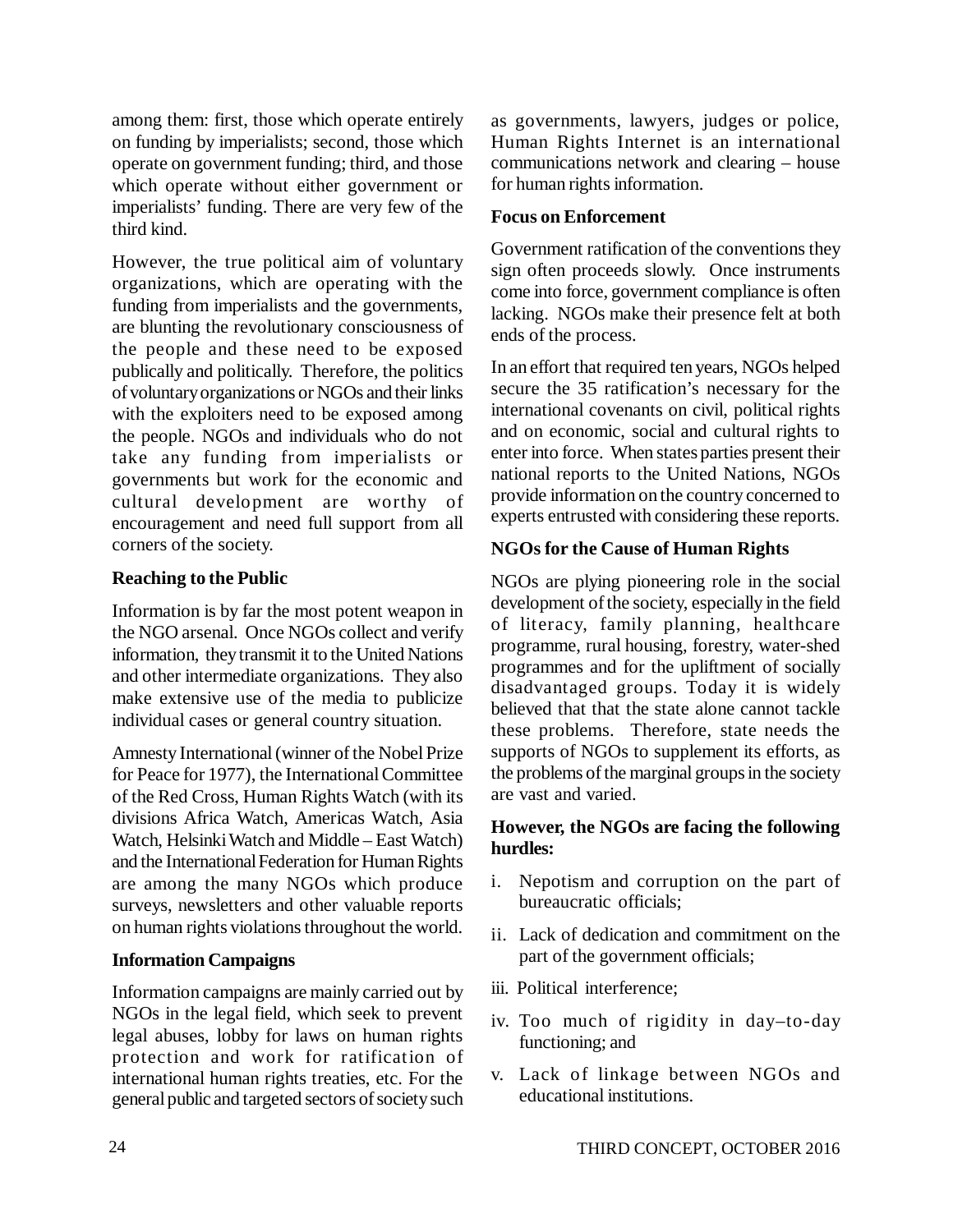In spite of an important role-played by NGOs, it is observed that many NGOs working at the grass– root level suffer from know-how and resources. Here the linkages between universities and NGOs need to be strengthened. One thing is clear that the objectives of NGOs and government are similar. One must recognize the essential inter-dependence of the world for all-round development of the community as partners for sustainable development.

### **Suggestions**

- i. The local and regional level NGOs working for the human rights must be identified and greater allocation of funds may be allotted to them by national and international agencies.
- ii. In view of mushroom growth of NGOS, there is need for standardization of code of conduct for greater self-discipline for proper accountability on the part of NGOs.
- iii. At the grass-root level NGOs are working for social development, therefore, educated youth may be given employment opportunities in NGOs. More funds allocation to NGOs by government is necessary.
- iv. The linkage between educational institutions and NGOs must be further strengthened, especially for the cause of human rights.

# **Conclusion**

NGOs are independent and entail the will to take risk in areas which government and

intergovernmental organizations consider to be politically sensitive. They have, by their very nature, the freedom of expression, the flexibility of action and the liberty of movement, which enable them to complement the role of United Nations in the promotion and protection of human rights. For precisely these reasons, NGOs are sometimes accused of being anti-government or of undermining public order and the stability of the society. Yet these are governments that commit human rights violations, because human rights exert limits on the exercise of official power, and human rights violations are transgressions of such limits. NGOs are sometimes perceived as being nuisance to governments because of their role played as discussed above.

#### **References**

- 1. Dr. U. Chandra, *Human Rights*, Allahabad Law Agency Publications, 1999, Allahabad.
- 2. Dr. V.K. Anand, *Human Rights*, Allahabad Law Agency, 2003, Faridabad (Haryana).
- 3. A.C. Kapur, *Principles of Political Science*, S. Chand and Company, 2001, New Delhi.
- 4. Universal Declaration of Human Rights 10th December, 1948 (UDHR).
- 5. International Covenant on Economic, Social and Cultural Rights, opened for signature 16th December, 1966, 1999, U.N.O.



**THIRD CONCEPT** *welcomes your valuable comments on articles published in each issue. Suggestion to further improve quality and get-up of your favourite magazine, which has a record of uninterrupted publication since 1987, are also solicited's.*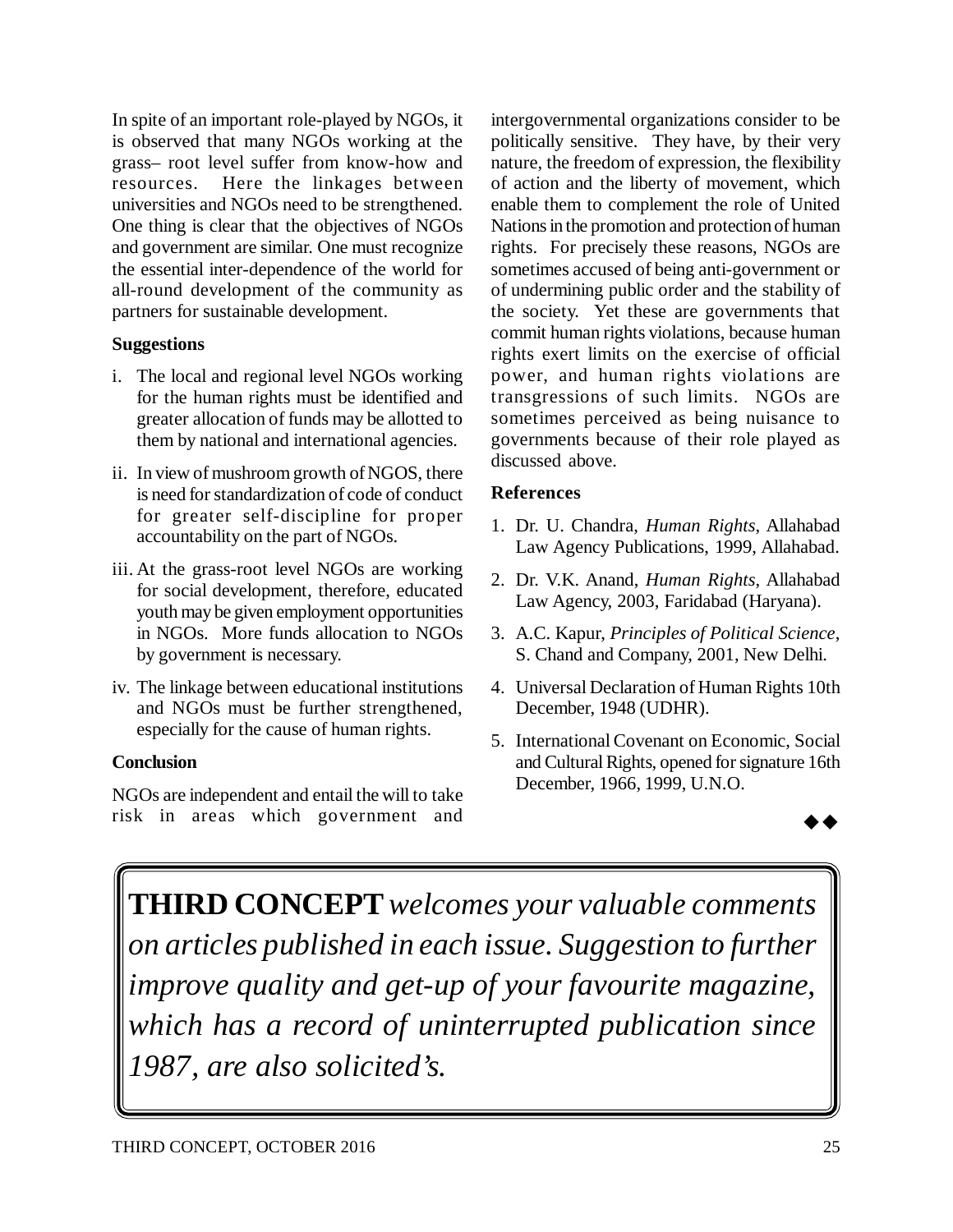# **Plight of Domestic Workers in Pre-Colonial and Colonial India**

Neha Gupta\*

[*In India the tradition of domestic service is not of recent origin. Domestic work has a sturdy linkage to the system of slavery wherein confirmations and indications to these are accessible in the histories of all civilizations. The social and economic history provides sufficient information that Shudra and slaves were assigned domestic work for livelihood not only in ancient period but also through the medieval ages up to the nineteenth century. Throughout the history domestic slavery of different varieties existed in almost all parts of India; however, after the enactment of India Slave Act, 1843, it finally abolished slavery.]*

The domestic work in urban areas was<br>executed by slaves; however in rural<br>areas, it was mainly given to the serfs.<br>The name from slaves changed into domestic he domestic work in urban areas was executed by slaves; however in rural areas, it was mainly given to the serfs. worker during the time of the feudal landlord system and the colonial British rulers and thus the importance of domestic work became an unavoidable part of their lives. However, with different phases of lives, the demand for workers also changed.

The modern requirement for domestic workers is very different from the traditional system of domestic assistance. Urbanization and industrial progression is supposed to have increased the demand of domestic service, as it produces a new class that is middle class resulting in the alterations in class relations The emergence of new middle class has apparently developed a way of life which has enlarged the requirement for domestic worker.<sup>1</sup>

#### **Pre-colonial Period**

The history of domestic servants in pre-colonial India has not received much attention so far, seemingly because this class is supposed to have played little role in production, being locked up by its very meaning to service sector. In larger families, the various domestic responsibilities were performed individually by different classes of servants, wherein some were free-born and

others were slaves. Few servants could choose their occupation as servant and others were bounded by the heredity principle of being a slave. They were not left with a choice of being indulged in other occupation apart from becoming a servant.

Men were usually indulged in work as cook, doorkeepers(dvarika), gardeners( uyyana-pala), personal attendants (pada-mulika) of the master and women were assigned with the task of bringing water from well, husking rice, women attendants(pesana-darika) to serve the mistress. These women attendants were considered as dasis. To look after the sexual needs of masters there were women servants known as natakaitthis. Their status was higher than that of women attendants as they could be gifted away as well as inherited.

In the ancient era of Manusmriti, (first century B.C), the personal servants were not only disrespected but also were excluded from the three Aryan Varna or caste, and were put into Shudra, the lowliest of the caste. This period marked the consideration of work on the basis of caste wherein the Brahmans were not associated with the task of personal service. The trend of slavery over domestic servants on the basis of caste continued from this era. A Shudra though emancipated by his master was not released from servitude and their property could be seized just like that of a slave.

<sup>\*</sup> Research Scholar, Pol. Sc. (Net-JRF), Dibrugarh University.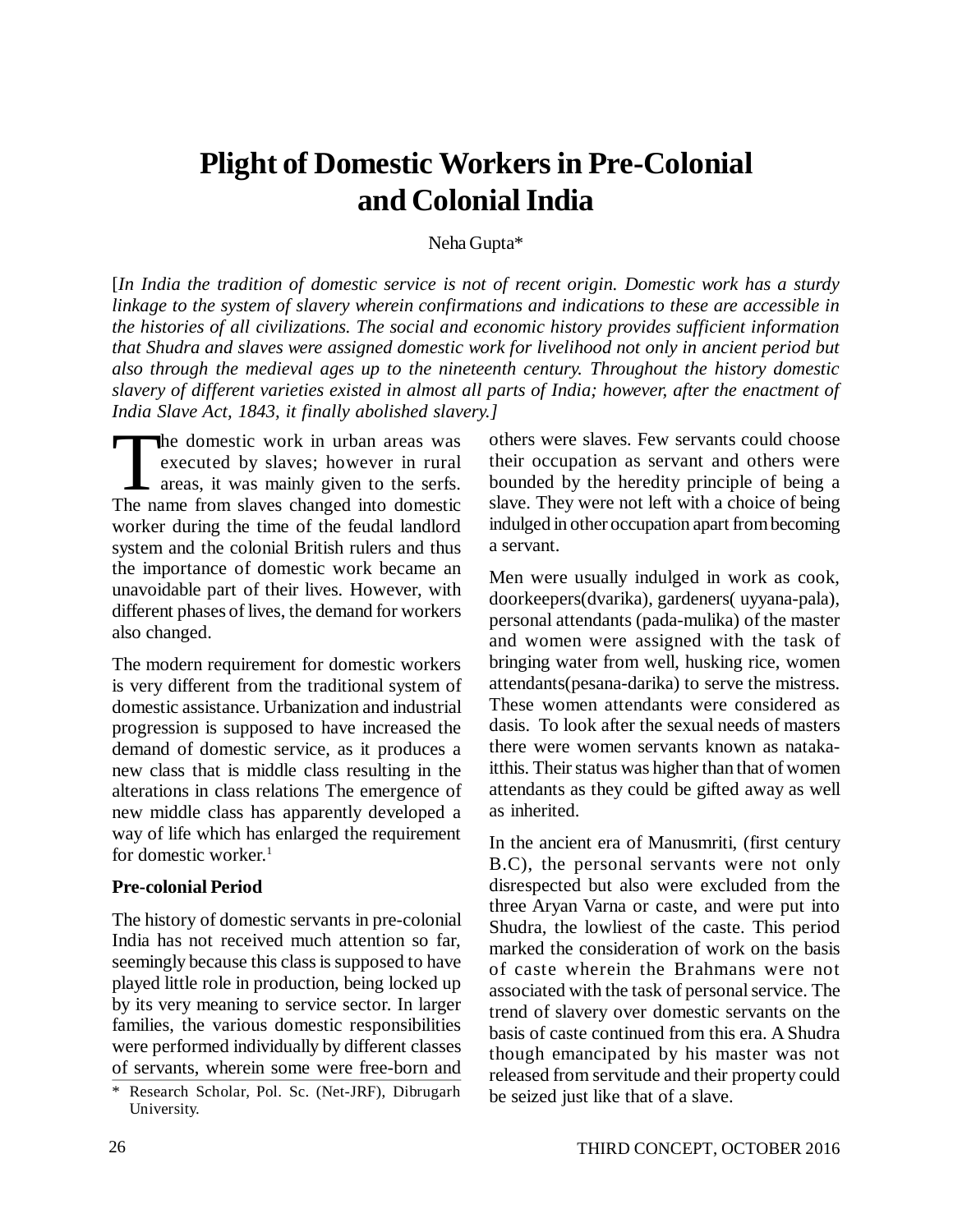Since the time of Manusmriti, the rigid association of caste, slavery and servitude evolved in the society. Though they were not physically made the bonded slave but their birth determined the servitude which they would undergo the whole life. Thus, birth established the caste hierarchy making the work of domestic servants as hereditary and shaping it into a different form of slavery.

During the sultanate period, the slaves were in plentiful numbers which were obtained by king either thorough expeditions or raids in different wars. However, these slaves were sold in the slave market with different categorisation and rate, such as, maid-slave, female-slave for concubinage, untrained boy and experienced male slave servant. This categorisation of the slaves led to the differentiation of their value where male slaves were given more importance in matter of outdoor work and female slaves were particularly engaged in sexual activities and household activities. Hence in the slave market the highest rate in the slave section was for female concubinates.

This expedition of king during war time led to the increment of migrant domestic servant in which a plentiful number of people were captured and further sold in minimum bare amount. The constant buying and selling of slaves from one place to another by the masters who owned them and their continuous use as a bonded slave, led to the determination of rank and status in the society since ancient times i.e. pre-colonial times.<sup>2</sup>

# **Colonial Period**

A change in the outlook towards the history of domestic workers can be traced back to colonial India wherein they occupied an indispensible part for most British families in India. Moreover, it was common for most of them to keep huge workforce of domestic workers. Throughout the colonial period, domestic workers were divided into those who worked outside in the fields and those who worked indoors. Consequently a hierarchy was created between the personal

attendant of the masters who were lodging under the sphere of master's house and on the other side were the field slaves who were typically from untouchable's caste.

Thus domestic workers were mostly connected with rich aristocracy like kings in the medieval era and landlords in the colonial era. In postcolonial India, despite the era of kings and landlords came to an end, the demand for domestic workers increased.<sup>3</sup> The history of domestic work could not separate itself from that of slavery, as prior to 1843 slavery existed legitimately in almost all parts of India in form of bonded labour. In colonial time, the masters put emphasis on the dichotomy between the outer (field) and the inner (indoor) sphere of workers.

The status symbol and standards created for nationalist middle class women led them to keep household servants in large numbers which resulted in gradual increase of the demand for lower class worker .The Indians working as government employee adopted the same lifestyle like that of colonial masters and employed the servants with low wages; which however, became a popular custom for the affluent class.

The hierarchical class system laid dominant influence on the relationship between mistress and domestics. The remunerated domestic work in India is illustrated by hierarchies, not only among employers and workers, but also amid workers themselves. Although class can be perceived as the main division between employers and workers, it is gender, customs, religion, and caste that outline the hierarchies among employees by the employers.

# *Domestic workers can generally be divided into two key sets*

- a) workers who work and live at the employers' house (live-ins).
- b) part-time workers who live in their own homes.

The live-in workers perform all kinds of tasks, and live with the employer with varying degree of liberty or isolation. The part time workers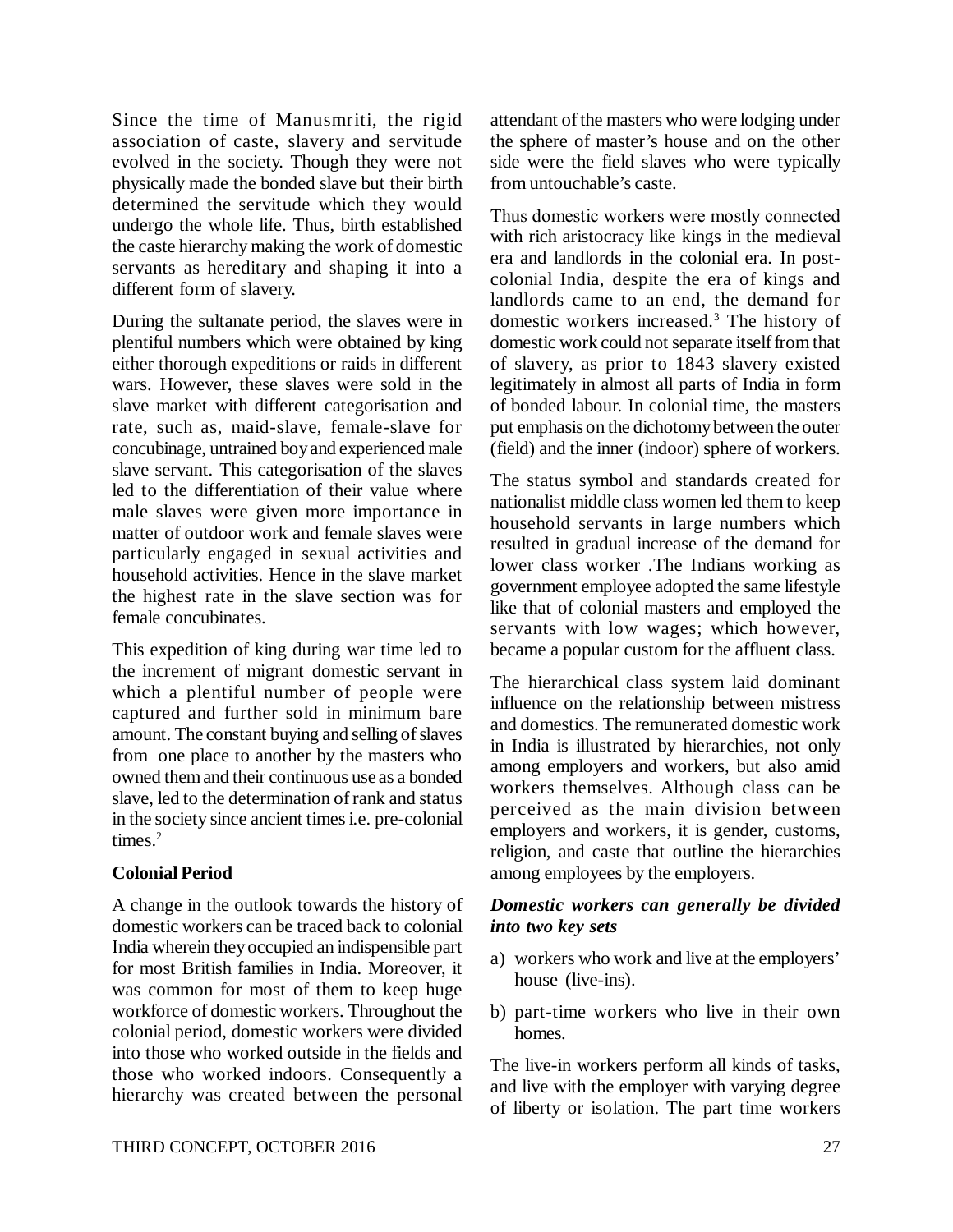live in their own house and perform works including cleaning floors and washing dishes, generally in numerous houses every day.<sup>4</sup>

Religion, race, and gender issues all added special hurdles to the power structure in colonial period. The white employers had kept domestics servants in low position on the basis of the skin color the poor native had. Moreover, the religious, social, cultural, and linguistic variations between the employers and their Indian domestics further contributed to the negative attitude towards their indigenous servants. It can thus be said that the paternalistic behaviour towards servants was passed on from the colonial world to post-colonial world.

Undeniably, before colonial period the servants existed; however, a change was noticeable when in the colonial stage with emergence of middle class, the demand for domestic servants increased and tagged itself with the status of affluent class. It would be wrong to say that the practice of domestic labour is exclusively the result of colonial legacy in the Indian middle class domesticities but is also an effect of various dynamic phases in employer-employee relationship.

The subject of race and gender was considered complementary to each other by the colonizers. They constructed race and gender hierarchy among the masters and slaves, in which the colonized were considered as feminized and weak in contrast to masculinised and strong colonial masters.<sup>5</sup>

The otherness in the matter of religion, color and culture had made them morally inferior. Besides, men who indulge in so called women's work were perceived as unmanly by employers.<sup>6</sup>The relationship was that of a master-servant and it was somewhat general for the employers to criticize the household helpers as unclean, dishonest, untrustworthy and lazy. However, it cannot be denied that domestic workers persist to be the silent backbone of the middle and upper class, in present India, hitherto 'domestic work', is not perceived as 'productive' and is hardly ever seen as a world of toil, harassment and hard work. Domestic worker is therefore linked to the global history of slavery, colonialism and other forms of servitude.

The growth of modernization brought about irregular development in women's lives. This is mainly marked in colonial India where industrial revolution and technological changes, added up by bourgeoisie ideologies of graciousness and respectability, impacted differently and unequally on lives of different groups of women. In colonial Bengal, women from upper castes and classes made important march in gaining political and social rights. By the first decade of twentieth century, a selected group of 'new women' called *bhadra mahila* (respected ladies), made women's organizations, opened schools, wrote in magazines and joined in nationalist politics.

Throughout the development of upper class women, the condition of working class women dropped as they were subsequently pushed into domestic service giving tiny scope of upward mobility. Bengal engaged highest number of domestic workers in colonial India since 1930, and more than seventy percent of its work force was women.<sup>7</sup>

In the colonial period, the concept of 'wise mother' and 'good wife' emerged which distinguished 'new women' from all other women and subsequently positioned the high class and high caste women in superior place and ordinary working women into subordinate position. These working women consisted of unrefined, uneducated traditional Indian women and also westernized Indian women. Although pictured for the upper class groups, this 'new women' concept penetrated to the lower social groups. The process was evident when the women from the agricultural caste groups of Bengal, shifted from the field-related work to attain decency. The colonial period; however, gave privilege to domestic service including prostitution and considered domestic work and prostitution as women's work.

During the nineteenth century in Britain, the ratio of men in domestic service gradually turned down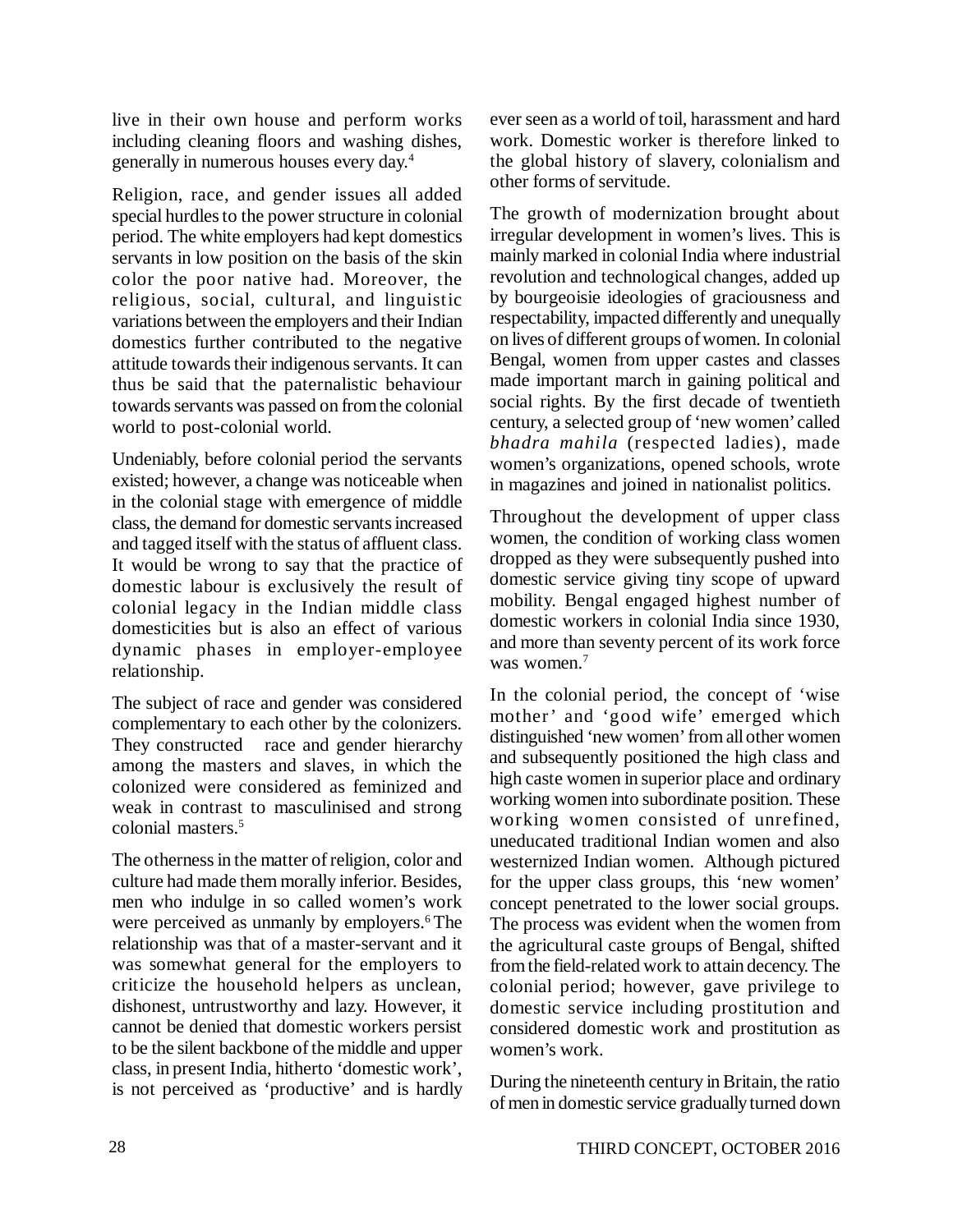as new jobs were created in factories, offices, and schools. As the wages for male servants were higher than for females, only very affluent families employed men in definite roles as footmen and butlers, as large number of Britons believed that men servants for indoors were a lavishness not many people could afford.

However, it was argued that middle-class women in Britain found it hard to deal with adult male servants as they were not blessed with the quality of "born lady" to counter with the label of female inferiority. Nevertheless, in India, all servants excluding the ayahs were men. The bulk of the Indian servants engaged by *Memsahibs* were landless labourers from the remote areas of Bengal, Madras and Bombay Presidencies attracted to work for the British families by the higher wages they remunerated.

As domestic jobs were considered in Britain as women's work, thus the *Memsahibs* visualized that the Indian male domestics were located in the domestic sphere that was fit for women. The incapacity of the native men to free themselves from basic domestic work distinguished them as substandard to British male servants and positioned them on a rank with British female servants. *Memsahibs* even stated the inferior ranking of Indian servant, in the context of physical, moral, sexual, and intellectual criterion, further fuelling the feelings of racism, imperialism and British supremacy.

The hierarchical class system played a dominating role in influencing the relationship between employers and employees in India as it was happening in Britain. Nevertheless, the questions of religion, race, and gender added number of difficulties to the power structure in India. In Britain, *Memsahibs* put domestics in low esteem position, but in regard to India, the position of domestics was further degraded because of the skin colour attached to their belongingness.

Not only the difference was seen among the domestics of India and Britain but also the differences in regard to religion, social, cultural, and language between the *Memsahibs* and their Indian domestics was witnessed which further added up to the *Memsahibs* a highly pessimistic outlook towards their native servants. For the reason that the servants belonged to other religions, *Memsahibs* depicted them as morally inferior.

Besides, the employment of men in domestic activity had led the *Memsahibs* to recognize them as unmanly. Thus, the picture depicted by *Memsahibs* had created the image of the indigenous domestics as uncivilized, strange and inferior further affecting their status in social and economic context.

Domestic work has a long history in India with both men and women working in others' homes as servants. Domestic work incorporates not only manual but also mental and emotional phases wherein care work is essential to maintain people and societies. The domestic work eases to determine the relations between genders, races and classes in which the rapport between employer-employee is based on dominancy, dependency and inequity. In this area of work, the employer and the employee are by and large females. Since home is the place of work, associations between employer and employee are often not restricted to work but trickle down over larger support organizations.

During the nineteenth century, *Memsahibs* arrived in India with assumptions about how many domestics to employ, what to expect in the way of service from them, and how to deal with them which was based on the instructions from manuals deliberated for families in Britain. In India, only the very well-off kept a huge number of domestics. In Britain, a family with high annual income could afford to employ five to six servants, but lower-middle and middle-middle class families were able to maintain no more than three servants in Britain.

The majority of the *Memsahibs* who came to India were of middle to lower-middle class background. After their coming, *Memsahibs* were surprised to notice that in India British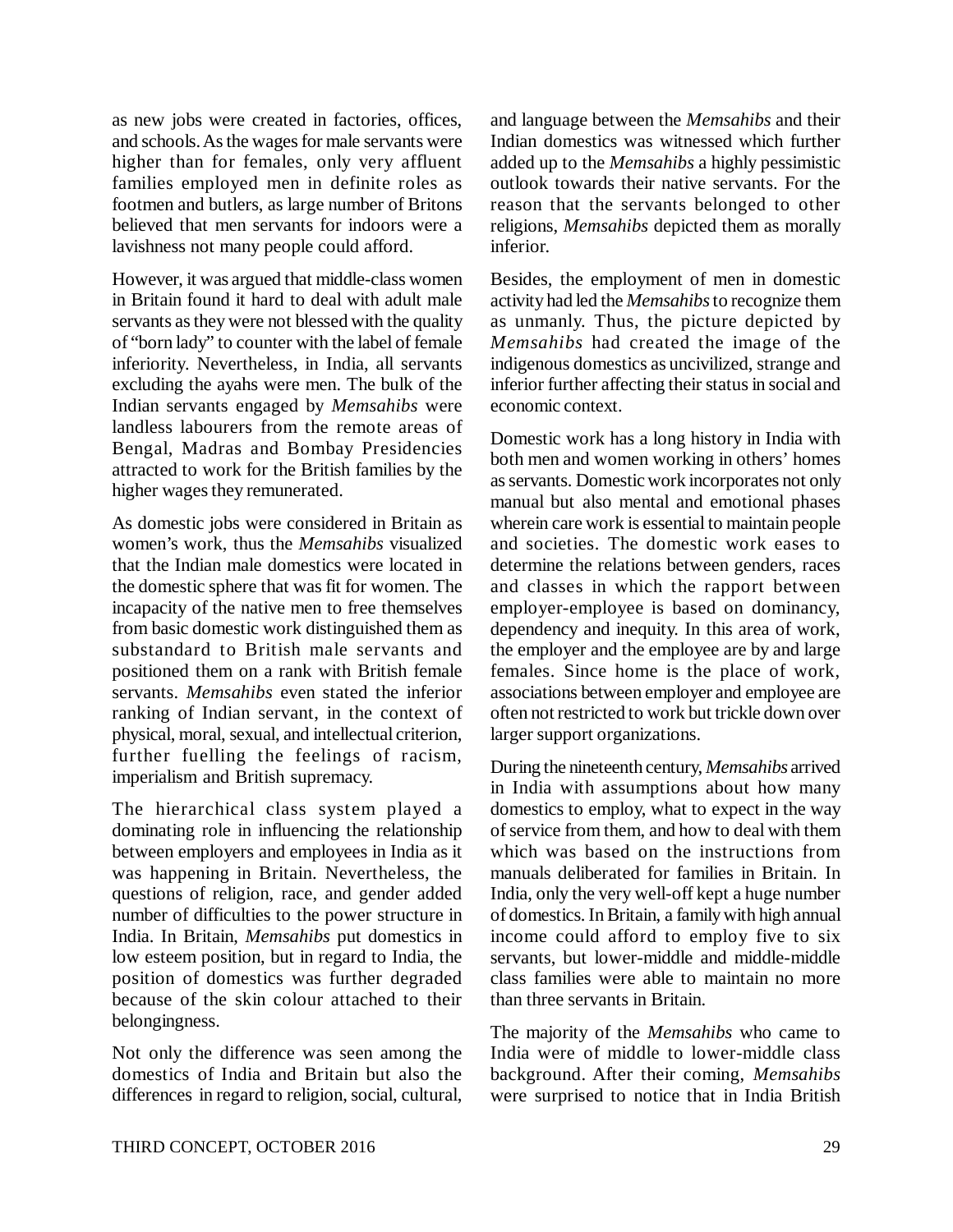families, irrespective of their income, kept a large number of servants.<sup>8</sup> The reason behind keeping large number of domestic worker with lower and middle class families was that the income given to domestic workers was very less in comparison to the income allotted to Britain's domestic workers.

This was so because the domestic work was not considered as value-laden job which was somewhat deemed to be in Britain. Moreover, the assumption of *Memsahibs* towards their servants as superstitious, unintelligent, dirty, lazy, and dishonest, created distinctiveness for themselves as specialists on household management in India. As *Memsahibs* had the closer contact with their indigenous servants, they generalised the poor aforesaid picture for the entire Indian population, keeping the Indians in negative position and consequently continued the historical colonial discourse.

Female domestic workers in spite of attaining lowest social order in society were also vulnerable for undertaking the status of lower caste. These conditions collectively led to the extensive violence, both in the community and in the family, and in caste structure and different socio-economic groupings also. The reason behind the violence against domestic workers is the orthodoxy of the people who employ them and recognize them as unclean and low in social strata for their unskilled nature of the profession.<sup>9</sup>

The condition and image of domestic servant is thus a construct of feudal and colonial rule wherein the relationship between employer and employee is considered to be superior-inferior one and status allotted to the employee on the basis of caste, class, gender, religion during earlier period had its impact in present working relation. However, it cannot be refuted that the marginalization and otherness which the workers felt during earlier time had still continued and it not only alienated workers from their justified income which they deserve but also alienated them from bargaining power by devaluing their work as inferior and meager.

This marginalization of workers resulted in alienation from selfhood, especially women domestic worker who despite of undertaking dual burden of both home and workplace are not appreciated but are in fact bestowed with meager income and indecent life.

However, it is positively expected that the mounting prosperity of some segment of the urban middle class in particular has contributed to the growth of demand for paid domestic work, in both full-time and part-time materialization. It is partly correct to say that professional and middle class household is responsible for the demand of full time and part time domestic workers but in broader sense it can be said that the immense supply of workers out of extreme poverty and migration of both male or female population in labor sector for the inadequate use of the lower class people in significant economic opportunities has resulted in their meager amount of wage and standard.<sup>10</sup>

Thus domestic workers were categorized differently from pre-colonial to colonial time, wherein in pre-colonial period, caste was the basis for determination of work hierarchy but during colonial time a change has been witnessed in which the criterion of class, race, nationality and caste added up to the already existing work hierarchies, making the condition of domestic workers more inferior and undervalued. Thus during different period, the standard that determine the status of worker varied; however, at the end their position was placed in the same condition and categorization.

# **Conclusion**

The relation of patron-client, superior-inferior has its long historical connection which is based on patriarchal lines of domination on the basis of social reproductions and material productions. However, a change in present condition of labour market is needed wherein the attitudes of the employer towards the workers should be altered from devalued work to productive work. Along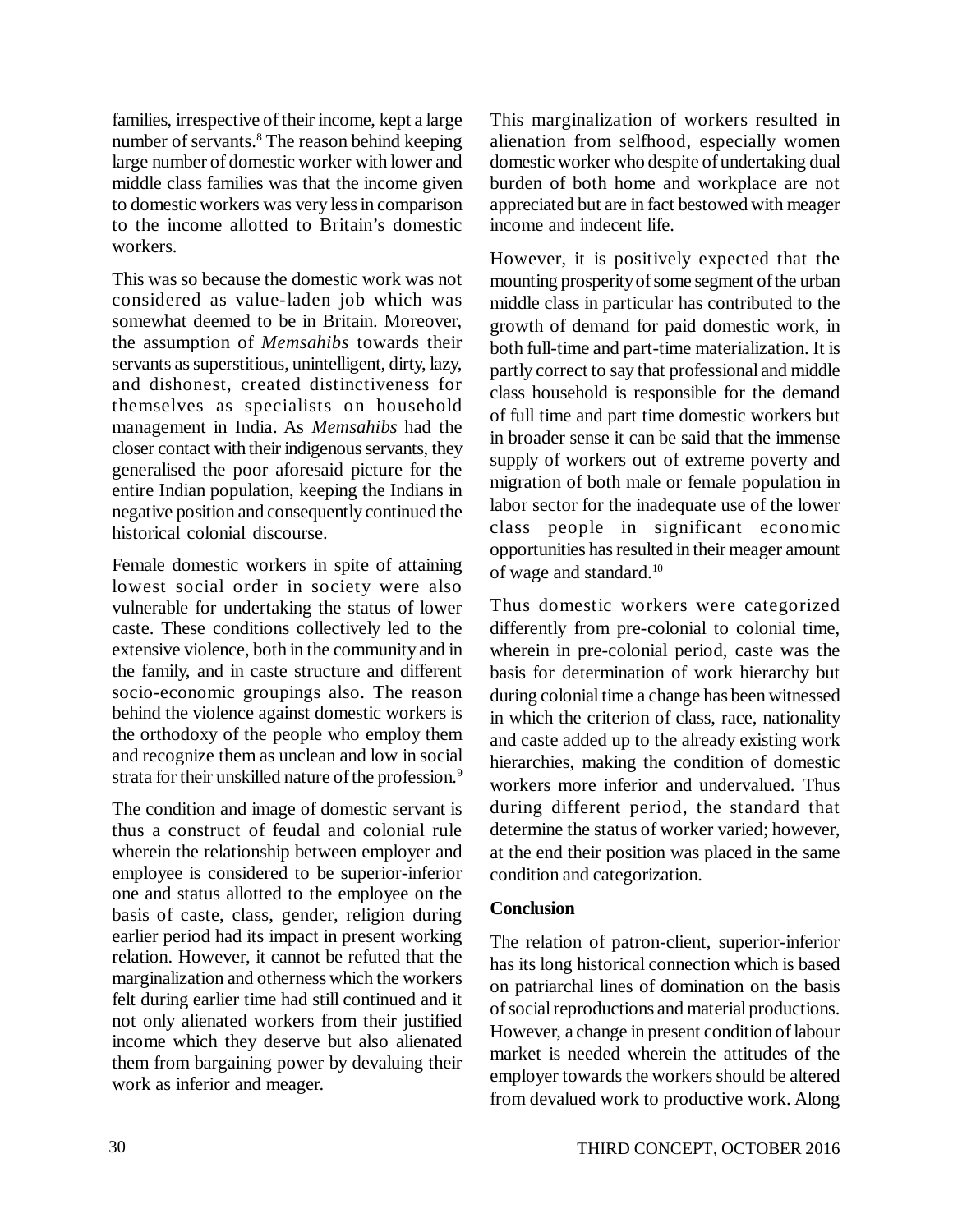with the change in psyche of the employers, the mobilizations of workers on the basis of political and social rights should be given, which would be beneficiary not only for the employeremployee relation but also for the economic growth of the country. This could be possible only when the division of work on the basis of paid and unpaid wages would be removed and the lens for considering the work as material and immaterial would be blurred.

Along with it, the stigma of class, caste, and religion connected to domestic work, which was an input of pre-colonial and colonial regime, had showed its appearance even in post-colonial India that continued to devalue the role of household work as non-productive and genderoriented giving a meager income, status and satisfaction to the workers. Thus, with the changing situation and the coming of globalization, the demand for domestic workers increased resulting in commoditization of their work. In spite of the enhanced role of domestic workers in middle to higher classes, their condition and status has not changed.

The pre-colonial phase led to the emergence of caste and slave hierarchy, wherein the class factor was added up in colonial phase. The rank of people on the basis of class was the outgrowth of colonial period. The blend of hierarchy created by both the pre-colonial and colonial phases led to the growth of differentiation between master-servant or employer-employee relationship resulting in value-oriented and undervalued job. Thus, the determination of wages and the position in which they are placed in the society, is dependent on the perception of work quality, caste, class, race and gender which the society carry in the rigid hierarchal stratum.

#### **References**

1. M, Madhumathi, "Migration for domestic worker- A case of female domestic workers in Bangalore", *International Journal of Social Science & Interdisciplinary*

*Research*, (IJSSIR), Vo l.2 (1), January, 2013.

- 2. Moosvi Shiren, "Domestic Service in Pre Colonial India: Bondage, Caste and Market*"*, in Antoinette Fauve-Chamoux (Ed.), *Domestic Service and Formation of European Identity*, Peter Lang AG, European Academic Publisher, 2004. Pg 543-553.
- 3. Pankhuri, Tandon , "Domestic Workers: How to Give Them Their Due", Centre for Civil Society, Social Science Research Network, Tomorrow's Research Today, 2012.
- *4. Mattila, Paivi, Domestic labour relation in India Vulnerability and gendered life courses in Jaipur, Interkont Books, 2011.*
- *5. Chowdhry, Geeta and Sheila Nair, "Power, post colonialism and International Relations, Reading race, gender and class", in Geeta Chowdhry and Sheila Nair (Ed.), First published 2002, Routledge Publication, 2004, p. 19.*
- *6. Chaudhuri, Nupur, "Memsahibs and their servants in nineteenth-century India", Women's History Review, Routledge Publication, Vol. 3, No. 4, 1994.*
- *7. Bannerjee, Swapna, Colonization and Domestic Service, Historical and Contemporary Perspectives, edited by Victoria K Haskins and Claire Lowrie, Routledge Publication, 2015.*
- *8. ibid, p. 6.*
- *9. Dey, Soumi, "The Situation in Contractual Work at Domestic Sphere: A Study of the Paid Female Domestic Workers of Howrah, West Bengal, India", International Research Journal of Social Sciences, 2014 July, Vol. 3(7), pp 36-42.*
- *10. Ghosh, Jayanti, "the Plight of Domestic Workers in India", Frontline, Vol. 30, Issue 2, Jan. 2013.*



THIRD CONCEPT, OCTOBER 2016 31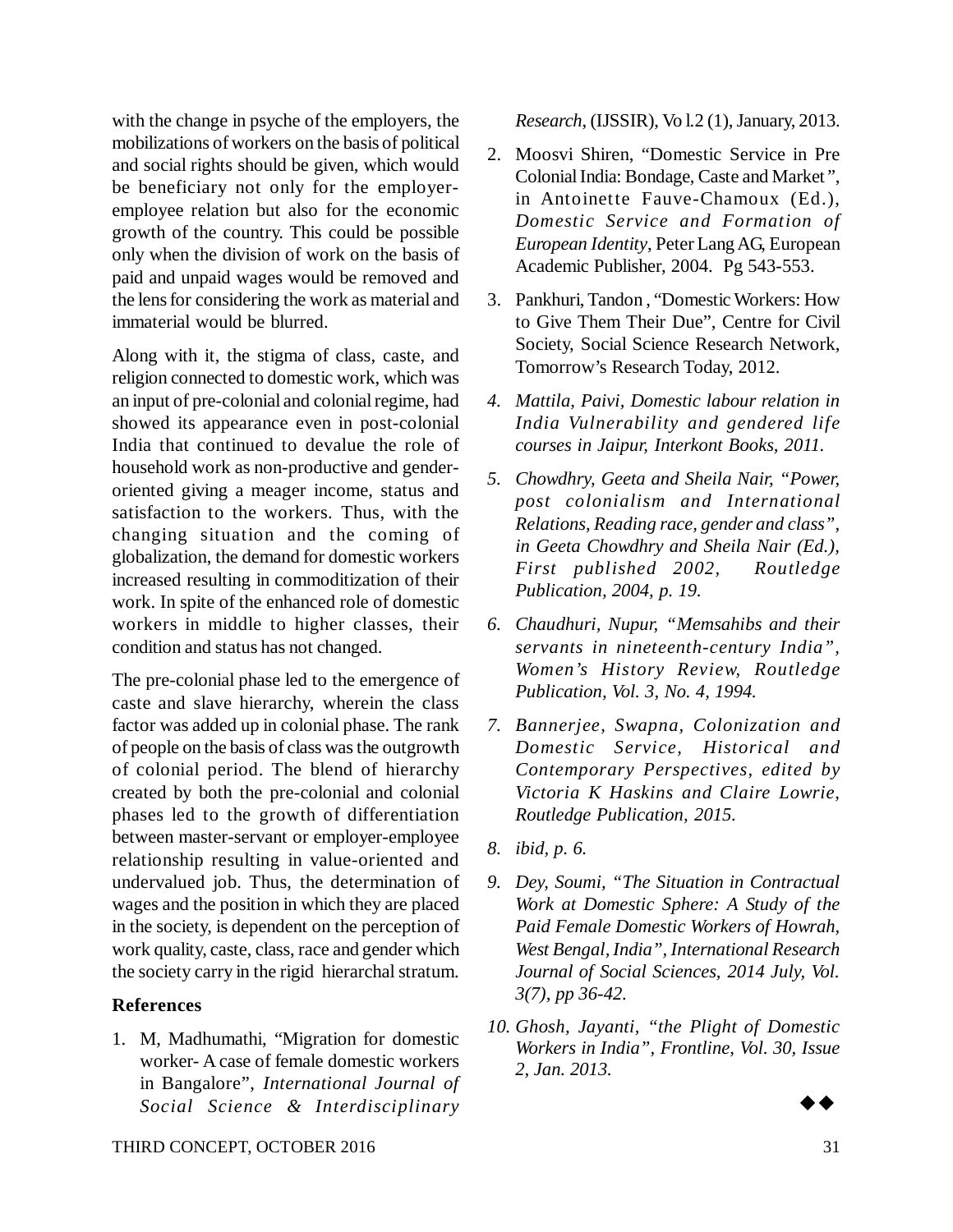# **Sir Syed Ahmed Khan: A Visionary Educationist**

Dr. Badruddin\*

**[***India in early 19th century was undergoing rapid political transformation. Mughal Empire, which ruled from 1526 to 1857, was on the verge of collapse due to down fall of Indian princely states. The draft of East India Company (EIC) was tough and challenging for Indians who were marching ahead for 1857 mutiny which was a watershed development in Indian history. It gave the birth of several revolutionary and moderate leaders to fight against colonial power, superstitious practices and orthodox culture prevalent among several communities of India.]*

Sultana bin Muttaqi Khan, popularly<br>
Sultanate at Mughal Empire on 17 October<br>
1817, believed to be a blood of Arabs and known as 'Sir Syed', born in Delhi Sultanate at Mughal Empire on 17 October 1817, believed to be a blood of Arabs and Mughals, hailed from the family group of Mughal Emperor Bahadur Shah Zafar-II with British nationality. Sir Syed was the first Indian to win 'Star of India' award. He was actively associated with EIC, Islamic and Renaissance philosophy and highly regarded the revival of Mughal dynasty in different forms.

Sir Syed was well acquainted with the organized power of English empire and loopholes of disorganized traditional Indian princely states and hence decided to work with English as clerk thereafter a jurist, and opted different paths to empower India. A man – far ahead of time – he knew that Muslims of India were traditionally associated with art, architecture and religion but were left far behind in the field of education.

Only handful Muslim intellectuals were qualified enough while large sections of middle and lower class masses were miserably lacking the educational qualifications. It was the right time when Sir Syed appeared as 'Messiah of Education' who changed the lives of millions through tactful incorporating British Model. With key aims, Sir Syed put his body and soul together in establishing Mohammedan Anglo Oriental (MAO) College on 24 May 1875, the eve of the

birthday of Queen Victoria. MAO was converted into Aligarh Muslim University in 1920.

Born into nobility, Sir Syed earned a reputation as a distinguished scholar while working as a jurist for EIC's rule in India (1857), and the first Indian in true sense to establish Western-style scientific education through MAO College. It turned into Asia's largest residential Aligarh Muslim University (AMU) in 1920 with three off-campus centres at Malappuram (Kerala), Murshidabad (West Bengal) and Kishanganj (Bihar) established consecutively.

In fact, Sir Syed had dreams to transform AMU on the parallel lines of Oxford and Cambridge, be it architectural designs, teaching methods and faculties, where large number of Aligarians are engaged in various academic establishments. Prominent alumni of AMU include: Raja Mahendra Pratap Singh (first Hindu Graduate of AMU), Sayed Mehmood, Maulana Mohammad Ali, Abdur Rab Nishtar, Maulana Shaukat Ali, Maulavi Abdul Haq, Liaquat Ali Khan, Khawaja Nazimuddin, Dr Zakir Hussain, Shaikh Abdullah, Khan Abdul Gaffar Khan and Hamid Ansari.<sup>1</sup> However, Sir Syed was too much soft about Muslims. In doing so, Sir Syed was not free from criticism which he took in healthy way and went ahead with tiredness energy.

#### **Academic Engagements of Sir Syed**

Sir Syed was a born talented writer whose dozens of scholarly works have been published in large number of academic and professional

<sup>\*</sup> Associate Professor in Political Science at PES's College of Arts & Science of Goa University, Ponda, Goa. Email: [drbadar786@gmail.com](mailto:drbadar786@gmail.com)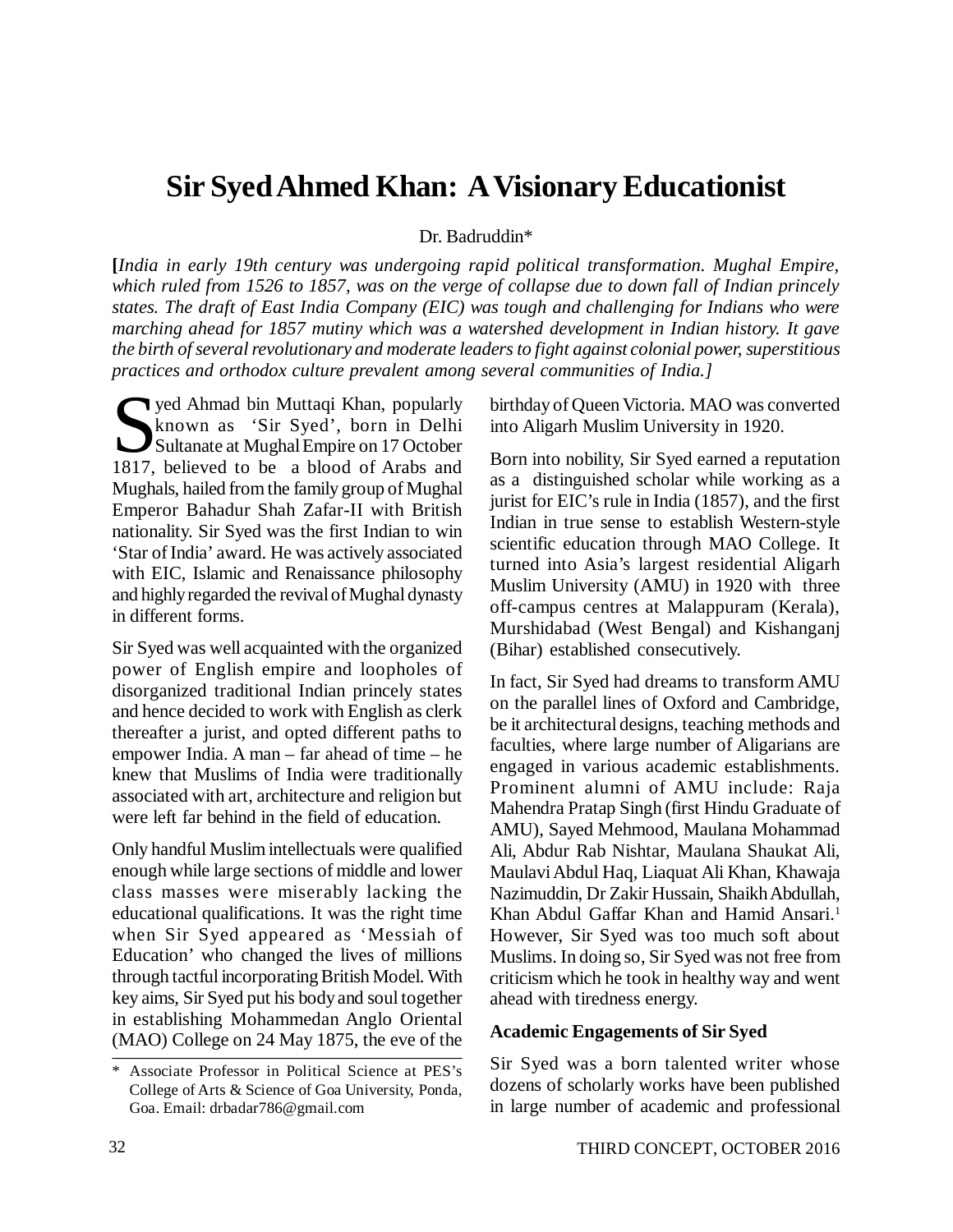works. The prominent ones include: *Ansar-assanadid* (*Great Monuments*: 1842), followed by *Tehzeeb-ul-Ikhlaq* (Social Reformer*),* Commentary on Bible (1862), Letters from England (1869), *Fikr-o-Nazr,* Monuments of the Great, Aligarh Institute, Gazette, Proceedings of the Muhammadans Educational Conference, Account of the Loyal Muhammadans of India Parts I-II-III, Moufussel Press, Meerut 1860, Bye-Laws of the Scientific Society, several addresses and speeches relating to the MAO College in Aligarh. MAO College motivated Muslim elites to propose expansion of educational uplift elsewhere, known as 'Aligarh Movement.'

The list is only an indicative one. Sir Syed also compiled some twenty three religious works, seven historical works, eight political works apart from several legal works and case paper.<sup>2</sup> MAO College was established to promote bourgeoisie ideology of the West and a beautiful amalgam of East and West.<sup>3</sup> Sir Syed spent some two decades in Aligarh to address the common masses and students and his speeches and memories are preserved in Sir Syed House, Aligarh.

Sir Syed is also widely commemorated across South Asia as a great Muslim reformer and visionary. *Asbab-e-Baghawat-e-Hind* (Causes of the Indian Revolt), published in 1858, was the most important import work of Sir Syed. Thousands of copies were sold within no time and Sir Syed became very popular in India and England. It was also an initiative to incorporate Muslims under EIC administration which was not accepted by the English rulers.

In 1870, Sir Syed launched another scholarly journal *Muhammadan Social Reformer* with a view to promote liberal ideas in Muslim society. Soon after returning from England, Sir Syed established Committee for the Diffusion and Advancement of Learning to send message to Muslims across India to get ready for innovative educational implant. At the same time, Sir Syed suggested to pursue local language, culture and

social values to maintain parity and coordination with English language.<sup>4</sup>

Sir Syed also worked to understand Christianity and the true contents of Bible besides studying other religious scripts. Sir Syed also delivered dozens of public lectures in Urdu and English at different parts of India. The prominent ones include: Scientific Society (Aligarh), Musalmanon ki qismat ka faisla (Agra), Role of INC (Madras), State of Indian Politics (Allahabad), Iltimas be Khidmat Sakinan (Ghazipur), Report Salana (Darul Uloom), and Our Indian Muslims (London).

Besides, there are also large number of documented works on Sir Syed that include: Khutut-i-Sir Syed, Majuma Lecture, Maqalat-i-Sir-Syed, Makummal Majumua, Stress on Holy Quran and Reformation of Faith. Throughout his life Sir Syed devoted time for literary and scholarly works. The range of his literary interests was very wide that include: history, politics, archaeology, journalism, literature, religion and science. More recently, Sir Syed Heritage Foundation (USA) has released volumes of works in forms of hardware and software to popularize the philosophy of Sir Syed.

### **Leadership of Sir Syed: Professional, Founder and Initiator**

Sir Syed's moderate approach helped to work in any capacity and anywhere in India. Some of his promoted professional and social services include: Serestadar (Clerk) at courts of law in Agra (1835), Munsif of Delhi (1846), Chief Assessment Officer, Bijnor (1857), and Senior Davison Clerk, Muradabad (1858). Sir Syed's leadership also helped to institute and establish Scientific Society (1863), Madarsatul Uloom Aligarh and Translation Society Ghazipur (1875), Anglo Oriental College (1877) and Viceroy's Legislative Council (1878) that popularized Sir Syed as 'Loyalist of Loyalists' for unique leadership.<sup>5</sup>

Sir Syed was the founder and organizer of Mohammedan Education Conference (1880),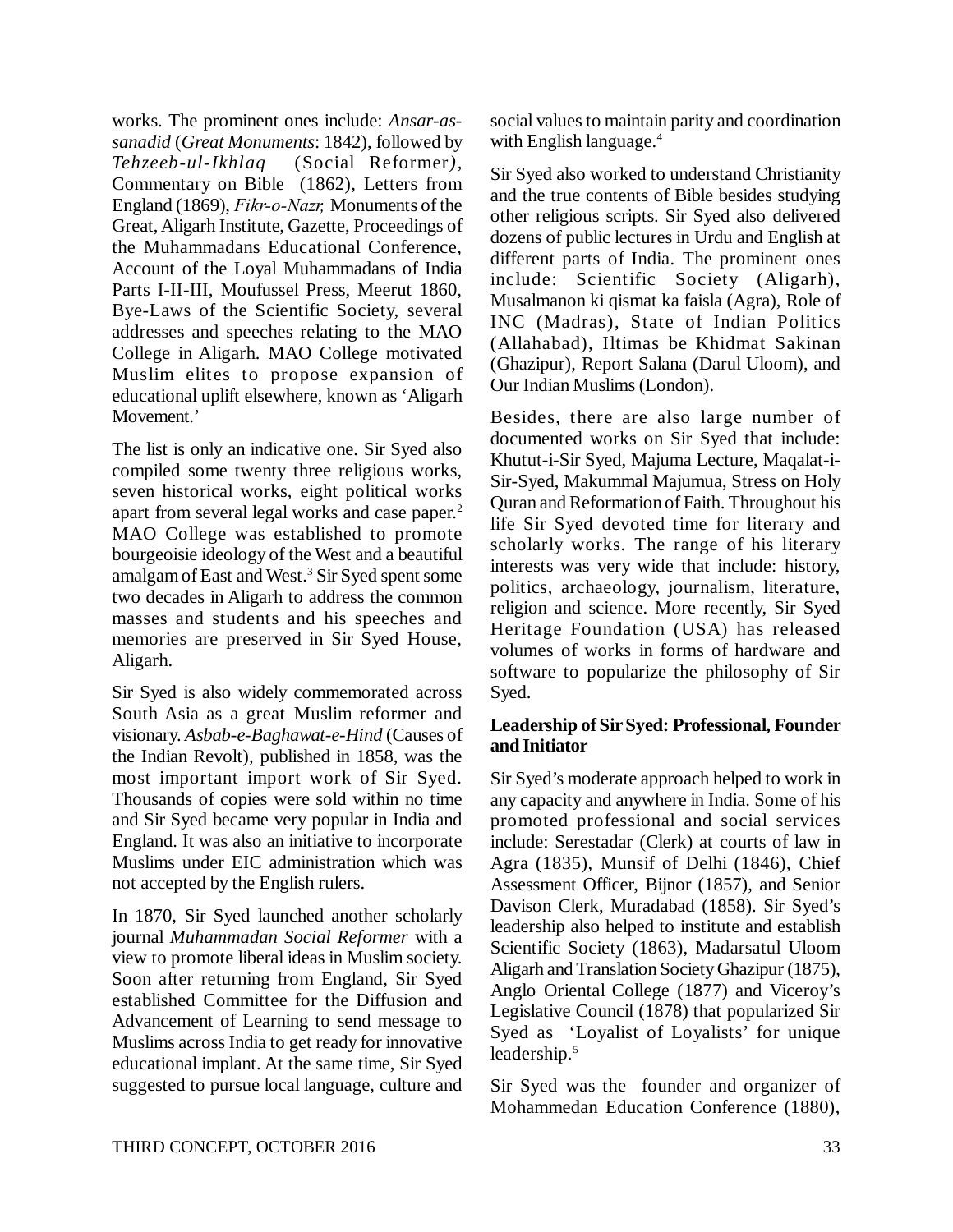Civil Service Fund Association (1883), All India Muhammadan Educational Conference, (1886), All-India Muslim League, nominated member of the Civil Service Commission (1887) and founder of United patriotic Association (1888). Due to leadership abilities, Sir Syed was awarded as 'Knight Commander and Star of India and was conferred *honoris causa* from the Edinburgh University for LLD Degree in 1888.

# **Contributions of Sir Syed**

A journey to rediscover, Sir Syed became the first Indian to enlighten Muslims of India through education as the most powerful instrument to achieve the ends. This article is devoted in memory of a man who did contributed enormously for the cause of his community as an eminent scholar and his name deserves to be in the annals of history as a reformer, educationist and a man far ahead of time. Sir Syed, a rare example in modern history, often regarded as the father of educational reforms of Muslim community in India and first teacher in true sense who earned the title of 'Sir'.

As a multidimensional personality, a great visionary, futuristic, Islamic modernist, philosopher social activist, metaphysics, and aesthetics, is believed to be controversial founder of two nation-theory on parallel line of Allama Iqbal and M.A. Jinnah. Highly influenced by renaissance and democratic revolution in Europe, Sir Syed took a lead to reform Indian Muslims through educational platforms, although he was equally concerned about the religious, social, linguistic and cultural values of India.

# **Religious Ideas**

It is widely believed that the religious mission of Sir Syed was highly inspired by the Christian missionaries and the naturalistic thoughts of the West despite some ideological differences. Sir Syed was the true interpreter of holy *Quran* who got education in the noble city of Jama Masjid-Old Delhi. Muslim scholars and writers such as Sahbai, Rumi, and Ghalib were the sources of inspiration for Sir Syed who had the knowledge of mathematics, astronomy and medicine, apart from Islamic jurisprudence.

Sir Syed's religious genealogy sources also include: Abut Talib, Imam Murtaza, Imam Zafar, Syed Abu Abdullah, Ahmad bin Musa, Ali bin Salah, Husayn Yaar and Imaduddin Khan. Establishment of modern *Madarsa* (Islamic School) in Moradabad (1859) and Ghazipur (1863) were among the first religious schools to impart scientific education. Sir Syed was too conscious that sectarianism within Muslim (*Shia and Sunnis*) do not meet any clash except some ideological differences, and always prayed to Allah for inter-racial and communal harmony.

Sir Syed's new institution earned rich dividends from a large student community, mainly drawn from the Muslim gentry and middle classes of the contemporary society. Syllabi at the schools and colleges involved scientific and Western subjects, as well as Oriental subjects and religious education that began at MAO College.<sup>6</sup> Sir Syed stood for the amalgam of true *Quranic* values for Indians and knew that the real contents of Islam are being diffused and diverted for political and ideological gains under Western media and minds just for material gains.

Hence, Sir Syed suggested and even warned that any change in Islam and *Quran* can destroy the whole concept. During post-independent India, most Muslims failed to attain the foolproof political freedom despite domination in J&K, Western UP, Bihar, West Bengal and Kerala). In a nutshell, Sir Syed wanted to reform through *Quranic* values which the world came to realize only after 9/11 Episode.

With well known facts, Muslims, the largest minority in India, have received serious political attention ever since the independence. Unfortunately, both media as well as policy makers played damaging role by patronizing the Muslims as anti-nationalists. Sizeable sections of Muslim community are kept under maximum pressure to comprise with Hindu Majority agenda. Hindu nationalist ideologues, notwithstanding pretensions to Hindu 'authenticity,' make use of Western thought to rewrite Hindu-Muslim relations in antagonistic terms and signify these oppositional relations through sacred spatiality.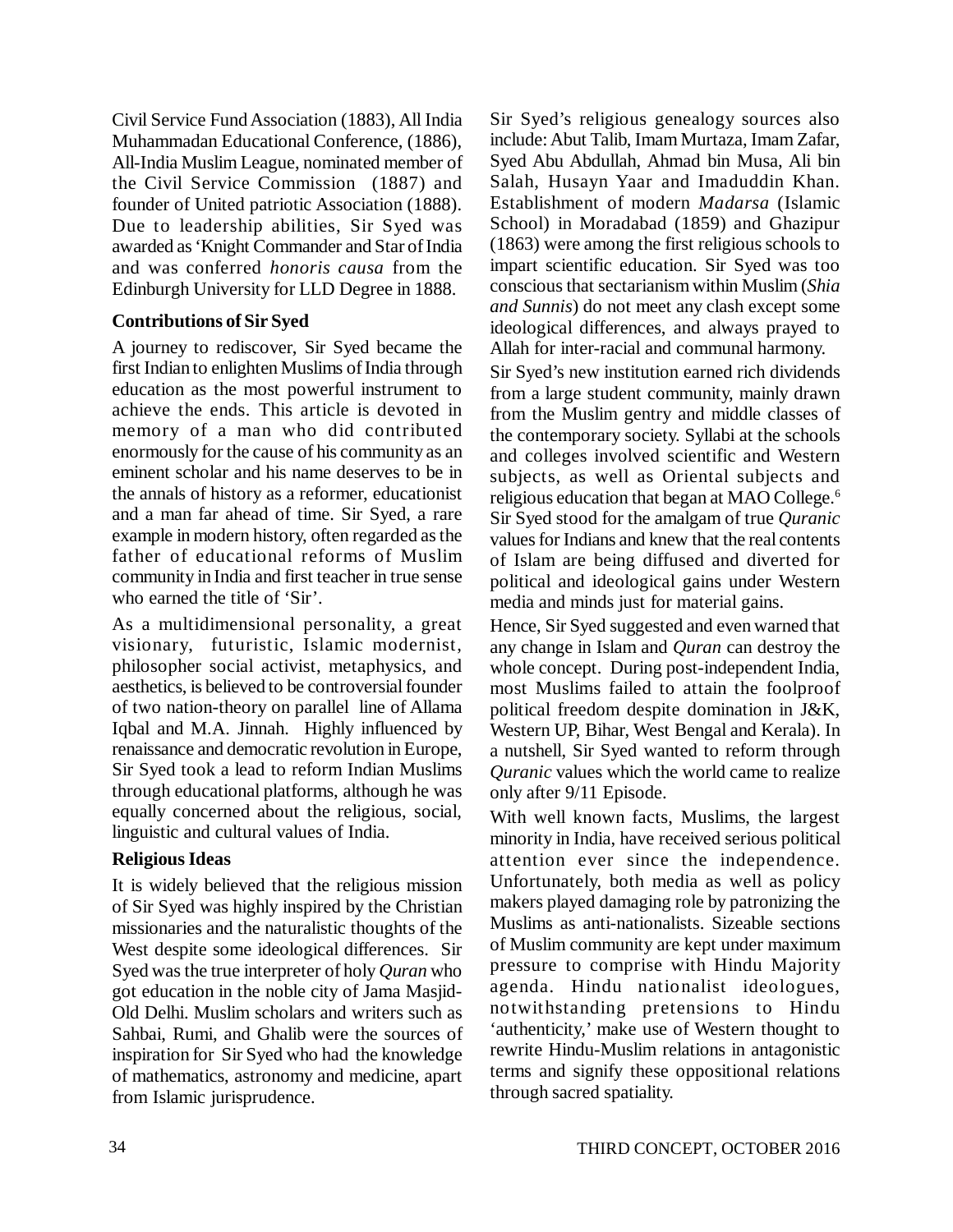In fact, Sir Syed's analysis should have been given wider implications for understanding the place of space, gender, and social violation in religious-political and ethnic conflicts elsewhere. Real clash is not between Islam and Hinduism but the politically misinterpreted ideology as predicted by Sir Syed long back. The hidden consents of Islam need to be examined only through a multi-dimensional approach to realize the dreams of Sir Syed who looked both Hindus and Muslims as a part of same soil, land, blood and culture.

Both communities are co-habited, co-existed and have co-religious sentiments since generations. Had the same noble idea of Sir Syed would have been kept in practice; India would have been the noblest country in world. AMU was established for noble cause and the divisions are only for political benefits where students' community by and large remains innocent. If the politics of intolerance and communal disharmony happens in AMU, it is only because of the political machinations.

#### **Language Issues**

Unlike conservative and radical thinkers, Sir Syed was a secular religious leader who influenced both Hindu and Muslim politicians despite persistent suspicious elements in INC. Having mastery in speaking of English, Urdu, Arabic and Persian, Sir Syed promoted these languages for the progress of Indian education and visualized India as a "beautiful bride, whose one eye was Hindu and, the other, Muslim" and thereby earned credit of being the true secular reformer and nationalist leader. Sir Syed promoted Urdu as universal language with depth of substances and realities of life which has no connection with Hindus or Muslims. For Sir Syed, language has been best means of expression of thoughts and ideas and every language has equal respect irrespective of caste, class, race, religion and nationality.

#### **Social and Educational Reforms**

Sir Syed accepted education the horizon of knowledge and the best option of all kinds of freedom and nobility for better enlightenment,

integration and future vision. He opposed ignorance, superstitions and evil customs prevalent in Muslim society. As a careful realist and optimist, Sir Syed incomparably stood for the noblest man and always thanked to be lucky enough to be an Indian and expected every Indian to work for prosperity and goodwill. Sir Syed believed that no modern development is possible without scientific outlook. He firmly believed that Muslim society would not progress without the acquisition of Western education and science.

But he was critical about religious orthodoxy among Indian Muslims which was partly responsible for the decline of Mughal Empire.<sup>7</sup> Sir Syed put best efforts to negotiate with English India for better parity of Indian Muslims and stood to promote vision of modern education and political unity for Muslims. He even supported the cause of Surendranath Banerjee, Raja Ram Mohan Roy and Dadabhai Naroji to obtain representation for Indians in the government and civil services.

These noble thinkers were the non-believers of idolatry worship, child marriage, sati system, worship of Gods and Goddess and burial ceremonies. Sir Syed even opposed *Wahabi* Movements- a powerful sect of Islam who are often preacher of *Jihad.* Sir Syed was the leading star of India in establishing several English medium schools and societies in India with collective efforts of Mohsin-ul-Mulk and Maulvi Abdul Haq. He also organized several conferences, workshops, contact programmes, and helped in promoting liberal thoughts with support of Muslim Cambridge, Scientific Society of Aligarh, Royal Asiatic Society, Urdu Defense Association, Anjuman Taraqqi-i-Urdu, Muradabad Gulshan School and Ghazipur Victoria School.

Thanks to Sir Syed whose initiatives helped to promote Urdu instruction of Medium in various parts of India including Hyderabad, Bombay, larger parts of Tamil Nadu and Kerala. Many Muslim organizations like All India Islamic Foundation, Sadaq Trust, South India Education Trust, Muslim Educational Association of Southern India, Ambur Muslim Educational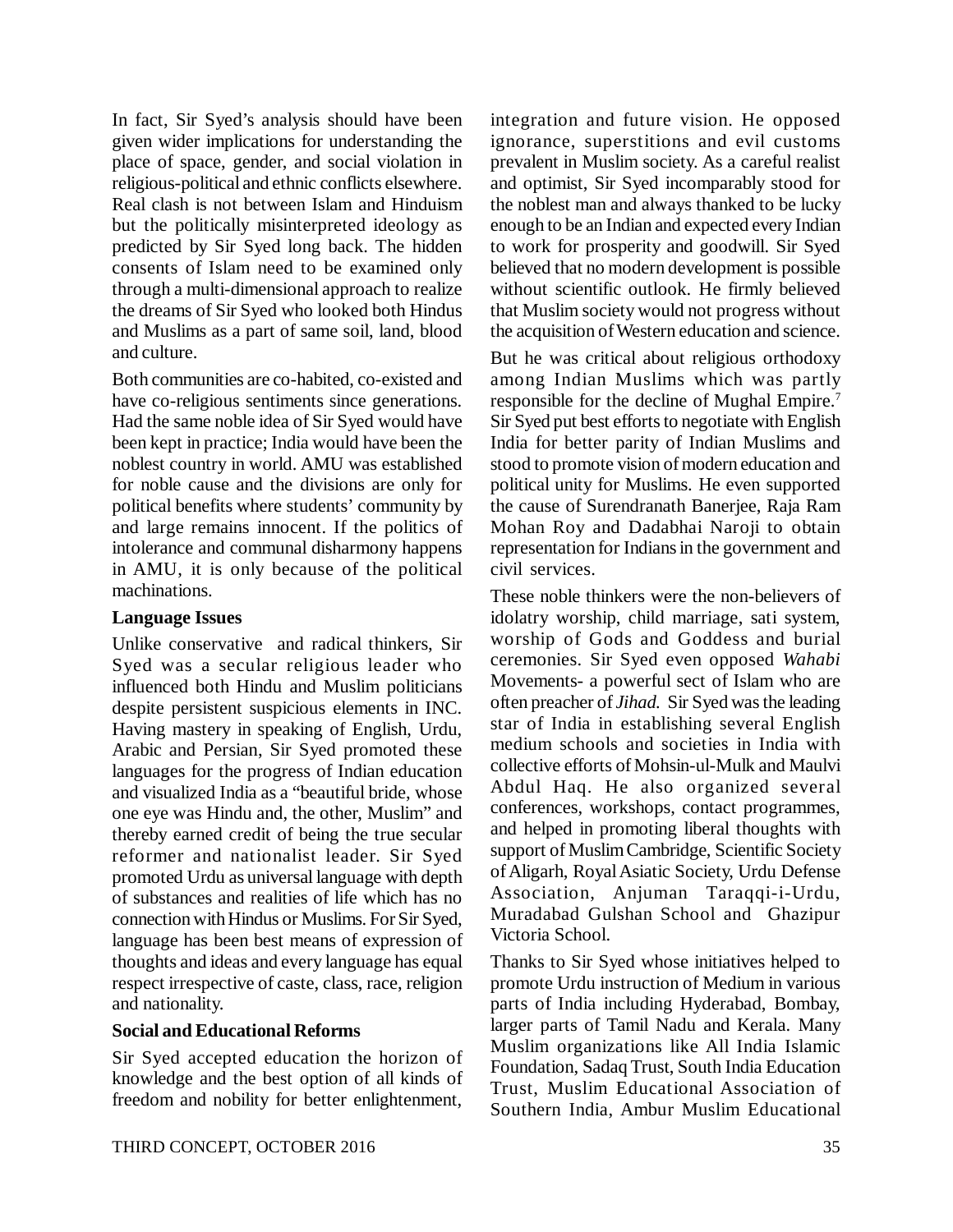Society, Vaniyambadi Muslim Educational Society etc, are active even toady and are sincerely working for the welfare of Muslim community. Large number of engineering, arts, science, humanities, law and academics are working in different parts of India in capacity of schools, colleges and professional organizations thanks to noble ideas of Sir Syed.

But some of Sir Syed's remarks provoked a hostile response from Hindu leaders, who unified across the nation to demand the recognition of Hindi. Thus, Sir Syed's educational and political works grew increasingly figured around and exclusively for Muslim minority. Supreme interest of Sir Syed's life was education in its widest sense who wanted to create a scientific temperament among the Muslims of India.

In order to promote the socio-educations reforms of Sir Syed and to celebrate the Bicentenary Celebrations, AMU is planning to initiate several academic and professional programmes. Seminars, conferences, workshops, contact exchanges, awareness rallies, directory of prominent alumni, research projects, exhibitions, light and sound programmes etc are being organized, including release of a Bicentenary stamp and special souvenirs to mark the grand celebration in memory of Sir Syed.

Several committees have been set up to monitor the developments. 17 October, celebrated as 'Sir Syed Day' all over the world, has been recorded in Guianese Book for having among the best social get together where thousands of guests across India sit on *Dastarkhan* for common dinner that starts at the same time, a unique experience nowhere in the world. Today, *Aligarians* are working in India and the world in different capacities.

#### **Some Extracted Quotes on Sir Syed**

Sir Syed was an extraordinary personality in various sense reflected by great visionaries of India It briefly include:

"Homage to Sir Syed for his vision and courage that withstood all obstructions both from the friends and the foes" - Raja Mohan Roy

"The first Indian Muslim who felt the need of a fresh orientation of Islam" -Allama Iqbal

"Reconcile modern scientific thought with religion by rationalistic interpretations"- Nehru

"Sir Syed's vision and laborious efforts to meet the demands of challenging times as highly commendable" -Inder Kumar Gujral

"The real greatness of Sir Syed consists in the fact that he was the first Indian Muslim who felt the need of a fresh orientation of Islam"- Dr Mohd **I**dbal

"Sir Syed was well read about the minds and intentions of English" - Professor Shan Mohammad

 "Sir Syed's life strikingly illustrated one of the best phases of modern history" -A British Magazine

#### **Excerpts of some Golden Sayings of Sir Sye**<sup>8</sup>

- i. Do not show the face of Islam to others, instead show your face as the followers of true Islam.
- ii. At this time our nation is in a bad state in regards education and wealth, but God has given us the light of religion and the Quran is present for our guidance
- iii. Acquisition of knowledge of science and technology is the only solution for the problems of Muslims
- iv. Superstition cannot be the part of *Iman* (faith).
- v. We (Hindus and Muslims) eat the same crop, drink water from the same rivers and breathe the same air.
- vi. Look forward, learn modern knowledge, and do not waste time in studies of old subjects of no value.
- vii. We should not (by remaining ignorant and illiterate) tarnish the image of our able elders.
- viii.All human beings are our brother and sisters. Working for their welfare is obligatory for Muslims.

#### **Conclusion**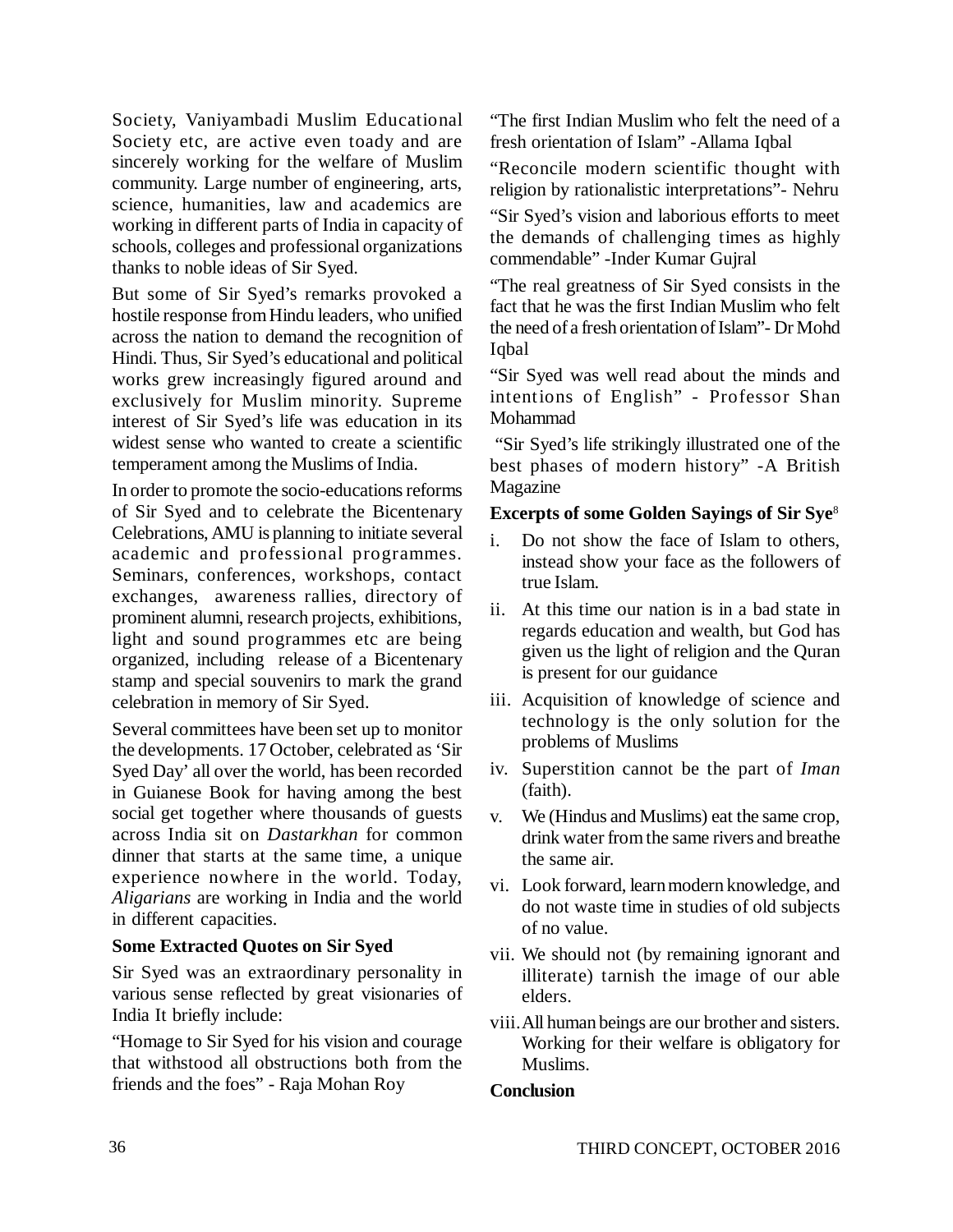Sir Syed, a broadminded and visionary leader, virtually failed to convince the large sections of urban and rural masses thereby leading to division between intelligentsia and the commons who remained cut off from the mainstream of society. Sir Syed's legacy in modern India remains a subject of debate. The contemporary India is not only facing the serious challenges on the issue of religion and community but also women, minorities, linguistic regionalism and ethnic frenzying which are now proving uncomfortable in various streams within the Muslim community.

Sir Syed's mission of social and educational harmony remains a subject of controversy and debate ever since as large sections of vulnerable groups mostly Muslim minorities continue to remain neglected in political, economic and educational streams as also proved by *Sacchar Committee* report. Today, Sir Syed remains a moral force which accelerates the processes of transition from medieval to modern Indian nationalism. It remains a beautiful amalgam of Indo-Western Culture, fusion of Hindu-Muslim thoughts and hence Sir Syed's patriotic sentiments deserve serious considerations today.

Sir Syed was one of the greatest social reformers and a national builder of modern India. Aligarh Movement motivated the Muslims to help open a number of educational institutions. It was the first of its kind of such Muslim NGO in India, which awakened the Muslims from their deep slumber and infused social and political sensibility. He was the first Indian to contribute to the intellectual and institutional foundation of Muslim modernization in Southern Asia.

Interest of community and country was dearer to him rather than anything else. The sufferings of the community worried him. He took an oath to reform, educate and empower the Muslim community and was successful to a great extent in implementing despite strong opposition from a section of the Muslim community which hated the British and their language.

Today we can see the products of the AMU adoring in every field of activity in India, Pakistan, Bangladesh, Middle East Countries, USA, UK and elsewhere. They have earned name and fame for the community and country, thanks to Aligarh movement. Sir Syed advised the Muslims against joining active politics and to concentrate on educational missions. Sir Syed's contributions for the betterment and empowerment of the Muslims are great although the Indian Muslim community has made some good progress in the educational arena; still they have to go a long way to achieve the goal that Sir Syed visualized.

Only the vision and enthusiasm of Sir Syed can help Muslims to improve educational and economic conditions. It is, therefore, incumbent upon us to revive Aligarh movement once again to make the people understand the value of modern education.

#### **Endnotes**

- 1.  $https://en.wikipedia.org/wiki/$ Syed\_Ahmad\_Khan
- 2. Chaturvedi, Archana (2006), *Indian Political Thought* (New Delhi: Commonwealth Publishers), pp.26-27.
- 3. For list of works by Sir Syed, visit
- http://www.indianetzone.com/61/ scholarly\_works\_syed\_ahmed\_khan.htm
- 4. For details, see Khan, Iftekhar Alam, "Sir Syed's Views and Means of Education" *Tehzibul- Akhlaq* (Aligarh), trans. in Urdu, Vol.8, No.35, August 2016, pp.18-27.
- 5. Varma, V.P. (1993), *Modern Indian Political Thought* (Agra: Lakshmi Narain Agarwal), p. 422.
- 6. Engineer, Asghar Ali (2001), *Rational Approach to Islam* (New Delhi: Gyan Publishing House), p. 191.
- 7. Kumar, S. (2000), *Educational Philosophy in Modern India* (New Delhi: Anmol Publications Pvt. Ltd). p. 59.
- 8. <http://www.ummid.com/news/October/> 20.10.2009/sir\_sayyad\_life\_and\_vision.htm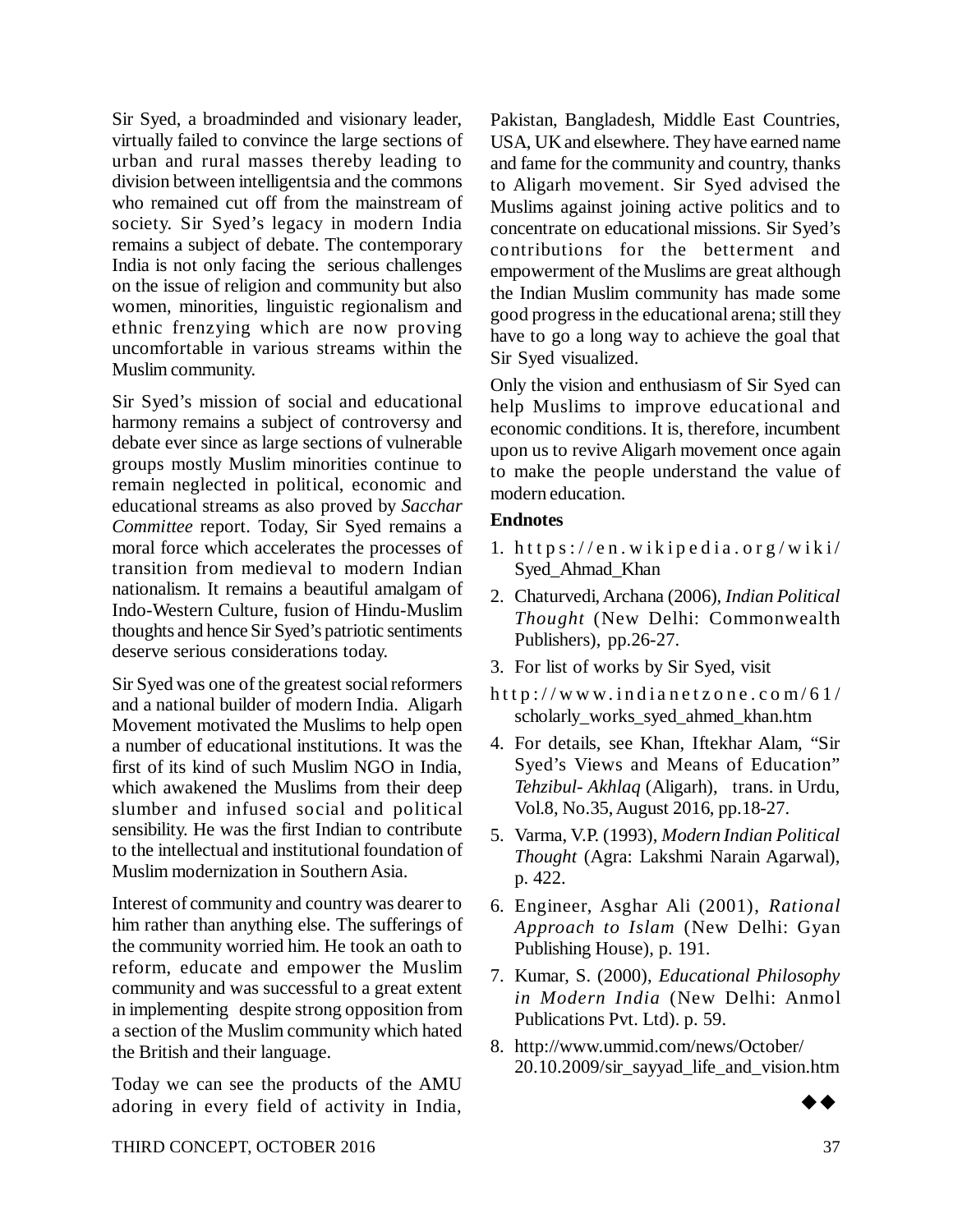# **Was Mahatma Gandhi a Democrat?**

Navneet Kaur\*

*[Gandhi belonged to the Hindu merchant family and fought for humanity throughout his life. He emerged as a prophet but there prevailed a section of society which raises many doubts in considering Gandhi as a mass leader. For them, the objective of Gandhi throughout his life was to retain the monopoly of higher castes. This was the reason behind that within the National Movement for independence of India; another movement of freedom from the elite section was also continued.]*

This new movement was related to the downtrodden section of society – the Scheduled Castes, the Scheduled Tribes and the religious minorities. The objective of this his new movement was related to the downtrodden section of society – the Scheduled Castes, the Scheduled Tribes movement was to gain the self-respect, rights and equality within the society. The movement dealt with the gaining of representation of their communities in the decision-making processes. But Gandhi being a protector of the *Varna Vyastha* raised several doubts regarding his sincerity towards the poor, downtrodden and raised a very important question- Was Gandhi a democrat?

Gandhi started his journey for equal rights in South Africa. When he came to India, he witnessed the Indians fighting for their rights and independence. There is no doubt, that with the call of Gandhi particularly the upper caste group was unified at the pan-Indian level on the strength of common religio-cultural traditions and economic well being. Till 1920s, Gandhi emerged as the only leader who directed the Congress on his own terms and conditions.

In other words, he became virtually a dictator and the sole representative of the Congress. It raises several doubts on the views of Gandhi that on one hand he was demanding freedom and equality but on the other hand, he deprived the untouchables (Scheduled Castes and Scheduled Tribes) from their additional representation which was granted to them through Communal

Award. In the wake of bringing rights and moral re-generation of the society he emphasized more on building up several organizations like- Harijan Sevak Sangh, Cow Protection Society, One Language One Script Society, All India Village Industries Association etc. No doubt, Gandhi put his extraordinary energy in getting these objectives accomplished and thus influenced the course of pre-independence as no other individual had done.

The period of Indian struggle was known as the Gandhian period for many reasons. During the period, Gandhi emerged as the only leader in Indian political scenarios who led the Congress according to his own wishes and because he was supported by Gujarati and Marwari business communities, the supporters and volunteers of Gandhi in large number had played their significant role in spreading the message of Gandhi at local levels.

Till 1935, almost all the communities (Scheduled Castes and Scheduled Tribes and religious minorities) were mobilized and thus a new dimension of competitive politics was introduced in the scenario. Gandhi and his followers were fighting against the colonial rulers vertically and the communities were fighting with each other for their rights and representations at the political level horizontally. No doubt, Gandhi played a very important role behind all this. Again the question on Gandhi's role in mobilization of common man and determining the course of national movement can

<sup>\*</sup> Research Scholar, Dept of Pol. Sc., USOL, Panjab University, Chandigarh.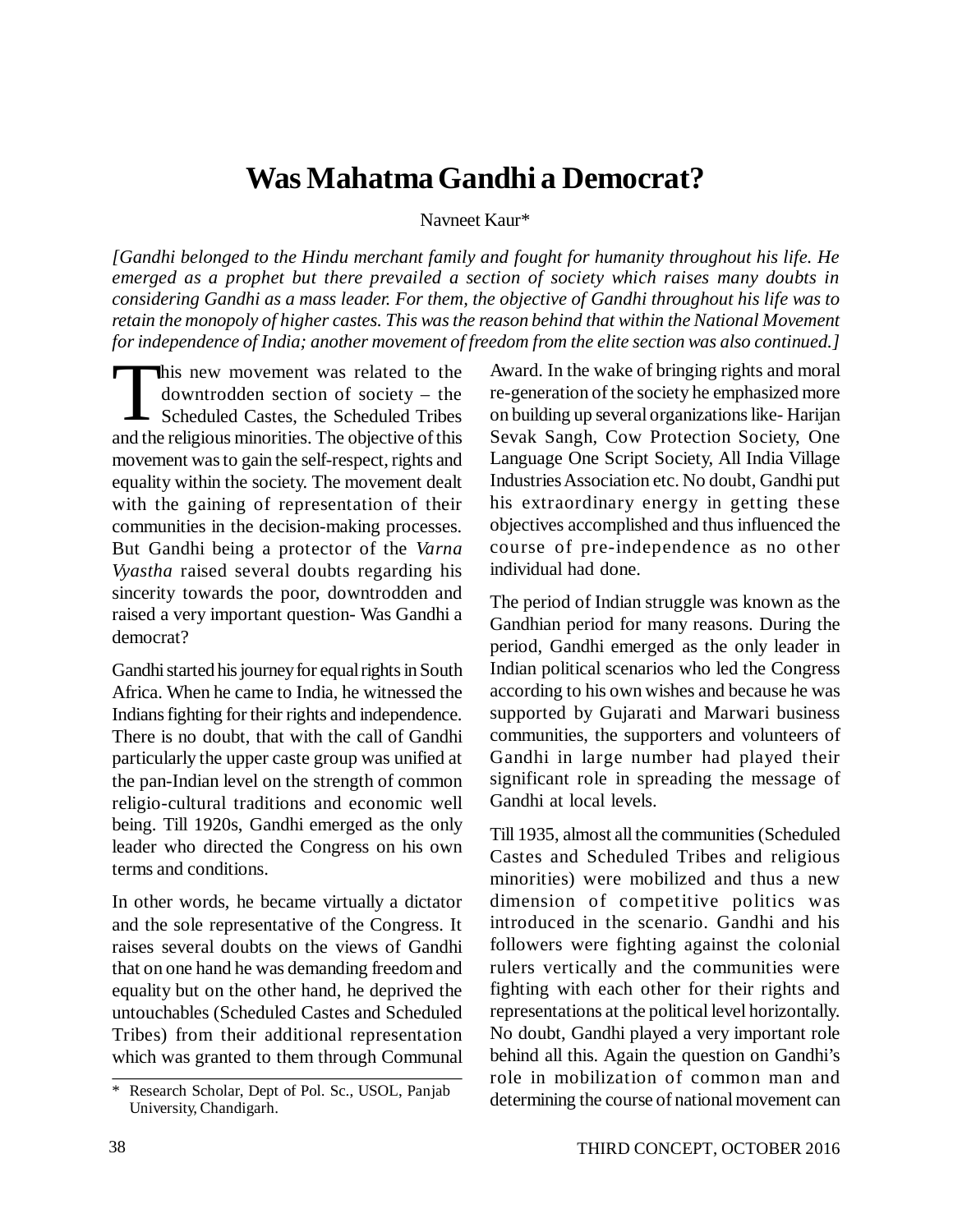be raised that whether he was a saint or an active politician.

Gandhi believed in the politics of powerlessness and non-possession and strongly believed in the spiritual equality. Though he considered the people as children of God but one cannot deny the fact that he also did not want the *Varna Dharma* to be abolished.

# **The Emergence of Consciousness among the Deprived Sections**

India is a land of diverse communities. Within these communities, the power is distributed hierarchically and many communities are left out of the fold of power. The inequality is visible in all spheres of social relations. Though Congress during the period of Indian National Struggle was showing itself as the representative of these diverse communities but it could not keep away itself from the stigma of Untouchability.

One cannot deny the fact that Congress leadership belongs to the Brahmans and Kshatriyas i.e. the upper castes. The bad luck of Indian society was that its soul representative party (Congress) was very much dominated by the Brahmanical ideology, therefore, the deprived section had to suffer a lot in context of justice, liberty, equality and self-respect.

The higher Varnas enjoyed their rights fully and served each other without any interference. But there also existed the category of '*Untouchable*' or '*Acchut*' who were considered outside the four Varnas. The difference between this category and other four Varnas was that the people of the former were termed as impure and the people included in the Varnas, on other hand, were considered as pure. This impure category (Untouchable) mainly consisted of butchers, hunters, removers, cremators, hangmen, sweepers, drum beating in funerals and festivals, grave digging, making chappals, and manual scavengers etc.

The people belonging to this section were forced to live out of the localities of the four Varnas and thus faced social ostracism i.e. these people were neither allowed to get education nor could they enter the temples, shops and public places. They were forced to live outside the localities of higher Varnas. Because they were deprived from the society in all spheres, therefore, these downtrodden people had framed their own rituals and deities.

These people considered themselves different from those who belonged to the *Varnas*. The facilities were not meant for these people. They were forced to work as a bonded labour in the fields of their Masters and Zamindars. Neither the proper wages were given to them nor did they offer proper food. This section was completely exploited and had to undergo the severe sufferings at the hands of Zamindars as and when these people raised their voice against the atrocities committed against them.

Thus, the higher Varnas tried their level best to keep this section away from education and basic amenities. This was the reason behind that with the change of rulers and the ruling conditions in the Indian history, the caste-based professions did not change and atrocities to this particular section continued. The upper castes, particularly the Brahmans and Kshatriyas, were active enough to mould the society according to their benefits.

They wanted to remain at the higher positions without any conflict and therefore, on the name of spreading education and providing defence to the society, they maintained the Brahmanical order. Thus, the structure of hierarchy based on occupational and endogamous castes was completely legitimized by the dominant religious categories of Samskara, Karma and Dharma.

One cannot deny the fact that earlier, the colonial rulers were also least interested in the upliftment of downtrodden. They were more interested in retaining their power through the policy of noninterference. They knew if they interfered into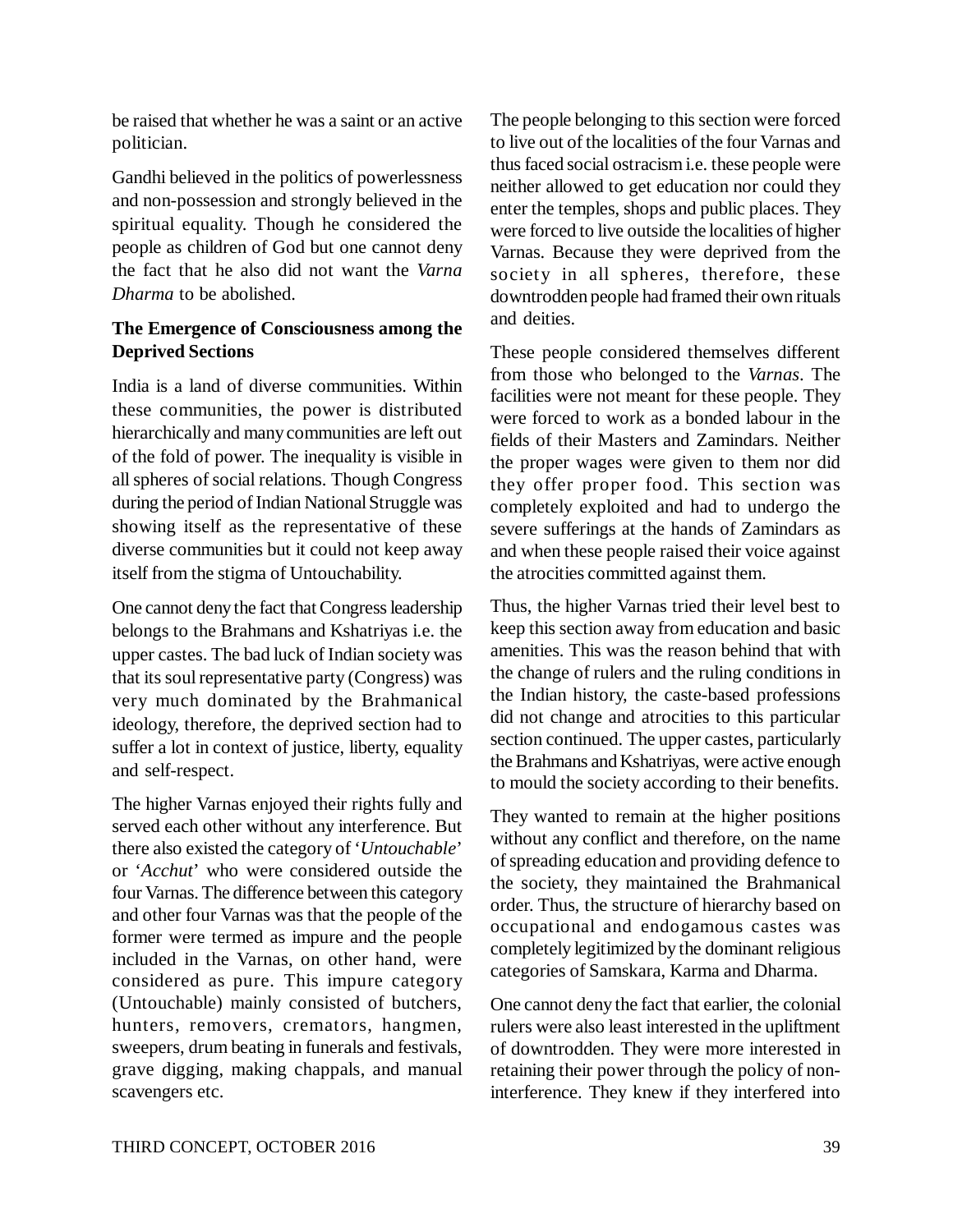the division of Varnas particularly in context of Untouchables, they would have to face the opposition from the upper strata of society. This could result in the weakening of their rule in India.

Therefore, whatever the efforts were taken by the colonial rulers on the name of upliftment and betterment of Indian society, were in reality meant only for their own benefit. At this time, when the deprived were struggling for their dignity and rights a very few among them rose for providing the leadership for this section. Therefore, Jyotiba Phuley, Maharaja of Mysore in south, Chatrapati Shahu Maharaj of Kolhapur and Maharaja of Baroda took various efforts for educating the people of this section.

Dr. B.R.Ambedkar, who was a Mahar by caste, could succeed in achieving education abroad only due to the scholarship he was getting from the Princely rulers. It was only under the pressure from these leaders that the colonial government had to introduce the seats for the deprived in Government of India Act 1919. The Act favoured the representation of Dalits in educational, political and economic fields.

Despite the efforts of the colonial rulers and the rising leadership among the deprived sections, the upper castes tried their level best to maintain the pattern of hierarchy; with the Brahmins at the top and the shudra and anti-shudra at the bottom. Thus, the struggle between the dominant and the one which was dominated i.e. between the upper castes and the lower communities was the issue on which Ambedkar was interested to seek the solution.

# **Favour of Gandhi to the existence of Varna Vyavstha**

It is of great surprise that Gandhi knew that Hinduism is based on the division of castes and he was not willing to keep the Dalits out of this Varna Vyavstha. Does this mean that Gandhi was a strong supporter of casteism? If yes, then his ideology related to equality among the human

beings had nothing to do with practicality. Dr.BR Ambedkar took the issue of dignity of the downtrodden section at the platform of three Round Table Conferences. He wanted that the people of this particular section should get all those opportunities and rights which the upper castes were enjoying for centuries.

With all his hard efforts, the colonial rulers were finally convinced to adopt the separate electorate for this particular section in the Government of India Act 1935. The provision of separate electorate was meant for providing the separate political representation to the deprived. Gandhi during that period was emerging as a mass leader whereas the deprived section (Scheduled Castes and Scheduled Tribes) on other hand sent their demands to the colonial rulers that only Dr. Baba Saheb Ambedkar was their real representative instead of Gandhi.

This is a fact that both Ambedkar and Gandhi were representing two different groups with their charismatic personalities. The one group was that of the deprived section of society who was struggling for their rights since centuries and under the leadership of Dr.Ambedkar they had galvanized their movement. On the other hand, there existed a group of Hindu society which was led by Gandhi and the creamy layer of this society mostly seemed favouring the Varna Vyavstha as it was.

This was the basic reason behind the conflict between Ambedkar and Gandhi. Gandhi himself was challenged by the emerging image of Ambedkar at many occasions. This can be easily understood in the way that colonial rulers and even the Congress leaders to whom Gandhi was representing, had recognized Ambedkar as the sole representative of the deprived section of society. Moreover the structural unification within the communities, modern education and the introduction of liberal and secular ideas in the society and the various reform movements brought the people particularly related to communities at one platform.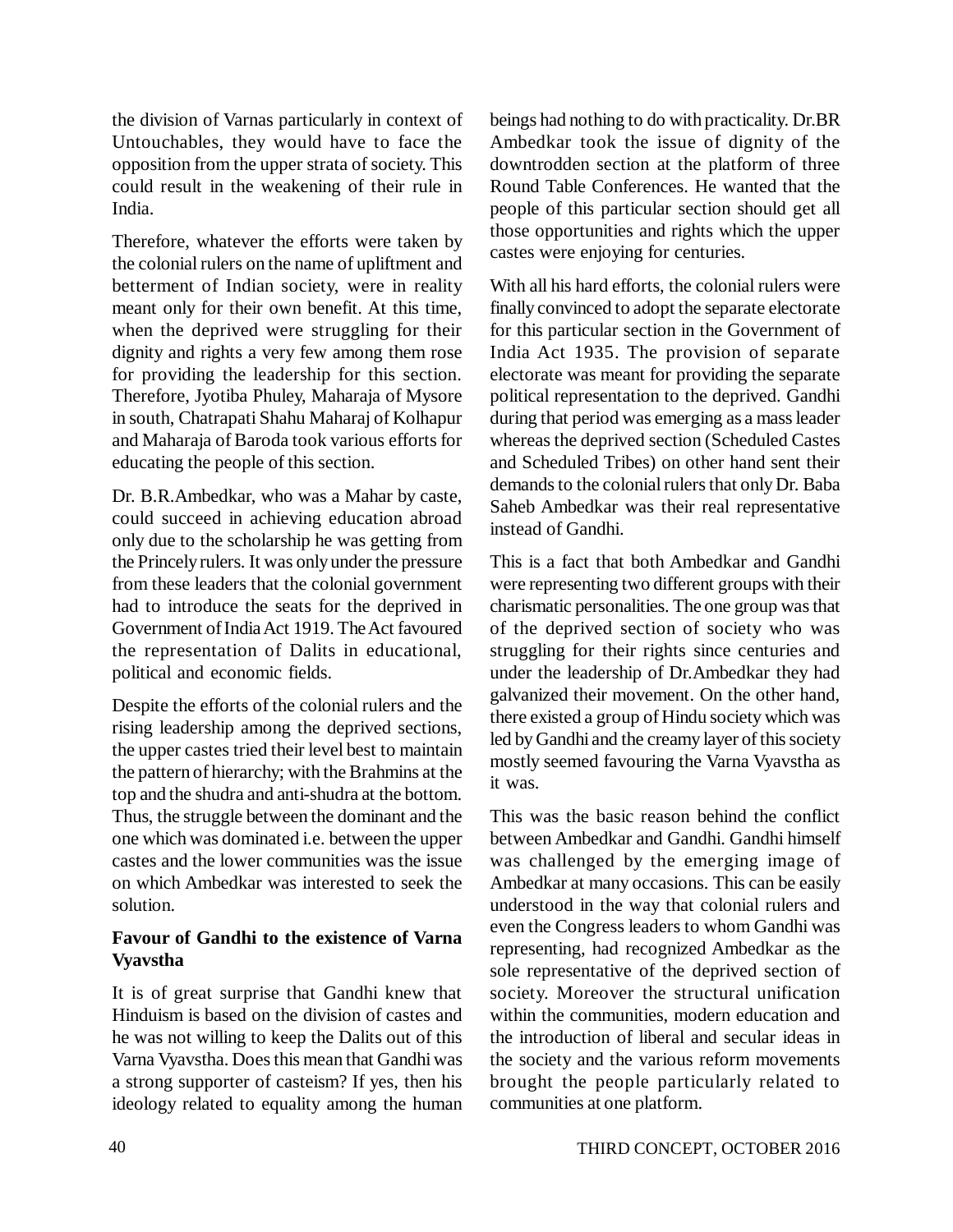All these factors not only encouraged the people particularly belonging to the deprived communities to raise their voices for their rights and oppression committed to them but this awakening also caused a great challenge to the powerful Brahmanical order in the society. As a result, the dominant centralizing Brahmanical order and the emergence of contra-tendencies in favour of setting up the equalitarian society together signified the struggle for the powerrealization during this period.

This is a fact that Gandhi wanted the deprived section within the fold of Hinduism. For the fulfillment of this objective, he started a movement at a high pitch related to the removal of untouchability and Harijan's upliftment but he said goodbye to it very soon under the pressure of his financiers.

The question can be raised as to whether the equality could exist within the caste hierarchy. Whatever movement was started by Gandhi was withdrawn by him because of his own wish and it seemed as if he was far away from building consensus. He had his own personal lifestyle in which he was accountable to none other than his inner soul. He was followed by Congress and a large mass of society unquestionably. On many occasions he himself proved that he was an ideal Hindu.

Gandhi did not favour inter-dining and temple entry of Harijans. Does this mean that Gandhi's programme for upliftment of Harijans was only for obtaining salvation for upper caste Hindus from their sins? It seemed that in all the programmes of Gandhi, the Harijans did not have any say. Moreover, the upper caste Hindus seemed to be more dominant on the issue of the upliftment of Harijans because of many reasons. First, they did not want to lose their dominance on the deprived section of society. Secondly, they were playing the dual role.

On one side they were trying to prove the society particularly the colonial rulers who were now

seemed to support Dr. Ambedkar, that they (upper caste Hindus) were the only sole representative of Harijans and they really wanted the upliftment of this section, but on other side the actual reason behind doing all this was only to get political and spiritual salvation. Whatsoever it was, one cannot deny the fact that Gandhi and the upper caste Hindus did not want the Harijans to bring at the level with upper caste Hindus.

This raises several doubts on the sincerity of Gandhi towards the deprived section of society. It is ironic that Gandhi gave a concept of *Sarvodaya* and also had a strong faith in Varnasharma Dharma. He also wanted to set up the *Ramrajya* but could *Ramrajya* (which according to Gandhi was based on peace, equality and self-respect of all) be obtained within the existence of Varnasharma System? Can the concept of Varna System lead to Sarvodaya unless it abolishes the caste based hierarchy that results in oppression and discrimination of a particular section of society?

He demanded sharing of power with deprived section of society and fought for this till the end but he was not in favour of any social union with this section. Gandhi wanted India to be selfsufficient. He wanted to give power to rural areas, promoted democracy in villages through Panchayats and set up cottage industries so that the poor people can be uplifted but how all these objectives can be obtained without the abolition of traditional Varnasharama is a question on which Gandhi seemed to be silent.

It seems that Gandhi was more or less confused in his own approaches. It is again surprising to see that Gandhi always tried that his command should be followed by the Congress and society. He, in other words, became the high command and demanded unquestionable obedience from them. On many occasions, he claimed that he in himself represented the whole community of the Indians. If this was really so, why on several occasions, particularly in the Round Table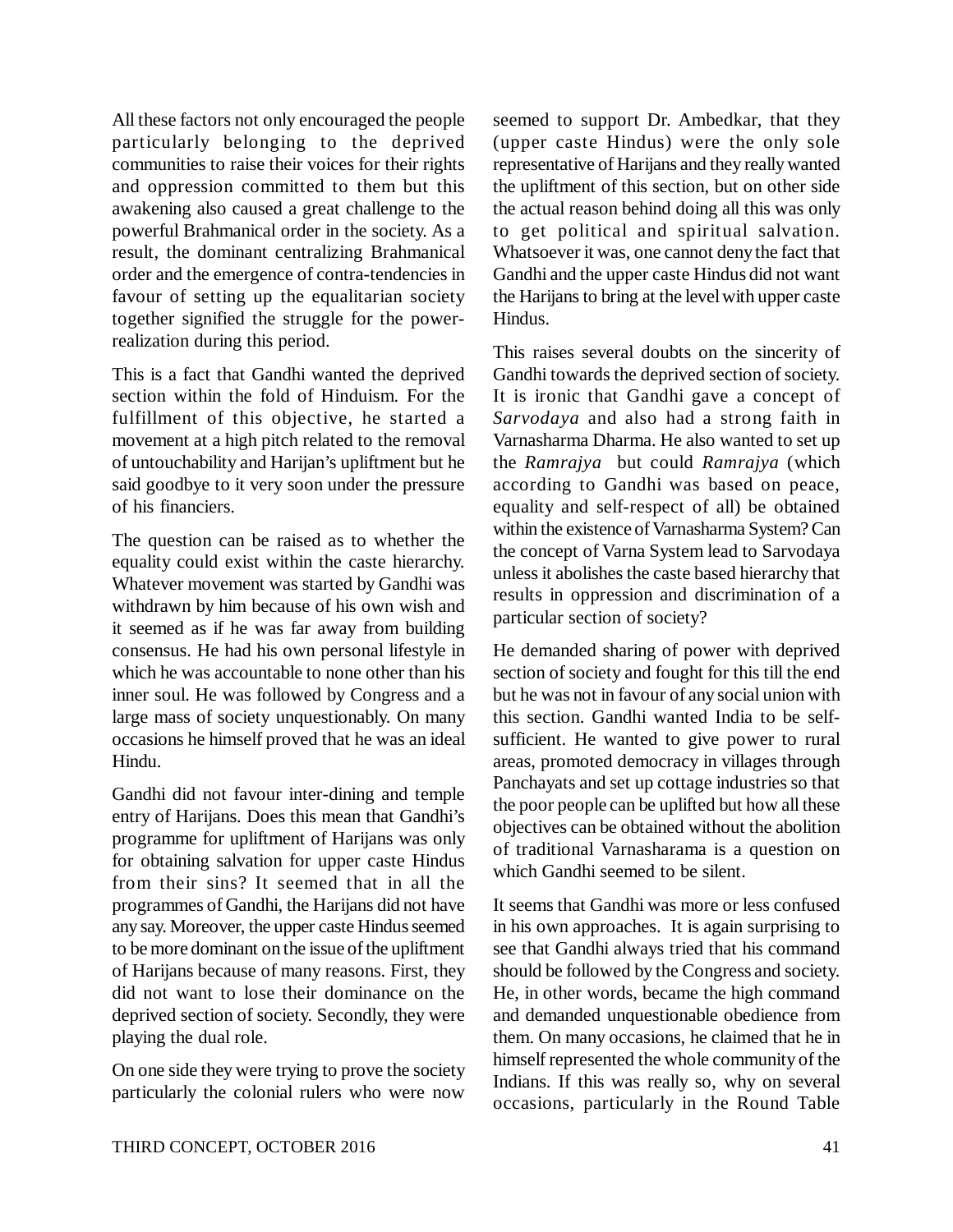Conferences, Gandhi failed to bring his countrymen together? The Harijans (deprived) always seemed to stand against Gandhi.

### **Conclusion**

There is no doubt that Gandhi brought the masses of people to nationalist politics but several instances prove Gandhi's non-seriousness relating to the notion of equality among all. This is also false that Gandhi awoke the sleeping multitude because all the sections of society had their own agenda for political struggle during this period. The Congress and especially the colonial rulers were the factors behind Gandhi's popularity. His non-seriousness in bringing the multitude in politics can be seen on many occasions and several times his efforts related to diverting the deprived masses from their agendas can also not be ignored.

His various programmes started for the upliftment of deprived section of society did not succeed because of the elite section which provided support to Gandhi and without whom Gandhi could not have emerged to the level at which he was during the last phase of his life. It seemed as if Gandhi was more interested in securing his position among the masses and whenever he got challenge from scholastic personalities and the colonial rulers, he acted as a dictator. On various occasions he even did not care of law and order in convincing his demands and one cannot deny the fact that in majority events his concept of *Ahimsa* (non-violence) ended in *himsa* (violence).

# **References**

- 1. Aloysius, G.1997, *Nationalism without a Nation in India*. Delhi: Oxford University Press.
- 2. Illaiha, Kancha 2003, *Main Hindu Kyun Nahi Hoon*. Delhi: Arohi Book Trust.
- 3. Jaiswal, Suvira 2000, *Caste: Origin, Function and Dimensions of Change*. Delhi: Manohar Publishers.
- 4. Mishra, Anil Dutta 2013, *Journal of Gandhian Studies*. Delhi: Radha Publications.
- 5. Nirula 2009, *Dalits- A Bruised Dignity-Recasting Caste* (Vol.II). Delhi: APH Publishing Corporation.
- 6. Rath, Prabodh Kumar 2010, "Gandhian Sarvodaya", Orissa Review, 36-39.
- 7. Shah, Ghanshyam 1985, "Caste, Class and Reservation", *Economic and Political Weekly*, Vol.20, No.3 (Jan.19), pp.132-136.
- 8. Shah, Ghanshyam 2008, *Caste and Democratic Politics in India*. Delhi: Permanent Black.
- 9. Sharma, Arvind 2005, *Reservation and Affirmative Action: Models of Social Integration in India and the United States*. New Delhi: Sage Publications.
- 10.Somashekharappa, C.A. 2010, *Dalit Employee: A Sociological Study of Inter-Personal Relations at Work Place*. New Delhi: Prateeksha Publication.
- 11.En.wikipedia.org/wiki/Mahatma\_Gandhi

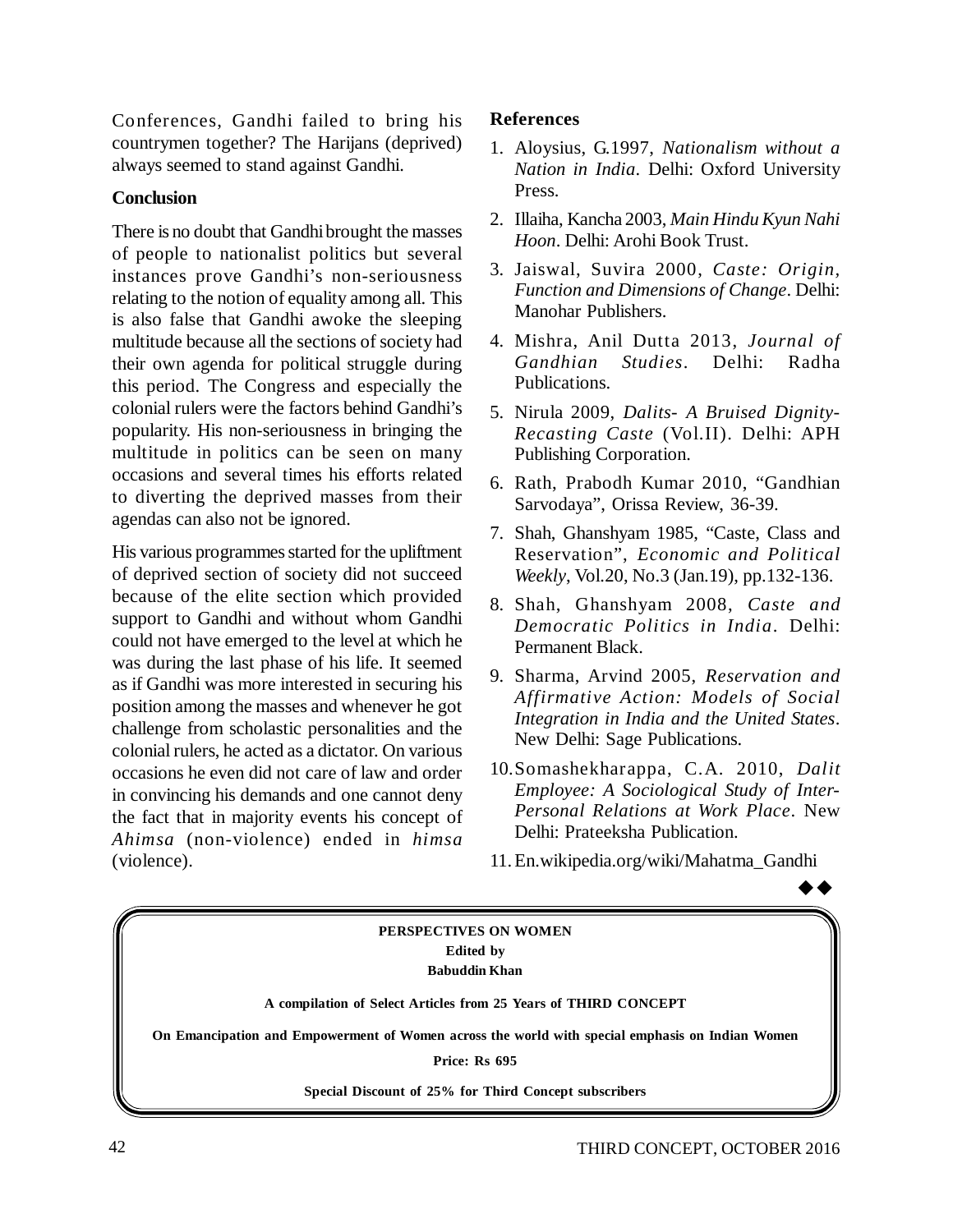# **GST Bill: Name-Change or Game-Changer**

Naveed A. Lone\* & Hurmat S. Binti Bashir\*\*

[*India's prolonged wait is finally over for the mother of all tax reforms: the Goods and Services Tax. The Goods and Services Tax Bill, officially known as "The Constitution (122nd Amendment) Bill, 2014 proposes a national Value Added Tax to be implemented in India." It has taken almost 16 years from the date of inception of the idea, formation of Task Force, to passage in the Parliament.]*

Iause 366 (12A) of the Constitution Bill<br>defines Goods and Services as "goods<br>and services tax" means any tax on supply<br>of goods or services or both except taxes on the lause 366 (12A) of the Constitution Bill defines Goods and Services as "goods and services tax" means any tax on supply supply of the alcoholic liquor for human consumption. Goods and Services Tax" would be a comprehensive indirect tax on manufacturers, sale and consumption of goods and services throughout India, to replace taxes levied by the Central and State governments. Goods and Services Tax would be levied and collected at each stage of sale or purchase of goods or services based on the input tax credit method.

This method allows Goods and Services Taxregistered businesses to claim tax credit to the value of Goods and Services Tax they paid on purchase on goods or services as part of their normal commercial activity. Taxable goods and services are not distinguished from one another and are taxed at a single rate in a supply chain till the goods or services reach the consumer. Administrative responsibility would greatly rest with a single authority to levy tax on goods and services. Exports would be zero-rated and imports would be levied the same taxes as domestic goods and services adhering to the destination principle.

The Central taxes to be included under GST are:- Central Excise Duty, Additional Excise Duties, the Excise Duty levied under the Medicinal and Toiletries, Service Tax and Additional Customs Duty commonly known as Countervailing Duty (CVD). The State taxes and levies to be included under GST are VAT/Sales Tax, Entertainment tax (unless it is levied by local bodies), Luxury Tax, Taxes on lottery, betting and gambling and State Cesses and Surcharges as they relate to supply of goods and services.

#### **Need for GST**

There are various definitional issues related to manufacturing, sale, services, valuation etc. arises. These need to be rationalized. Several transactions take the character of sales as well as services, thus there is complexity in determining the nature of transaction. The mechanism of imposing taxes, exemptions, abatements, other benefits are different in state and center. A simple tax structure can bring greater compliance, thus increasing number of tax payers and in turn tax revenues of government.

Goods and Services Tax will ensure competitive pricing. Tax paid by final consumer will come down in most cases. Lower prices will help in boosting consumption which is beneficial to companies. Goods and Services Tax will ensure boost to exports. When the cost of production falls in the domestic market, Indian Goods and Services will be more price competitive in foreign markets.

The Report of the Task Force on 'Goods and Services Tax Thirteen Finance Commission' referred to the report of the Task Force on "Implementation of the Fiscal Responsibility and

Asst Prof., Dept of Economics, Baba Ghulam Shah Badshah University, Rajouri, (J &K)

<sup>\*\*</sup> Research Scholar, Dept of Economics, Punjabi University Patiala.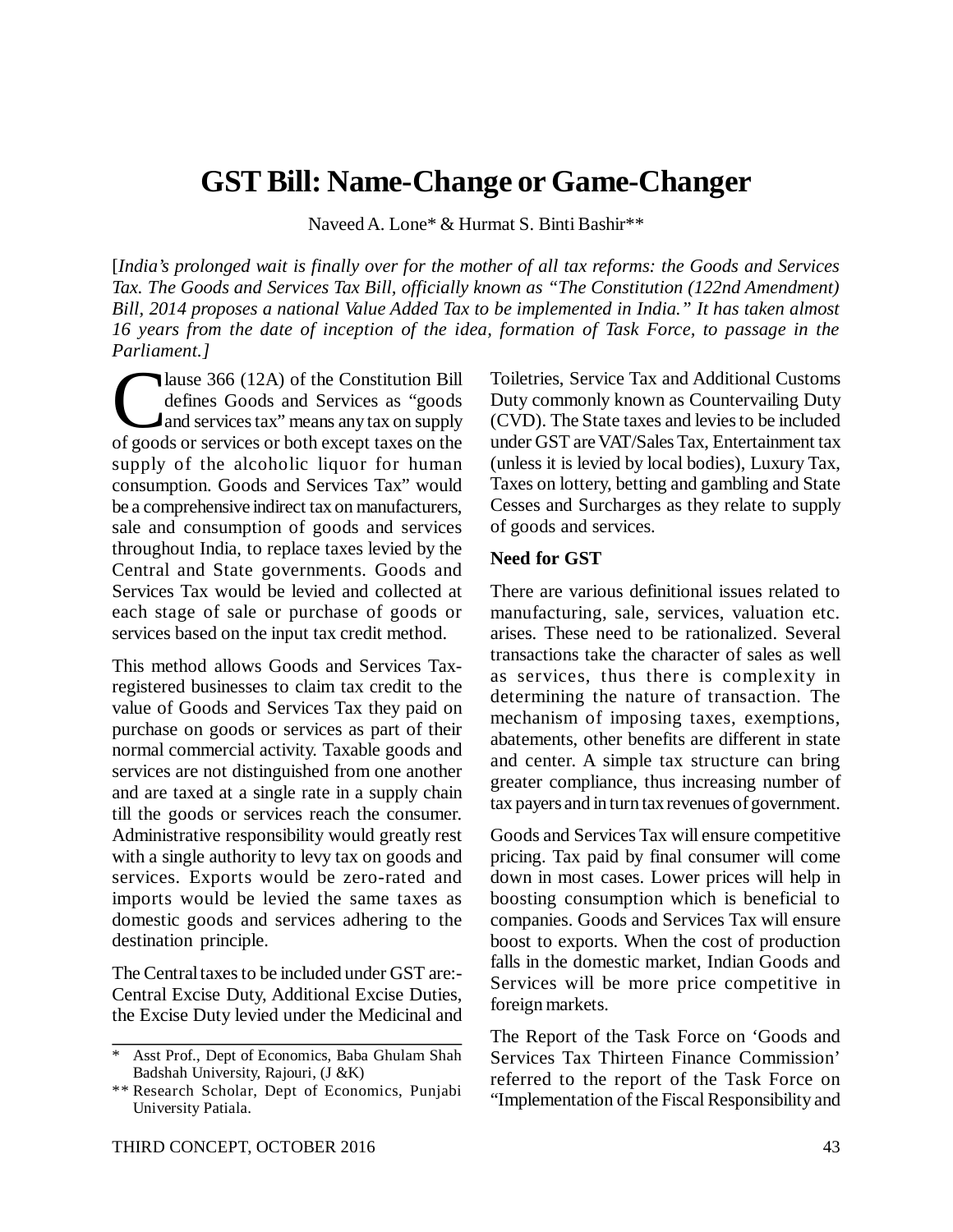Budget Management Act, 2003" as follows:"A well-designed destination-based value added tax on all goods and services is the most elegant method of eliminating distortions and taxing consumption. Under this structure, all different stages of production and distribution can be interpreted as a mere tax pass-through and the tax essentially 'sticks' on final consumption within the taxing jurisdiction. Therefore, the Task Force recommended the introduction of a destination based VAT type dual Goods and Services Tax".

A well-designed Goods and Services Tax would add value to the economy by replacing the current archaic and highly flawed assorted indirect taxes with a better and simpler tax which will apply on a much broader base at moderate rate. Thanks to superior tax design, the entire supply chain (transactions of businesses above a low threshold) including manufacturing, wholesale and retail and both goods and services will be captured.

The Goods and Services Tax could therefore lead to a substantial reduction in the tax on capital investments and production inputs. It would remove barriers to the movement of goods and services within the country and institute a common pan-India market. In nutshell we can say GST is just the first step in the long road towards a seamless national common market and a tax structure without distortion and one that boosts efficiency as well as growth.

# **Two Sides of the Same Coin**

By far, the Goods and Services Tax amendment will be the biggest step; the country has taken in ensuring economic integration. Indeed a landmark step and is expected to lubricate the gears of Indian economy. The draft law comes with a promise of economic growth; it poses several critical pitfalls that can adversely affect businesses in the country. Goods and Services Tax aims at transforming the country into a common market and dissolving artificial economic barriers which create differential tax regimes for similar products and services across

states. It is a destination-based tax system that levies tax at the consumer end rather than at source and various stages of value-addition which adds layers of taxation ultimately inflating the cumulative tax impact.

The GST will help in ease of doing business; help to impel competitiveness by winding-out multiple points of taxation and multiple jurisdictions. The GST as rightly pointed out by The Prime Minister, will make India "Cooperative Federalism" and the Arvind Subramanian said it will help Make in India to "Make one India" in deed the need of hour.

However, GST is not flawless. With the exclusion of real estate (construction for factory and civil work), alcohol and electricity and possibly petroleum and natural gas at least in the initial years, the cascading (of taxes) will remain more or less the same as now in aggregate terms. Given the political friction over the tax base and rates, the imperatives of broader base and moderate rate appear difficult to be met. The states particularly are harping on keeping a narrow base (with too many exceptions) and tax rate of 20% is being talked about.

If the Goods and Services Tax is structured in this manner, it cannot be expected to bring about any improvement in the country's economic performance, neither would it make doing business easier. To get more revenue is indeed not to jack up the tax rate and load the taxes onto a narrow base. A moderate rate, for sure, can lead to significant improvement in tax compliance and boost the economy and both of these would bolster the government's revenue.

The best example to illustrate the point is that of New Zealand, which witnessed a huge 42% jump in tax revenue after the roll-out of Goods and Services Tax (over what was projected based on revenue-neutral rate calculation), thanks to a comprehensive base and a moderate rate (10%). The handsome fiscal dividend earned by the country should be an eye-opener for India. Other countries have in recent years adopted GST/VAT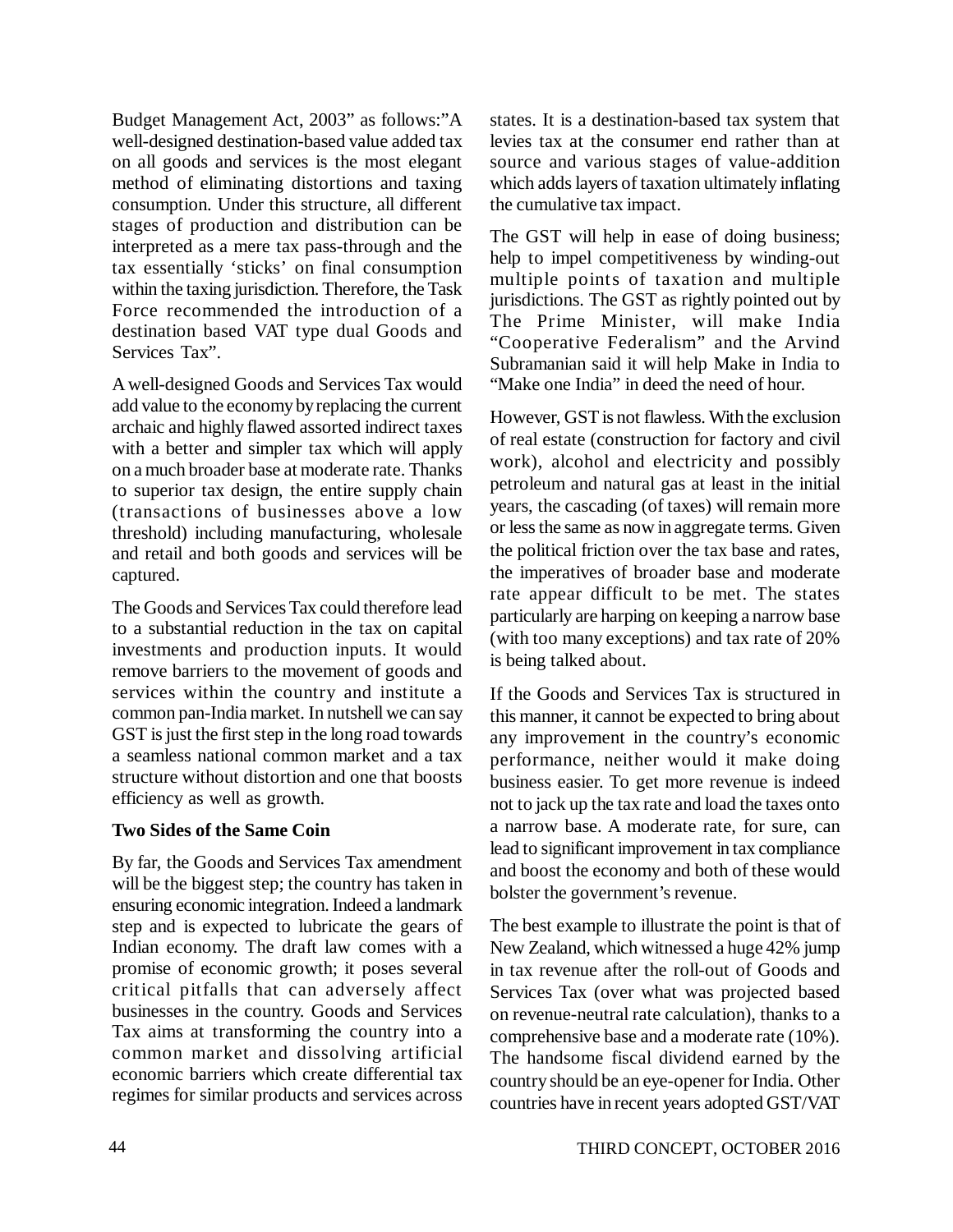system have also kept the rates low-Japan and Singapore at 3%, Austria at 10%, South Africa at 15% and Malaysia at 6%. All these countries are collecting more tax revenues (with substantial addition to trend growth) with GST/ VAT.

India's indirect tax-GDP ratio is a dismal 6%. Ideally, this growth would have been possible with a tax rate of 12% (whereas the actual incidence of taxes with central excise/ service tax and state VAT) is much higher. A close to 20% tax would be devastating for the services sector. Contrary to what is being touted, the gains of manufacturing industries will also be miniscule. This is because excise duty/sales tax exemptions are provided now for some large industries and these will now be subjected to GST.

Significantly, about a quarter of the consumer basket in India consists of textile and apparel and processed food, large segments of both which enjoy tax sops now. Even a modest 12 % GST rate (which appears quiet unlikely) would substantially increase tax burden on these industries and thereby the consumers.

The GST is an indirect tax, by its definition. It is regressive in nature and hence has more pronounced effect on lower income earners, meaning that tax consumes a higher proportion of their income, compared to those earning large incomes. As in India, only 4% pays the income tax, but practically all Indians pay indirect tax. And it is important to note here that direct taxes have been falling and that of indirect taxes are increasing. As in 1990 revenue tax (indirect) used to be 5%, while as of now it is 15%. Same is the case with excise duties on petroleum products etc. Unless a cap is adopted, GST will further fuel income inequalities.

#### **Conclusion**

Indeed GST is a good and simple tax, if the model going to be adopted is within the manipulation without any subjective approach

of political agenda rather it should be more economic and social in nature. While achieving broad based tax structure under GST, both empowered committee and Central government must ensure that lowering of threshold limit should not be a 'taxing' burden on small businessmen in the country. Another big challenge is that it can robust IT network. Government has already incorporated Goods and services Tax Network (GSTN). GSTN has to develop GST portal which ensure technology support for registration, return filling, tax payments, IGST settlements etc.

Thus there should be a robust IT backbone. Moreover, GST is absolutely different from existing system. It, therefore, requires that tax administration staff at both Centre and State to be trained properly in terms of concept, legislation and procedure. The purpose of additional levy is to compensate states for loss of revenue while moving to GST. The fundamental purpose of interstate movement of goods is common. In this situation, it would defeat the very purpose of GST in the country.

The tax structure that would emerge from the negotiations would be far from ideal. It would be unrealistic to expect a 'flawless' GST. Every country has to adopt the structure it can administer. It is neither a gorilla, nor a chimpanzee, but a genus-like primate. The structure that would emerge would be based on the consensus reached and it is necessary to ensure that the fundamental, sound features of the tax are not compromised. Lastly, it is important to consider the GST reform as a process rather than an event.

Once the basic features of the tax are implemented, it would be necessary to improve the structure and operational aspects of the tax over time. We should treat the introduction of GST Bill as a silver bullet but we should keep expectations at a realistic level. Whether GST proves a boon or a bane is a matter of time only till then let us hope for the best and be ready for the worst.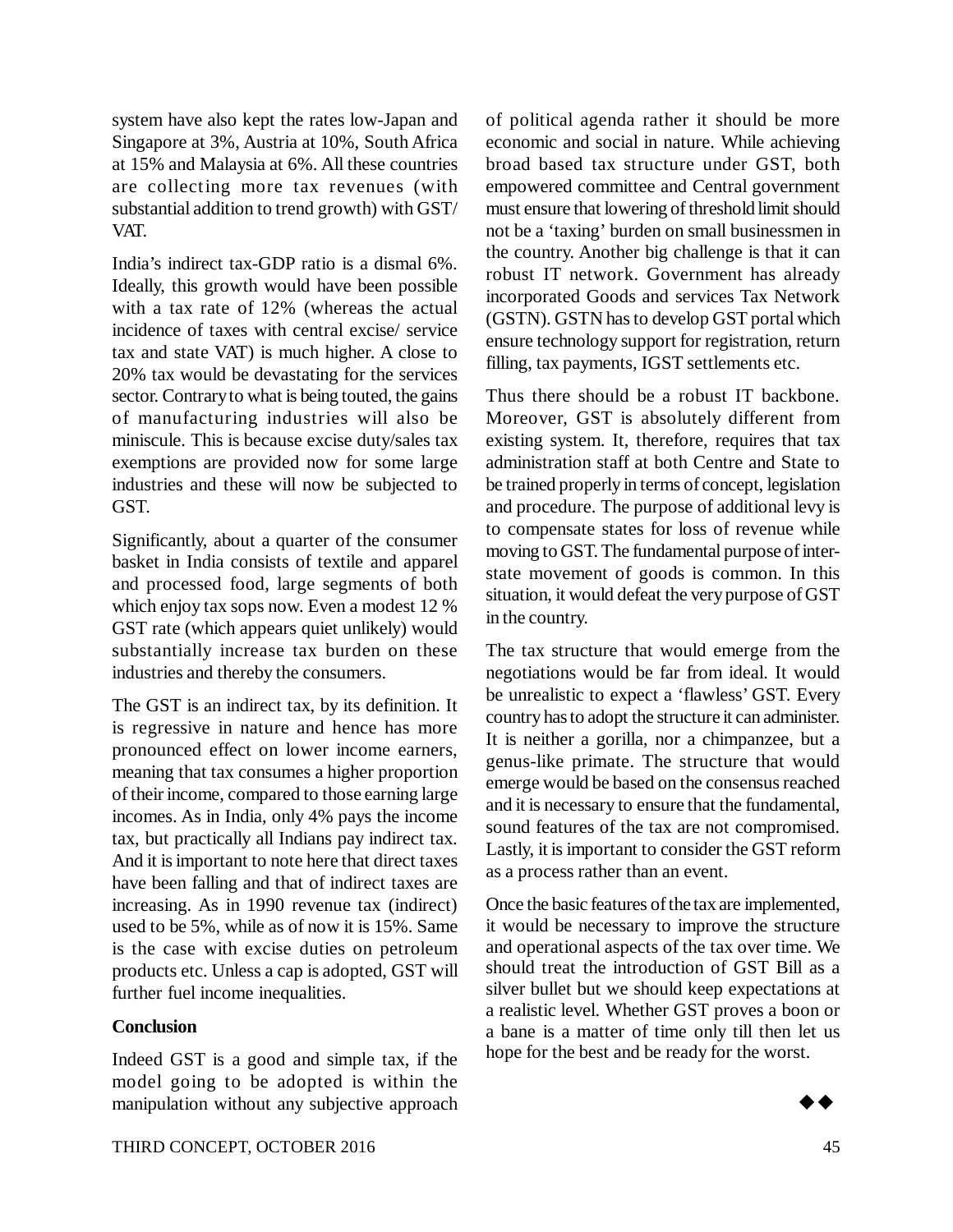# **Health Schemes for Scheduled Castes**

K. Vijaya Kumari\*

[*Health has been declared a fundamental human right. This implies that the state has a responsibility for the health of its people throughout the world. National Governments are striving to expand and improve their health care services. Health services are designed to meet the health needs of the community through the use of knowledge and resources. It is not possible to define a fixed role for health services when the socio-economic pattern of one country differs so much from another. The health services are delivered by the 'health systems', which constitutes the management sector and in valves organizational matters.]*

 $\prod_{\text{the }i}$ t has been functioning under the Ministry of Health and Family Welfare. Director-General of Health Services since 1981 to coordinate the policy, planning, monitoring evaluation of the healthcare schemes for welfare and development of scheduled castes and scheduled tribes. In India, 30% of all deaths in the country are attributable to unhealthy environment, according to the latest global assessment of the burden of disease from environmental risks.

What is polluting the environment? As more people move to cities seeking better opportunities, the problem is expected to escalate. Globally, more than 1 in 2 people live in cities. By 2050, it is expected to grow to 2 in 3 people. Heavy traffic, limited green spaces, air pollution, noise and violence all impact our health. Rural areas, known for environmental tranquility, are also being subsumed in this expansion. Indoor cooking, especially in rural and peril -urban households, is a major health hazard.

In India, rapid urbanization and economic growth has resulted in increased need for energy. For its energy needs, the country is over-dependent on coal, a potent source of air pollution. Untreated pollutants from industry, unclean domestic sources and agricultural practice extensively pollute our air, land and water bodies. Unsafe

disposal of biomedical and e-waste too contribute to environmental pollution.

Scheduled castes are a constitutionally declared collection of castes, which suffered from the practice of untouchability. Scheduled tribes one identified on the basis of criteria such as primitive traits, distinct culture, geographical isolation and general backwardness. The term 'scheduled caste' and 'schedule tribe' are nowhere defined in the Constitution of India.

India is a welfare state committed to the welfare and development of its people in general and of vulnerable sections in particular. Population of SCs according to the Census of 2011 is 19.47 corer. Rural-Urban breakup of SC and total population presented below indicates that a higher proportion of SCs live in rural areas.

#### **Health and Nutrition status of scheduled castes**

The Dalit (formerly "Untouchable") community of India, and the Scheduled Castes and Scheduled Tribes, are subject to many disadvantages in health care access.

Among individuals belonging to Scheduled Castes healthcare utilization tends to be lower and mortality rates tend to be higher than among members of higher castes. According to a study on healthcare seeking behavior and healthcare spending by young mothers in India, women from lower castes spend less on public sector

<sup>\*</sup> Lecturer in Pol. Sc., SPW Degree and PG College, Tirupati.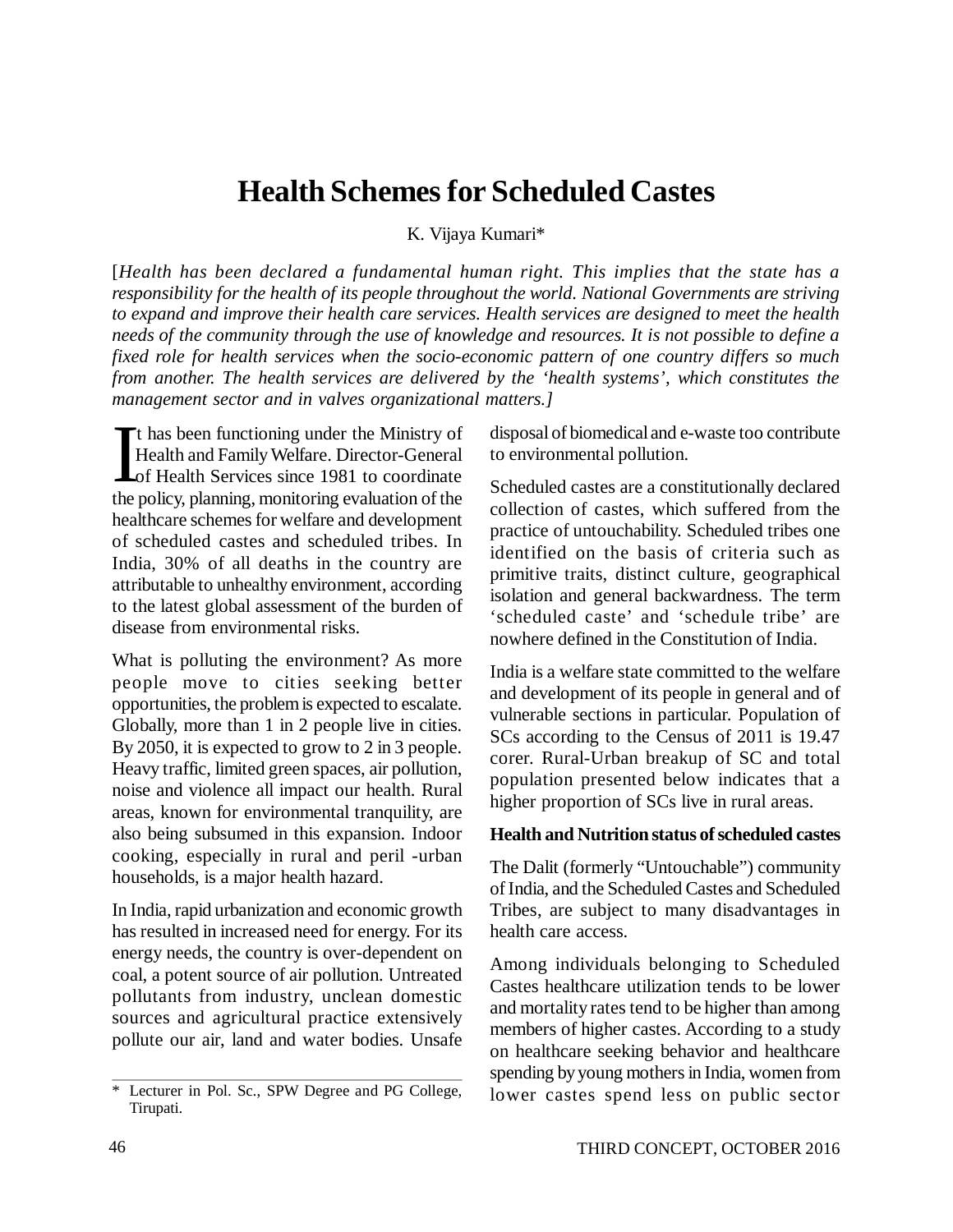practitioners than higher caste women. Some lower caste women also spend less on private practitioners and self- medication than higher caste women and non-Hindu women, yet experienced more self-reported morbidities than women from higher castes.

On utilization of antenatal care among women in southern India, women belonging to Scheduled Castes or scheduled tribes were 30% less likely than woman from higher castes to have received antenatal care in the state of Andhra Pradesh even when potential confounding factors such as age, birth order, and education level, were held constant.

While controlling for other factors, women belonging to scheduled castes or scheduled tribes in the state of Karnataka were about 40% less likely to have had antenatal care during the first trimester of pregnancy than women belonging to scheduled castes or scheduled tribes were less likely to give birth at hospitals and to be assisted by a health professional during delivery than women from higher castes.

Infant mortality rate is defined as the number of deaths in the first year of life per thousand live births, while under the five mortality Rate is defined as the number of deaths in first five years of life per thousands live births. It has also been found that lower caste members face higher mortality rates during the earliest and latest part of life, especially among children and adolescents (i.e. 6 to 18 years of age) and the elderly.

# **Health programmes by the Government of India**

Accordingly, programmes for the development of Scheduled Castes were undertaken by the Central and the State governments. Emphasis was laid, in particular, upon the family and individual beneficiary oriented programmers within the general framework of the schemes.

During the seventh five – year plan period, special component plan for Scheduled Castes was implemented. Substantial increases in the flow

of funds for Scheduled Castes were ensured resulting in extension of infrastructural facilities and enlargement of coverage for the accelerated economic development of scheduled caste.

During the tenth five year plan the development of the Scheduled Castes and other sections of the society groups could be brought at par with the rest of the society in all spheres of national development. Priority was given to elimination of exploitation of Scheduled Castes and removal of all forms of oppression. The issues relating to the untouchability, denial of civil rights, spurious money lending, land-alternation and non- payment of minimum wages were also given top priority.

In order to provide institutional support for the proper plan formulation monitoring and evaluation, separate cells have been established to deal with the issue of scheduled caste development in more effective manner.

In terms of health expenditure, the burden of healthcare spending is greatest among those living in rural and economically poor areas, with members of Scheduled Tribes and Scheduled Castes being the most affected by healthcare spending.

# **Central schemes**

The government-sponsored initiatives to improve healthcare access among Dalits include a state government – funded health insurance scheme called the 'Rashtriya Swasthiya Bima Yojana' (RSBY). It means 'Health Insurance for the poor". It works by sharing the risk of a major health catastrophe by pooling the risk across many households.

This scheme was first implemented on April 1, 2008 by the Ministry of Labour and Employment of the Government of India in order to provide health insurance coverage to families living below the poverty line (BPL). Its main theme is to protect BPL households from financial liabilities that often result from major health catastrophes that involve costly hospitalization.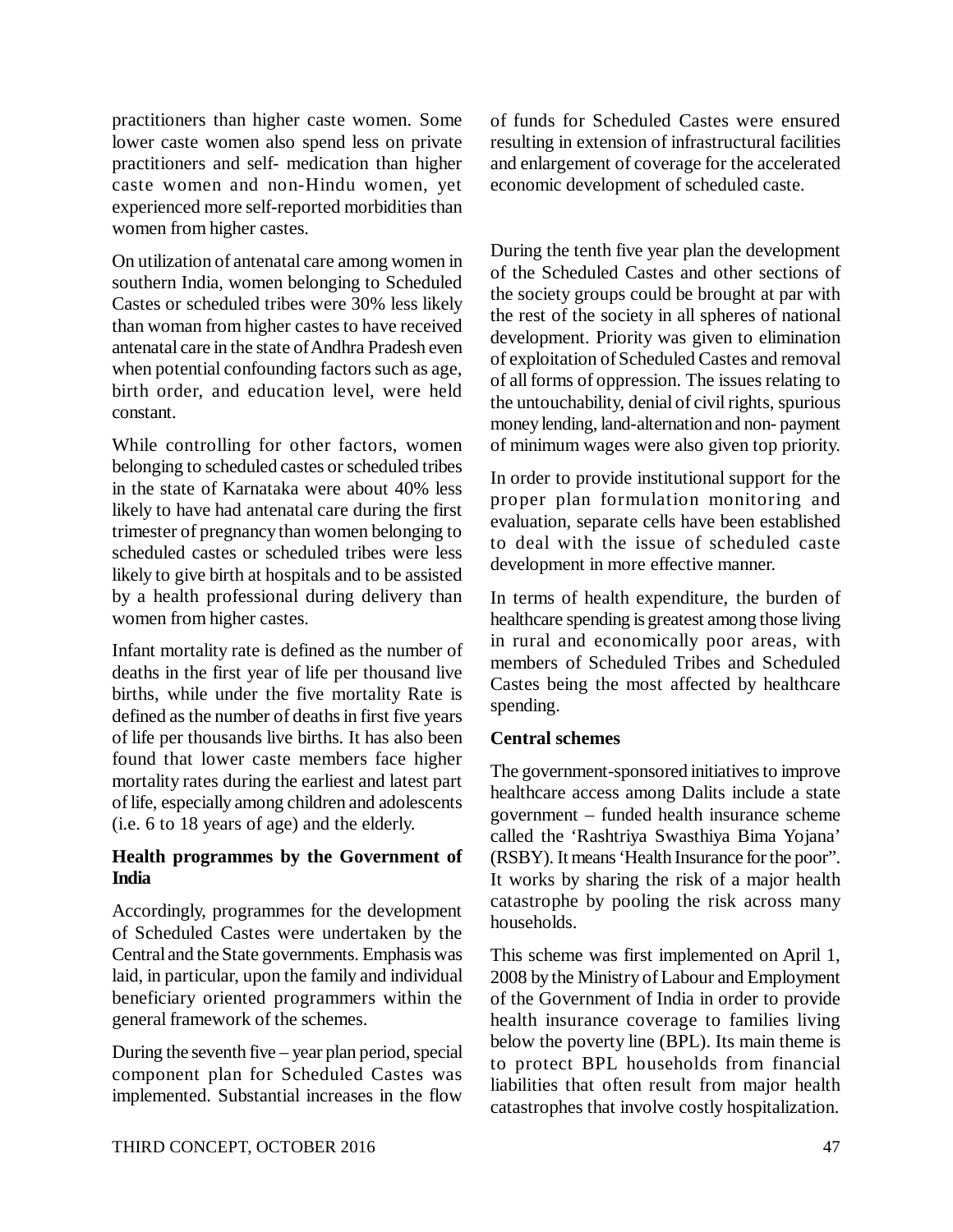The National Rural Health Mission has implemented some schemes in rural and urban areas. Its focus is on primary healthcare, especially in rural areas, with increased opportunities for referrals and improvement in secondary and territory referral facilities. The formation of public – private partnerships to improve service delivery, more strategies for reaching distant and isolated populations, such as through the use of

- Mobile health clinics
- e- health
- Telemedicine
- 102 Thallibidda Express

The implementation of a conditional cash transfer scheme to encourage facility based births as a reducing infant and maternal mortality rates has also been underway.

The State Governments have been advised to introduce schemes for compulsory annual medical examination of Scheduled Castes/ Scheduled Tribes population in rural areas. Under the schemes, it is envisaged that mobile health checkup teams would be deputed to village according to a schedule drawn-up annually and in case of need for further investigation. They would be entitled to free facilities in Governmental/Referral hospitals.

#### **Other Centrally Sponsored Schemes**

National Malaria Eradication Programmes including Filaira control, Japanese, Encephalitis Central and State Kala-azar control are implemented by states/UTs with 50% Central assistance for spraying insecticides and supply of Anti-Malaria drug etc.

In tribal and SC areas under TSP and SCP cent percent Central assistance is being provided to North- Eastern states dominated by tribal population from the year 1994-95 onwards. 100 hardcore identified tribal districts in the states of Andhra Pradesh, 19 identified urban areas are covered under the Enhanced Malaria Control project with World Bank support.

National Leprosy Eradication programme is implemented with 100% assistance for detection and treatment of leprosy cases. This programme is ongoing in all the districts of the county and covers the entire scheduled caste population.

National Tuberculosis Control Programme is implemented with 100% Central assistance for supply of anti-TB drugs, equipment etc. in tribal and SC areas under TSP and SCP.

National Programme on Centre of Blindness was launched in the year 1976 with cent percent assistance for strengthening of ophthalmic infrastructure, training of personnel, etc. in tribal and SC areas for treatment of eye ailments and control of blindness under TSP and SCP.

National AIDS control programme is centrallysponsored programme is implemented in tribal and SC areas. The National AIDS control programme it was launched in November 1999.

The Indian council of Medical Research (ICMR) New Delhi have set up 5 Regional Medical Research Centres in the tribal areas in the country one each at Jabalpur, Bhubaneswar, Jodhpur, Dibrugarh and Port Blair to carry out research on health problems of scheduled caste.

### **Andhra Pradesh State Health Programmes for Scheduled Castes**

The Central Government's the Scheduled Castes Sub Plan (SCSP) had been introduced for the first time in the 7th five year plan under the sub sector "Medical and Public Health". In accordance with the policy of the State Government of Andhra Pradesh, special emphasis has always been given to the weaker sections of the society in all developmental activities including Health Services.

#### **Janani Suraksha Yojana**

The Government of India has launched the Janani Suraksha Yojana Scheme from April, 2005. In Andhra Pradesh it was implemented from 1st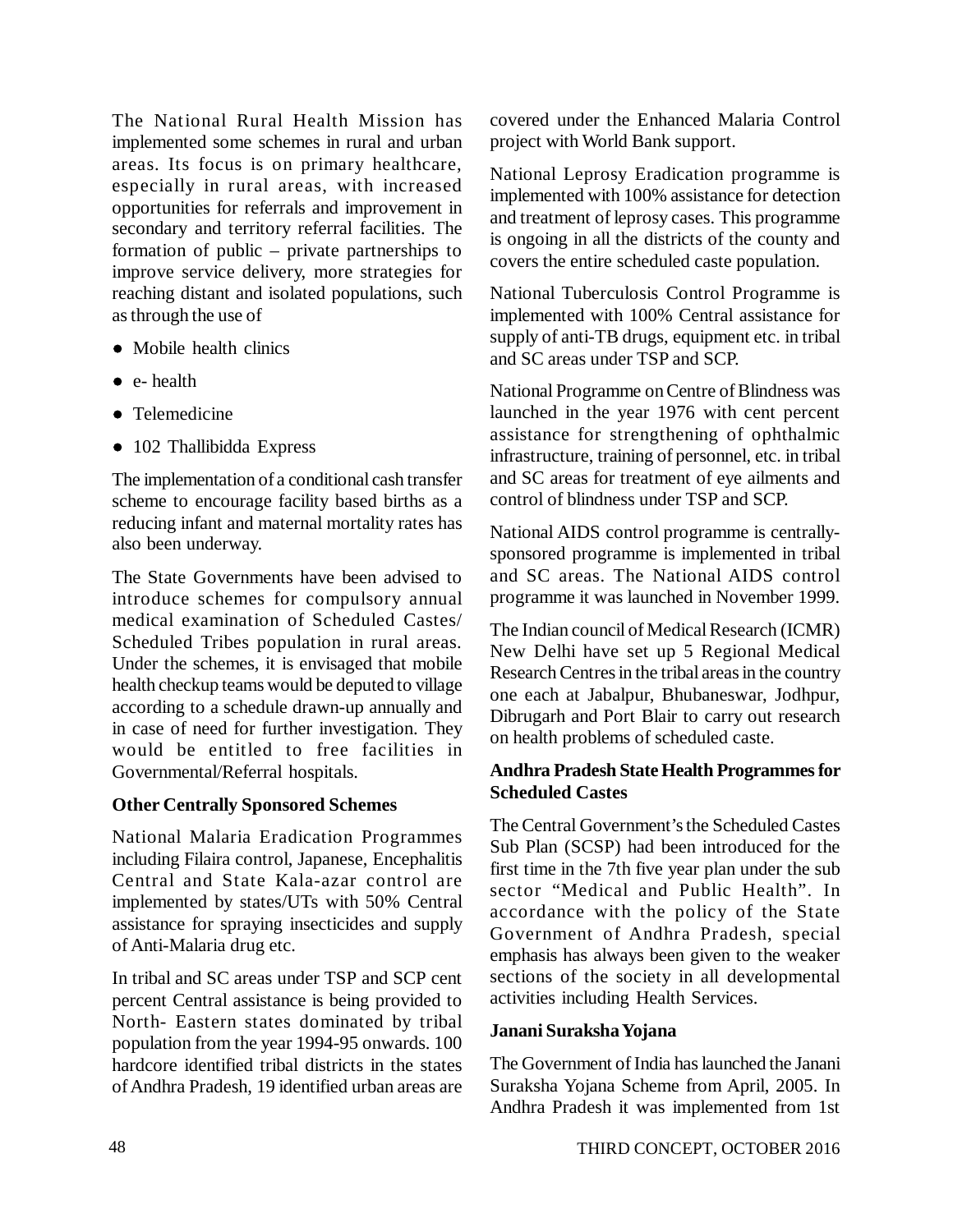November 2005 with an objective to reduce maternal mortality rate and infant mortality rate.

# **Eligibilities**

It is applicable for women belonging to BPL and SC/ST category are eligible for JSY payments for given institutional deliveries @ Rs.1000/ including Sukhibava to the rural pregnant women.

Janani Sishu Samarakshaka Karya Kramam (JSSK)

The Government of India has launched JSSK programme at state level on 22 October 2011. It is to provide trace and cashless maternity services deliveries including caesarian operations of all pregnant women approaching the public health institutions. Free treatment is provided to all sick new-born babies without any user charges or packet expenses till at least 30 days after birth.

- 1. Free drugs and consumables [@Rs.300/-](mailto:@Rs.300/-) per normal delivery, [@Rs.1600](mailto:@Rs.1600) for caesarian cases.
- 2. Free diagnostic services @ Rs.40/- for normal delivery.
- 3. Free diet @ Rs.50/- pending for three days. Now it is enhanced to Rs.100/- per day.
- 4. Free blood @ Rs.300/- provided for caesarian case only.
- 5. Free transport will be provided for early pregnant women @ Rs.500/- when there is no facilities of 108/104 services.

# **Asha's Accredited Social Health Activist**

It is one of the important activists in Andhra Pradesh state. It is intended under the National Rural Health Mission to have strong focus on the under-served population groups particularly the SCs and STs.

#### **Objectives of Central and State Schemes:**

The NRHM has designed by Government of India in the entire country its objectives are

- Reduce Infant mortality Rate
- Reduce Neonatal Morality Rate
- Reduce maternal mortality Ratio
- Reduce of total fertility rate
- Increase institutional delivery Rate
- Improve tribal health, urban slum health, adolescent health
- Focus on under-served SC/ST population groups.

# **Conclusion**

Scheduled Castes sub plan was evolved with a view to expedite socio-economic development of the Scheduled Castes. The Scheduled Castes sub plan is not a scheme by itself, but is an umbrella under which schemes implemented by state and Central government are dovetailed by approaching funds exclusively for Scheduled Castes for addressing their need and problems. The Scheduled Castes sub plan is thus a plan within a plan, where each department formulates need – based programmes to effect direct flow of benefits to scheduled castes through family and individual oriented programmes as well as benefits of the services like provision of drinking water, health services, irrigation, roads & bridges etc., by earmarking state plan outlays at least in proportion to scheduled castes population of the state.

#### **References**

- 1. D.K Sharma, R.C Goyal, *Hospital Administration and Human Resource Management*, PHI Learning Pvt. Ltd., New Delhi 2014.
- *2. The Hindu*, 15 September 2015.
- *3. UN News*, May 2016 Vol.11, No.8.
- *4. UN News*, June 2016, Vol.11. No. 6.

 $\rightarrow \bullet$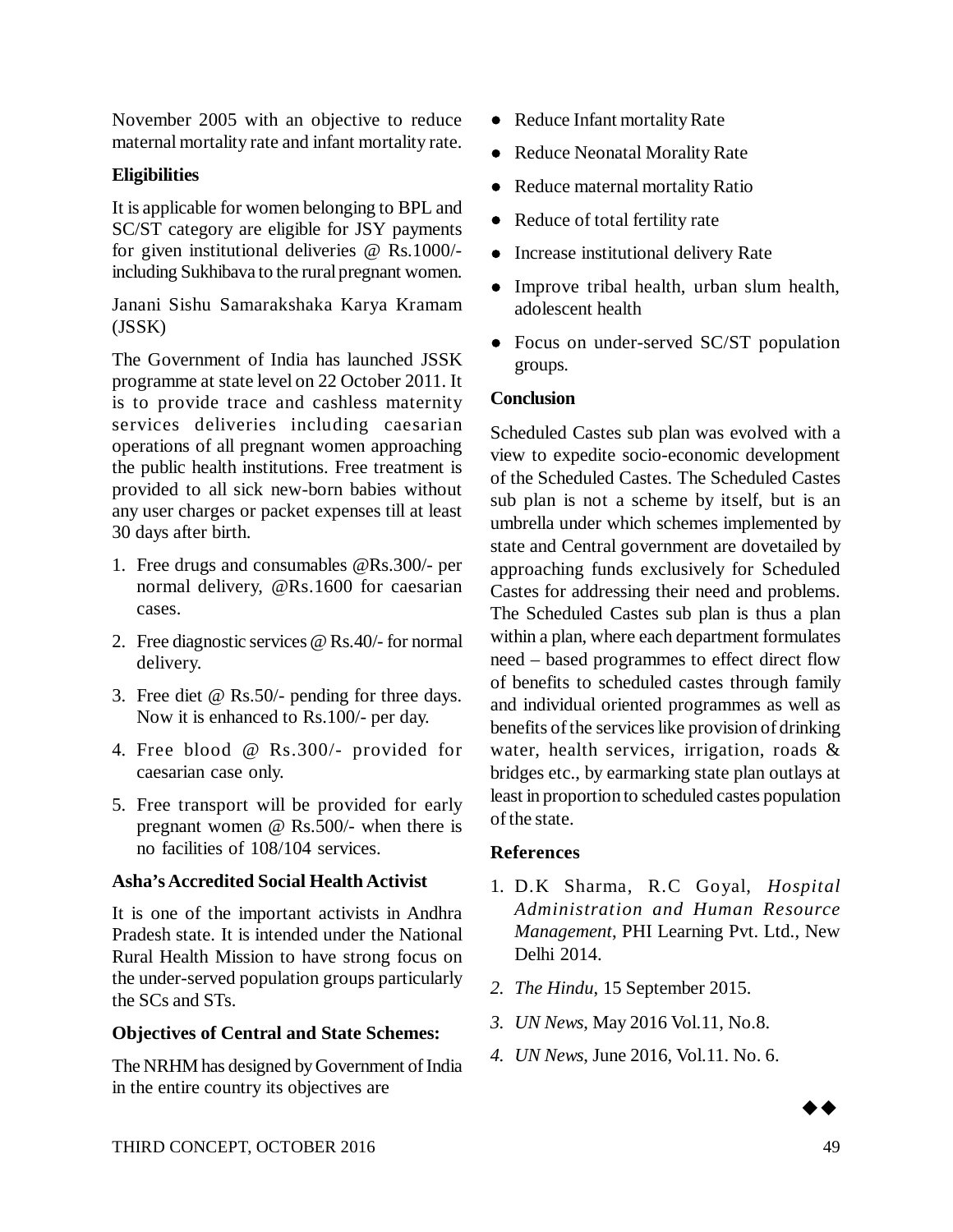# **Legal and Social Implication of Female Foeticide**

Shilpi Gupta\*

[*In this 21st century era where women have made their place in various fields and have proved themselves equal to men in all aspects be it sports, politics, business, administration, space, judiciary etc.; in spite of this, a large section of Indian society is still in the clutches of orthodox view where women are discriminated, harassed and exploited and it can be clearly marked from the increasing rate of illegal abortion of a female foetus. Perhaps this is one of the worst forms of violence against women where a woman is denied her fundamental right to life as provided under the Constitution of India.]*

In India, since time immemorial the practice<br>of killing a girl child after her birth was<br>common which is known as female<br>infanticide. However, with the advancement of n India, since time immemorial the practice of killing a girl child after her birth was common which is known as female medical science, now it is easy to determine the sex of the baby in the mother's womb. As such parents who don't prefer girl child get it aborted before her birth and this is called female foeticide.

### **Foundational Grounds and Upshots leading to female foeticide**

During last few years, in Indian society, female foeticide has emerged as a burning social problem. There are various social, religious, cultural and economic reasons which are responsible for preference of male babies over female babies. A son is considered as an asset as he can earn and support the family whereas, a daughter is a liability since, she will be married off, to another family and so, will not contribute financially to her parents and is thus, an additional burden upon the family in which she is born.

Among the Hindus, a son can only perform last rituals of his father as such it becomes mandatory for them to have a son. Moreover, a son has the right to inherit his father's property, however, the Hindu Succession (Amendment) Act, 2005 have given equal rights to daughter to inherit property of her father.<sup>1</sup>

This benefit is available only to Hindu women leaving unbroken the hurdle faced by women of other religions. Dowry, which is another evil of our society, is also responsible for female foeticide. Parents of a daughter have to choose from two alternatives i.e., either to give dowry and maintain their status in society, or, to abort and get rid of a girl child before her birth and thus, avoid all future financial burden.

Due to the increasing rate of female foeticide, the ratio of girl is declining and in some of the states, especially in Punjab and Haryana the situation is such that a large number of bachelors have crossed the marriageable age because of shortage of girls. Now, Jat boys from Haryana have to travel all over the country in search of bride. Men are willing to pay a large amount of money to get married to a girl from other states like Jharkhand, Bihar, West Bengal, or Madhya Pradesh. The outcome is that, while the parents of the girls for monetary benefit give their daughter in marriage and the girls have to compromise their culture, dress, language and food habits.

Many women from poverty sector or povertystricken families get married before 18 years in order to survive and reduce the burden of their parents. Girls get married to men double their age.

There is an increasing maternal death perhaps one of the reasons behind it is the killing of foeticide in the womb until they conceive a male

<sup>\*</sup> Asst Prof., Dr. R.K.B Law College, Dibrugarh, Assam.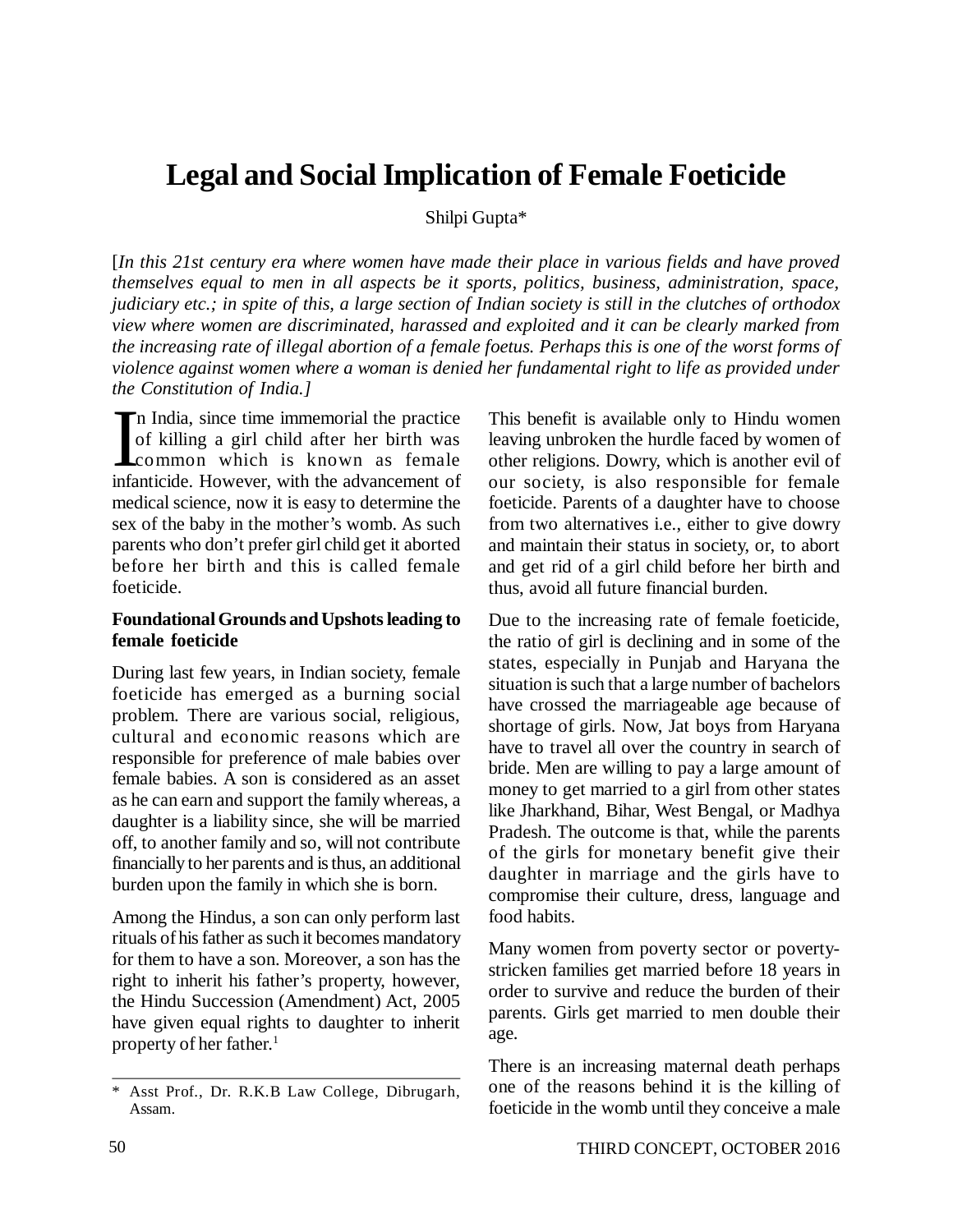child, due to which women are prone to infection and suffer from various health issues.

Another major problem, which is faced by the entire nation due to declining rate of girls, is the increasing rate of crime like prostitution, immoral trafficking, rape and other sexual offences etc. Girls are kidnapped, sold and resold in various places.

#### **Laws and regulations**

#### *Female Foeticide and Constitution of India*

The Constitution of India guarantees the Right to Equality through Article 14, 15 and 16<sup>2</sup>. "Equality is one of the magnificent corner-stone of Indian democracy."<sup>3</sup> Article 14 provides that the State shall not deny to any person equality before law or the equal protection of the law within territory of India. Article 15 prohibits discrimination against citizens on such specific grounds as religion, race, caste, sex or place of birth.

Article 16 guarantees to the citizen of India equality of opportunity in matters of public employment. In India, Article 21 of the Constitution guarantees the Right to life and personal liberty of every person. The term "life" has been interpreted by the Supreme Court liberally and broadly so as to make it something more than mere survival and animal existence. It therefore, includes all aspects of life which goes to make a man's life meaningful, complete and worth living.

In *Bandhua Mukti Morcha vs. Union of India*, 4 the Hon'ble Supreme Court held that "it is a fundamental right of everyone in this country assured under the interpretation of Article 21 to live with human dignity... it must include the tender age of children to develop in a healthy manner and in conditions of freedom and dignity".

Right to life is also recognized by various international instruments. Now the question arises, does a foetus enjoy this right? Unfortunately, Constitution has failed to protect the life of foetus as it recognizes the inviolability of life. Moreover, the courts which have expanded the scope of Article 21 but have failed it to expand it and declare that right to life include right to life of foetus and Article 21 is hardly available to the unwanted girl child. Hence, the right of the girl child may be construed in broader terms and should be inferred as-

- Right to be born and not to be aborted only because she is a girl.
- Right to remain alive after birth and not to be killed at any moment after birth.
- Right of the girl child to her mind her body, right to childhood and right to a healthy family environment<sup>5</sup>

Sex – determination tests violate both these rights. As such, there is a vital need for the courts to explain clearly this fundamental issue and recognize the rights of the foetus. However there are a number of statutes that indirectly provide protection to the life of foetus.

#### *Female Foeticide and Indian Penal Code*

Indian Penal Code, 1860 provides protection to an unborn child in mother's womb.<sup>6</sup> Section 312 reads as "Whoever voluntarily causes a woman with child to miscarry shall, if such miscarriage be not caused in good faith for the purpose of saving the life of the woman be punished with imprisonment of either description for a term which may extend to three years, or with fine, or with both, and, if the woman be quick with the child, shall be punished with imprisonment of either description for a term which may extend to seven years and shall be liable to fine."

Section 313 reads as "Whoever commits the offence defined in the last preceding Section without the consent of the woman, whether the woman is quick with child or not shall be punished with imprisonment for life, or with imprisonment of either description for a term which may extend to ten years and shall also liable to fine."

Section 314 reads as "Whoever with intent to cause the miscarriage of a woman with child, does any act which causes the death of such woman, shall be punished with imprisonment of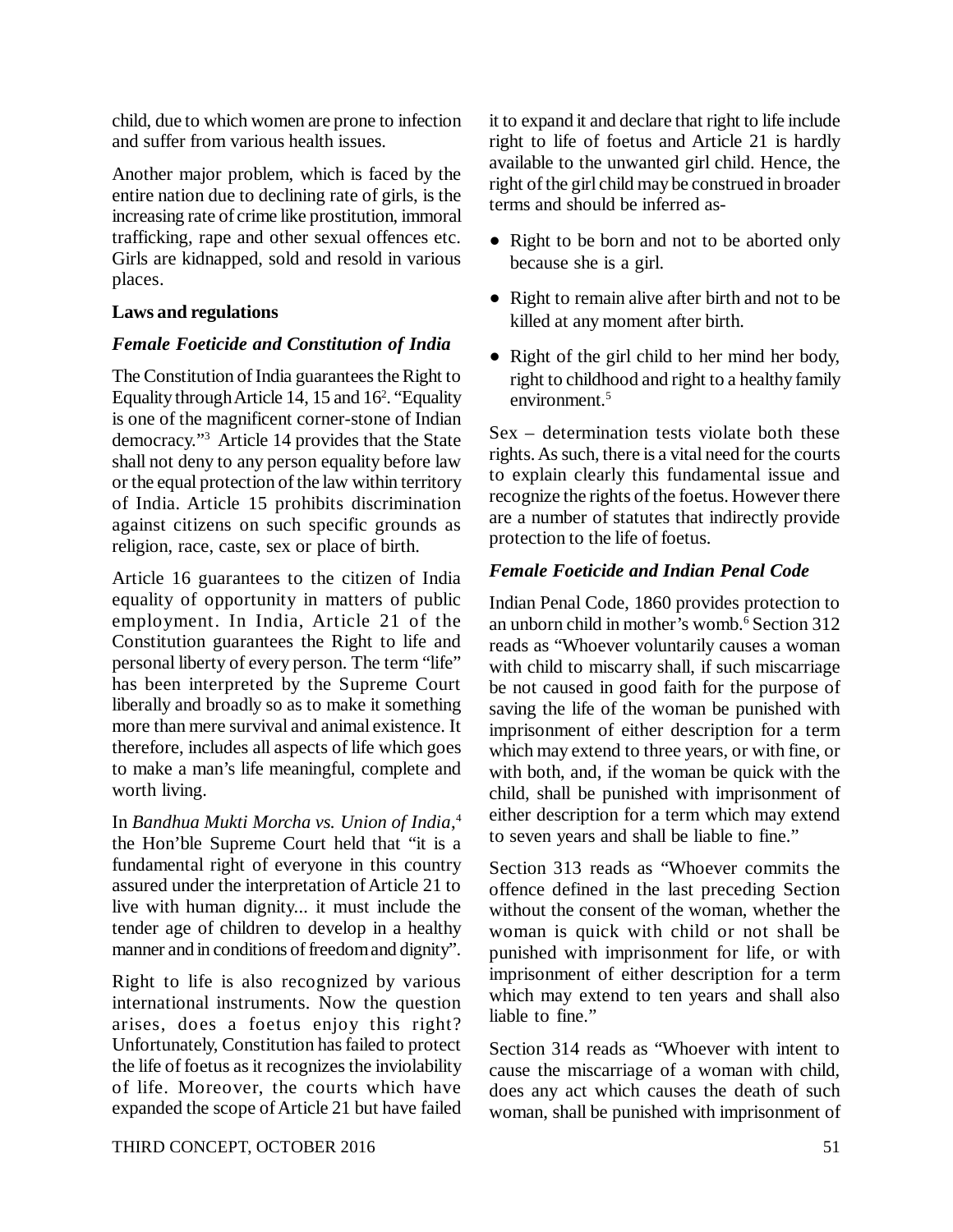either description for a term which may extend to ten years and shall also liable to fine.

If act done without woman's consent and if the act is done without the consent of the woman, shall be punished either with imprisonment for life, or with the punishment above mentioned." Explanation – It is not essential to this offence that the offender should know that the act is likely to cause death.

Section 315 reads as "Whoever before the birth of any child does any act with the intention of thereby preventing the child from being born alive or causing it to die after its birth and does by such act prevent that child from being born alive, or causes it to die after its birth, shall if such act be not caused in good faith for the purpose of saving the life of the mother, be punished with imprisonment of either description for a term which may extend to ten years, or with fine, or with both."

Section 316 reads as "Whoever does any act under such circumstances, that if he thereby caused death he would be guilty of culpable homicide, and does by such act cause the death of a quick unborn child, shall be punished with imprisonment of either description for a term which may extend to ten years, and shall also be liable to fine."

In the above mentioned provisions of I.P.C. the expression abortion has not been used but the word "miscarriage" technically speaking refers to abortion which means expulsion of the embryo-foetus at any time before it attains full growth.

### *Female Foeticide and Criminal Procedure Code*

The code of Criminal Procedure under Section 416 mandates that the High Court shall order execution of capital sentences on a pregnant woman be postponed or it may commute the sentence to imprisonment for life, thereby indirectly recognizing the right to life of foetus.<sup>7</sup>

# *Medical Termination of Pregnancy Act of 1971*

India passed its first abortion-related law named as Medical Termination of Pregnancy Act of 1971, making abortion legal in most states however, under certain conditions.

- The continuation of the pregnancy shall expose the woman to risk to her life or of grave physical or mental health.
- There is substantial risk that if the child, if born would suffer from severe physical or mental abnormalities.
- On humanitarian grounds, such as when pregnancy is caused of sexual offence or intercourse with lunatic woman.

The Medical Termination of Pregnancy Act of 1971, provides that pregnancy can be terminated by at least one registered medical practitioner (if the length of the pregnancy does not exceed 12 weeks) and by at least two registered medical practitioners (if the length of the pregnancy is between 12 and 20 weeks) who are of the opinion, formed in good faith, that the above conditions exists. Section 4 of the said Act provides that the pregnancy must be terminated in the Government hospital or a place approved by the Government. Section 8 of the Act extends protection to medical practitioners for acts done under the Act. It declares that any willful failure under the Act shall be punishable with fine which may extend to 1000 rupees.

The above-mentioned Act is no doubt a land mark legislation in the history of post-independent social legislations in India, as it had liberalized abortion for those sector of women who are victimized of sexual offences and become pregnant and, thus, saved them from the stigma of 'unmarried motherhood'.

# *Pre-natal Diagnostic Techniques Act, 1994*

Unfortunately, with the increasing availability of sex screening technologies in India, people who wanted to get rid of girl child undergo the screening and abort the female feotus illegally. In order to stop the misuse of the above-mentioned Act, the Government of India passed the Prenatal Diagnostic Techniques Act (PNDT) in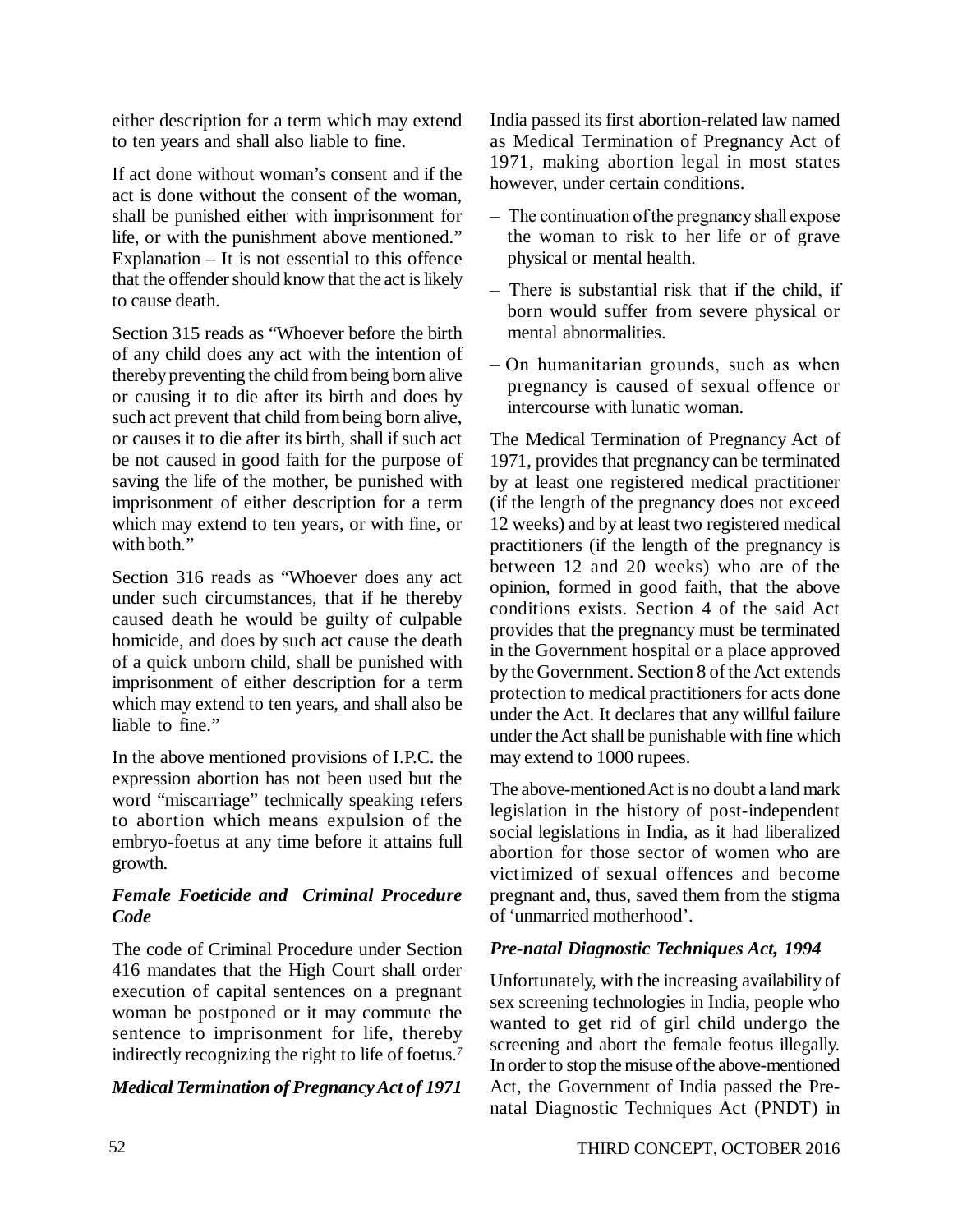1994. This law was further amended into the Pre-Conception and Pre-natal Diagnostic Techniques (Regulation and Prevention of Misuse) (PCPNDT) Act in 2004 to deter and punish prenatal sex screening and female foeticide.

The Pre-natal Diagnostic Techniques Act states that no place or doctor is authorized to conduct pre-natal diagnostic techniques except for the purpose of detection of one or more of:

- chromosomal abnormalities,
- genetic metabolic diseases,
- haemoglobinopathies,
- sex-linked genetic diseases,
- congenital anomalies.

It also states that "no person including the person conducting pre-natal diagnostic procedures shall communicate to the pregnant woman concerned or her relatives or any other person the sex of the foetus by words, signs or in any other manner" and "no person shall, by whatever means, cause or allow to be caused selection of sex before or after conception".

Under the Act, the following people can be punished who are running the diagnostic unit for sex selection, performing the sex selection test itself, advertising sex selection, mediators who refer pregnant women to the test, and relatives of the pregnant woman. The pregnant woman is considered innocent, "unless proved guilty".

#### *Government scheme and policies*

Apart from the above law, the government in order to stop female foeticide launches various schemes and policies.

During 2007, the female and male sex ratio in the state of Delhi was assessed to be about 848:1000. To advance the position of female children and to prevent people from sex fetus removal, legislature propelled a compensatory scheme "Ladli Yojana" which was launched in the NCT of Delhi on 1 January 2008 to empower the girls by not only providing financial

assistance to their poor parents but also aiding in their education up to senior secondary level.<sup>8</sup>

Another twin program was launched by Prime Minister, Narendra Modi on 22 January 2015 named as "Beti bachao, beti padhao" and "Sukanya Samriddhi account" in a bid to encourage birth and education of girls and tackle the abysmally low child sex ratio of 918 girls for 1000 boys. Describing the desire to indulge in female foeticide as a "mental illness" Modi said that if this discrimination does not end it could cause a "terrible crisis" soon because of a lack of women in the country. Incidentally the PM launched the two schemes from Panipat in Haryana that has among the lowest child sex ratio in the country about 837 girls to 1000 boys.<sup>9</sup>

In spite of the laws made by the Government of India, the stringency of the same is yet to be executed. The government's lack of rigorousness of the punishment and its fear can be witnessed through the following cases dealt in this paper.

In Kolhapur, Mumbai the police arrested three people 7 people in late June 2015 with one Chinamade portable, unregistered sonography machine. The car was being used to transport the machine used to conduct the gender determination tests. The persons using the machines had no medical degree. These machines worth around Rs18 lakh were unauthorized and the seven have been booked under relevant sections of the Pre-Conception and Pre-Natal Diagnostic Techniques (PCPNDT) Act.<sup>10</sup>

Recently in Mumbai, a person named Kailash Bhande, 30 years old, an electrical fitter, killed his first-born infant daughter, Yogita,who was 40 day-old as he wanted a son on June, 2016.He has been booked under sections 302 (murder), 201 (disappearance of evidence) and 182 (false information) of the Indian Penal Code.<sup>11</sup>

#### **Conclusion**

Long back India got freedom but still we are caught into the shackles of discrimination from the customarily ongoing patriarchal culture. The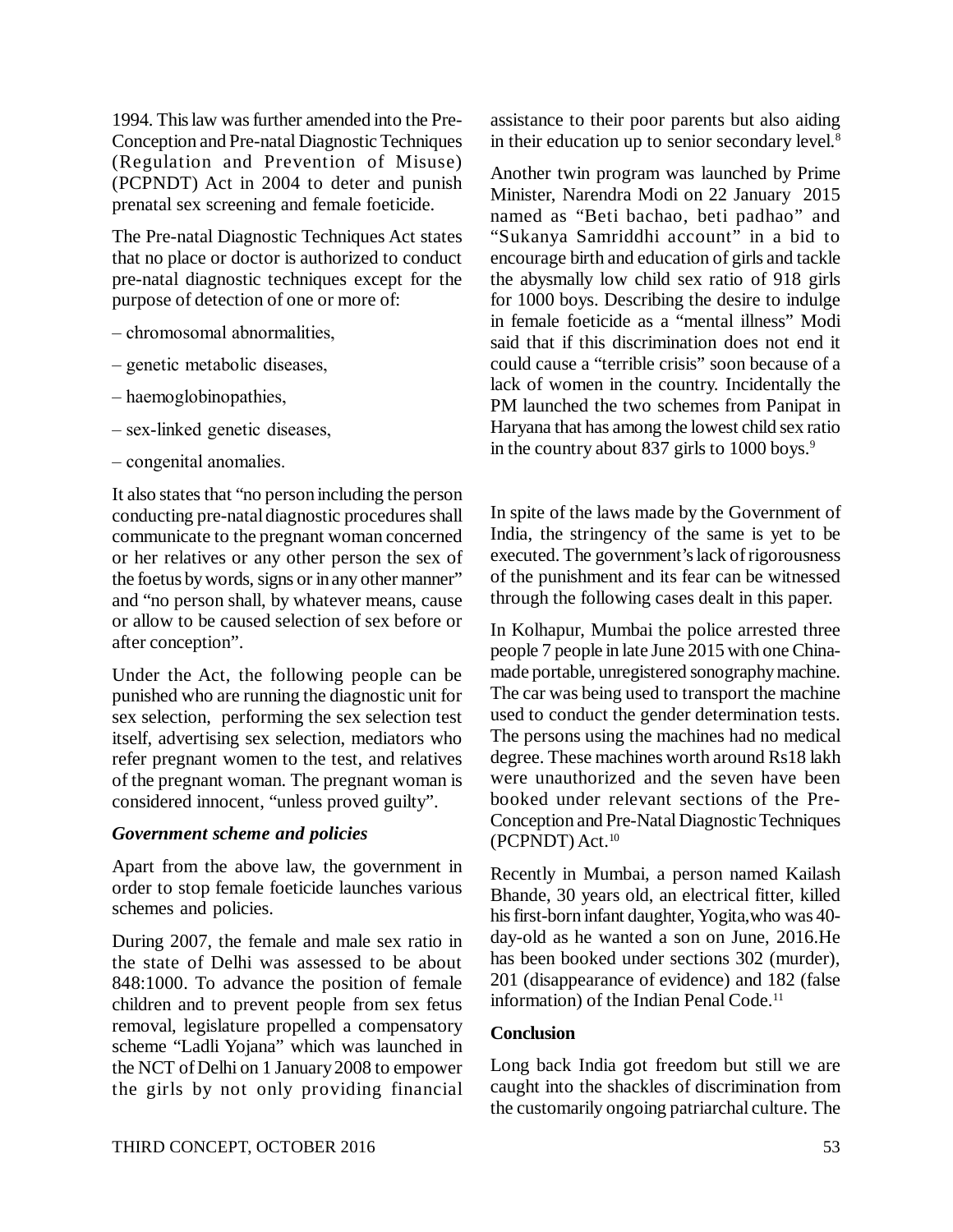Constitution of India, the supreme document which is above all laws, provides fundamental right to equality, right to life and personal liberty, right to education and several other provisions giving enormous rights and freedom to women. What is the use of these provisions if a girl is murdered before her birth? In order to stop female foeticide more stringent laws should be passed and implemented by the States.

Apart from the government authorities, women's group, health groups, non-governmental organizations, the academia, the media and most importantly the medical professionals have to play their part to see that the provisions of the Acts which are provided to stop female foeticides are implemented. Moreover, the mind-set of people should change towards women so that India could set more examples like P.T Usha, Sania Nehwal, Saniya Mirza, Mary Kom and Kiran Bedi etc.

#### **References**

- *1. Modern Hindu Law* by Paras Diwan, 2002, Allahabad Law Agency.
- *2. Indian Constitutional Law* by Prof. M.P Jain, 2005, Wadhwa Agency.
- 3. Thommen J., in *Indra Sawhney v. Union of India*, A.I.R 1993 SC 477:1992 Supp(3) SCC 212
- 4. AIR 1984 SC 802
- 5. Jessy Kurian "A Cry Unheard Female Foeticide & Female Infanticide", *Legal News & Views*, Vol. 17 No. 11. November 2003.
- 6. The Indian penal code chapter 18 (offences affecting the human body) in part two section 312 to 316 deals with the offences relating to miscarriage or injuries to the unborn child of exposure to the infants and concealment of birth.
- 7. Code of Criminal Procedure 1973 section 416
- 8. wcddel.in/ladli.html
- *9. Times of India*, January 23, 2015.
- 10. [www.dnaindia.com](http://www.dnaindia.com) Mumbai/reportkolhapur-cops-arrest-7-in sex determination-racket-2102606
- 11. Indianexpress.com/article/cities/Mumbai/ father/held for/infanticide/body- of- 40 day-old-girl-exhumed-for-postmortemfemale-foeticide-mumbai-2846306/ dated 11 June 2016

# $\rightarrow \rightarrow$

# **Economic Empowerment of Rural Muslim Women in Kashmir valley**

Mohd Muzaffar Banday\* & Dr. P. Ganesan\*\*

*[Women, the everlasting companion of men, are as vital as male gender. They have a potential to change their own status and of their communities and countries to which they belong. It is believed if women's participation in the labour force grows, it will reduce poverty rate. Women's participation in farming sector could lead to increased production, which consequently will prevent families from hunger and malnourishment.]*

Ideology<br>List f she will be allowed to own property and earn money from it, it may increase her bargaining power at home and this in turn can

help in reducing their vulnerability to domestic violence. If these kinds of efforts are taken to empower women, it would help them to become stronger leaders and more effectively contribute financially to their families, communities and country.

Research Scholar, Dept of Sociology, Annamalai University, Tamil Nadu.

<sup>\*\*</sup> Asst Prof in Sociology, Annamalai University, Tamil Nadu.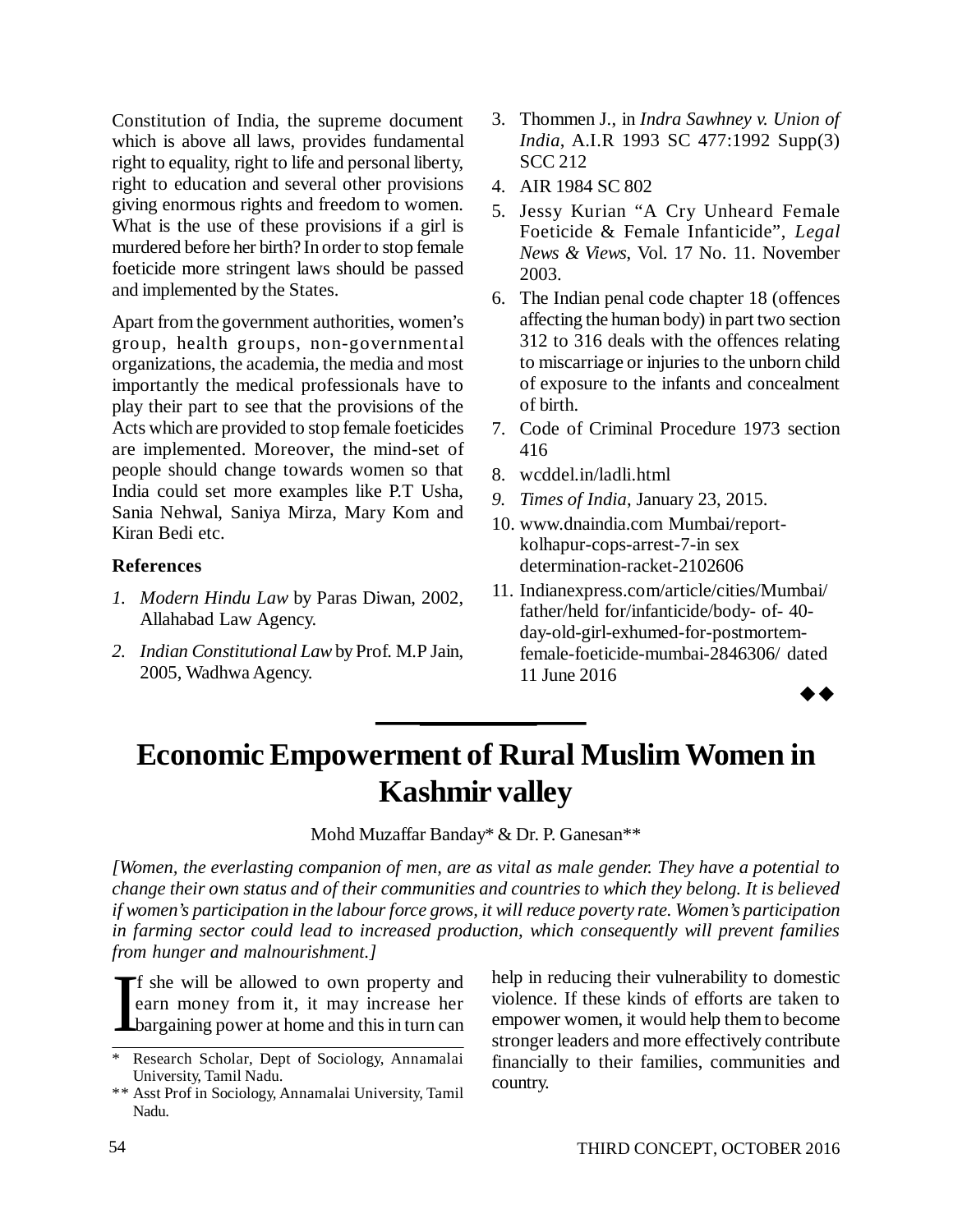Empowerment is a multidimensional process consisting of socio-economic, cultural, legal, psychological and political aspects (Malothara 2002). It involves complete involvement of people and helps them to gain control over their lives by raising their awareness. Women empowerment encompasses the ability of women to formulate strategic choice, control over resources and decision which affects important life outcomes (Kishoor, 2000).

It is well known fact that status of women and women empowerment is much debated issue from recent past, because it has been realized that development cannot be achieved until gender inequality is removed (Gupta, 2006). It is universal belief that women in all communities had been denied their entitlements. Researchers across the world agreed that among all communities, Muslim women were much deprived and marginalized. They were kept in dark since ages and have been exploited in several ways. Muslim women are suffering oppression by their males because they practice what they themselves believe is Islamic and refuse to change their ideology (Engineer, 2007)

However, a deep change has begun among Muslim communities from the recent period. Number of Muslim women taking part in different kinds of social activities is visible to everyone nowadays. They now desire to be viewed as an individual with feelings, aspirations and desires. Muslim women are now showing attitudinal change and their participation in social and economic aspects is gradually increasing (Sabhi).

Muslims are the largest minority community in India who constitute 14.23% of total population (Census, 2011). Their situation in India has been highlighted by number of official reports and surveys in the past. They had perceived that Muslim women are unequal and oppressed. But from the recent past the wave of social change has touched the Muslims in general and women in particular. Number of Muslim women taking formal education is increasing day by day. They are also taking up jobs in different professions like teaching, medicine etc.

Keeping this situation of Muslim women in view, this study will examine one of the most important aspect of women empowerment i.e., economic empowerment. It is believed that economic empowerment is a necessary state for women to seek justice and equality, without economic growth women cannot be able to exercise their rights. So it is necessary to ensure the participation of women as equal partners in all fields.

Thus economic empowerment calls for supporting the existing livelihood, increasing their choice and building their capacity to take benefit of new economic opportunity available to them. Present researcher will analyse the economic empowerment of Muslim women with the aim to know whether they had access to various available economic resources and whether they had control over the various economic resources.

### **Methodology**

Women economic empowerment mostly focuses on their capacity to bring about economic change in themselves, resultantly which will bring change to the entire family. Policy makers and other feminists are viewing this factor most important for achieving equality between men and women. But it is well known fact that due to socio-cultural practices and traditions and due to male hegemony they are suppressed, stigmatized and more often their economic contribution goes unrecognized, their work remains undervalued and their promises remain unnourished.

The situation of Muslim women in economic field is worse, as this fact is supported by many studies carried out by government commissions, NGOs and individuals. This economic backwardness drew the attention of researcher to access the present situation of Muslim women in Kashmir valley.

Women empowerment is recognized as a progressive policy for improving the well-being of women (Esther, 2012). Economic participation of women and their presence in work force is important. It leads towards an important step to raise the household income, furthers their access to and control over economic resources, gives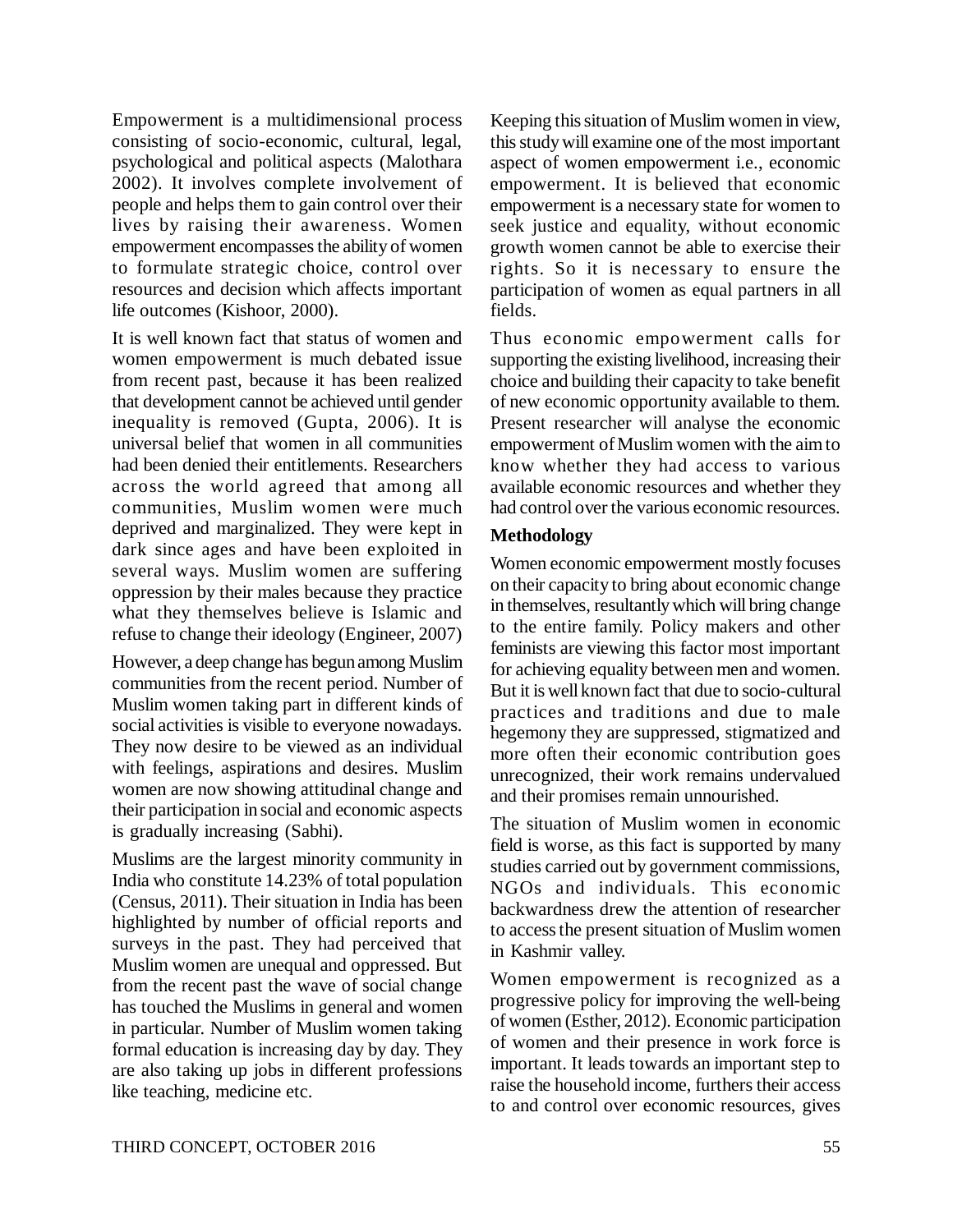them a greater role in decision-making on important issues within their families. In this way, they will optimize their own and household's welfare.

Keeping in view above facts this study will analyse the economic participation of women in the study area with the objective of knowing women's access to economic resources and capacity to control over economic resources of their families. The study has been carried out in Kupwara distract of Kashmir valley. Kupwara is one of the rural district of Jammu and Kashmir divided into three tehisils i.e. Kupwara, Handwara and Karnah. For the administrative purpose, it has 11 community development blocks. Purposively, 100 respondents were selected from two villages namely Zachaldara and Behnipora in Handwara thesil, 50 respondents from each village.

**Analysis and interpretation**

The data has been collected through interview schedule and observation method. Structured interview schedule covering the number of questions related to the economic aspects of women empowerment were prepared for the purpose. The collected data were analysed with simple percentage method. Age is one of the important determent of socio, psychological, legal, functions of human behaviour.

Research has found that age is highly silent dimension along which people are categorized (Kite, 1999) and that age is more of social category than gender. In this study, out of the total respondents, majority of the respondents (36%) belonged to the age group of 46-55 years,  $(22%)$  of them belonged to 25-35 years ,  $(26%)$ belonged to 36-45 years of age, accounting the age group of 56-65 years of age it had (11%) of respondents. The last age group of above 65 had only (5%) of respondents.

| Background                       | Sub group           | Number         | Percentage     |
|----------------------------------|---------------------|----------------|----------------|
| Age                              | 25 to 35            | 22             | 22             |
|                                  | 36 to 45            | 26             | 26             |
|                                  | 46 to 55            | 36             | 36             |
|                                  | 56 to 65            | 11             | 11             |
|                                  | Above 65            | 5              | 5              |
|                                  | Total               | 100            | 100            |
| Marital status                   | Married             | 59             | 59             |
|                                  | Widows              | 15             | 15             |
|                                  | <b>Divorcees</b>    | 17             | 17             |
|                                  | Separated           | 9              | 9              |
|                                  | Total               | 100            | 100            |
| <b>Educational qualification</b> | Illiterate          | 10             | 10             |
|                                  | Primary             | 17             | 17             |
|                                  | <b>SSLC</b>         | 25             | 25             |
|                                  | <b>HSC</b>          | 23             | 23             |
|                                  | Degree professional | $\overline{4}$ | $\overline{4}$ |
|                                  | Degree academic     | 21             | 21             |
|                                  | Total               | 100            | 100            |

**Table No. 1 Socio-economic background of the respondents**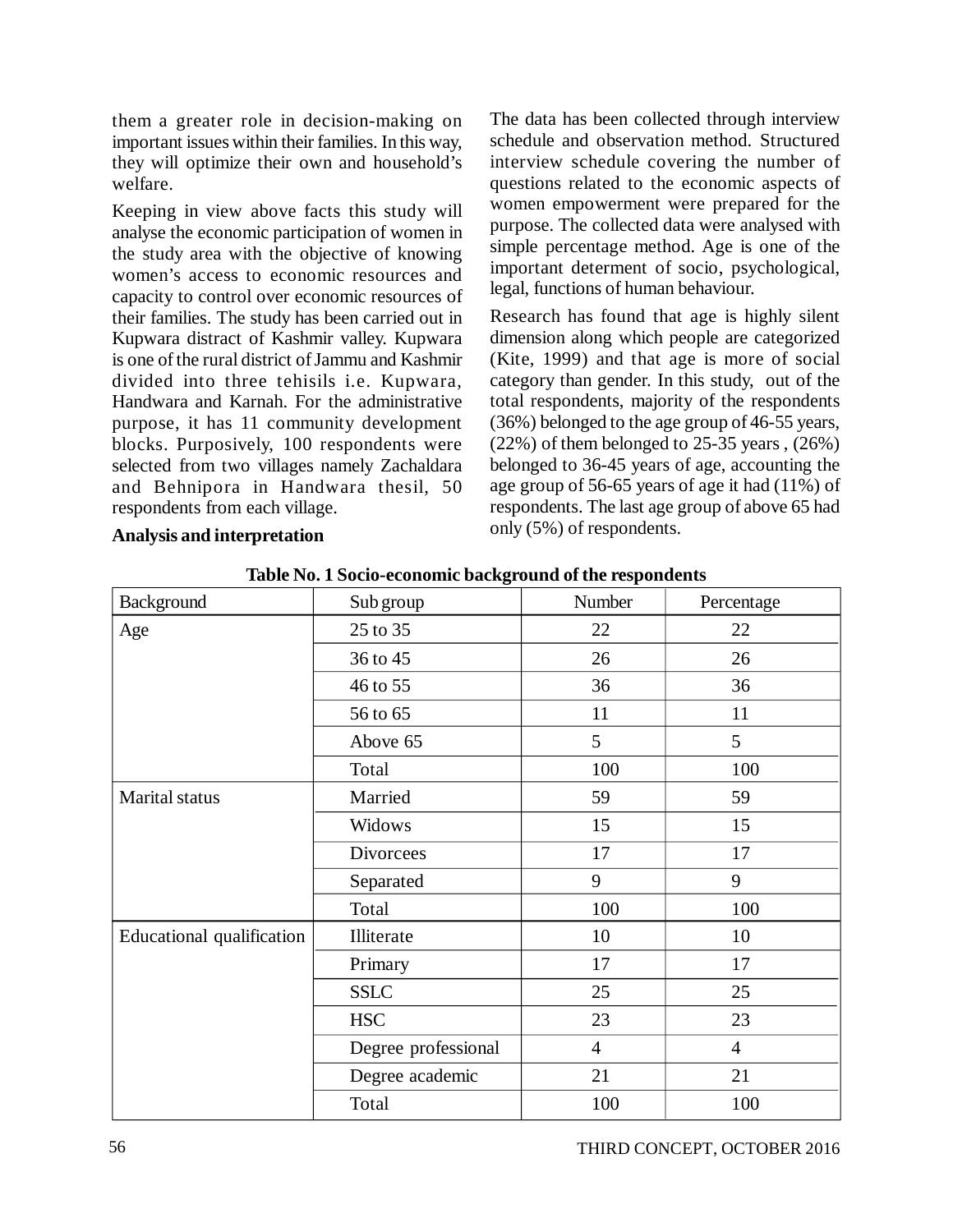| Occupation              | House wives    | 34  | 34  |
|-------------------------|----------------|-----|-----|
|                         | Private jobs   | 32  | 32  |
|                         | Government job | 27  | 27  |
|                         | Others         | 7   | 7   |
|                         | Total          | 100 | 100 |
| Personal monthly Income | 1500 to 2000   | 34  | 34  |
|                         | 2000 to 2500   | 13  | 13  |
|                         | 2500 to 3000   | 7   | 7   |
|                         | Above 3000     | 11  | 11  |
|                         | Dependents     | 34  | 34  |
|                         | Total          | 100 | 100 |

Marriage affects the socio- economic behaviour of women. Sometimes it constrains women due to migration to the husband's family which may be patriarchal in nature, in some cases women are being restricted within their homes, so it determines the socio-economic wellbeing of women. Calculated data shows that, out of the total, majority (59%) of the respondents are married, (15%) are widows, (17%) are divorced and (9%) of respondents are separated. Separated women are those who are living apart from their husbands due to some reasons.

Education is one of the important indicators of women empowerment; it has transformed the lives of women. In this study researcher found above given educational group in a study area. Out of the total (10%) of respondents are illiterates, (17%) of them had acquired primary level education, (25%) had acquired secondary school level education, (23%) of them are higher secondary school level educated.

Interestingly, this research found only (4%) of respondents with professional level of education, while as there are (21%) of respondents who had acquired degree level education but in academic fields. From the calculated data, four occupational groups were found in the study area. First category belonged to housewives, their number consisted of (34%), second category of private job holders consists of (32%), government employees consists of (27%) of respondents while as (7%) of respondents

belonged to other category like those who are working in handicraft, computer and tailoring centres and also daily wagers.

As far as income of respondents was concerned, out of the total respondents (34%) respondents had their income level between 1500 -2000 rupees,(13%) had 2000-2500 rupees, (7%) had 2500-3000 rupees, (11%) had above 3000 rupees while as (34%) of them are dependent either on husbands or other family members.

#### **Access to trade, business and employment**

Economic development and women empowerment are closely related concepts and their relation is a two-way process and is defined as improving the ability of women to access the resources like education, earning resources etc. Unequal access to domestic economic resources, employment trade and credit service impact the status of women. It has been found that these obstacles stem out from patriarchal tradition and ideologies. These restrictions reduce women's socio-economic status, limit their opportunities, increase their dependence and subject them to multiple forms of violence. With this regard in this study, women's access to various local economic resources was analysed on three-point rating scale.

### **Table No. 2 Access to trade, business and profession**